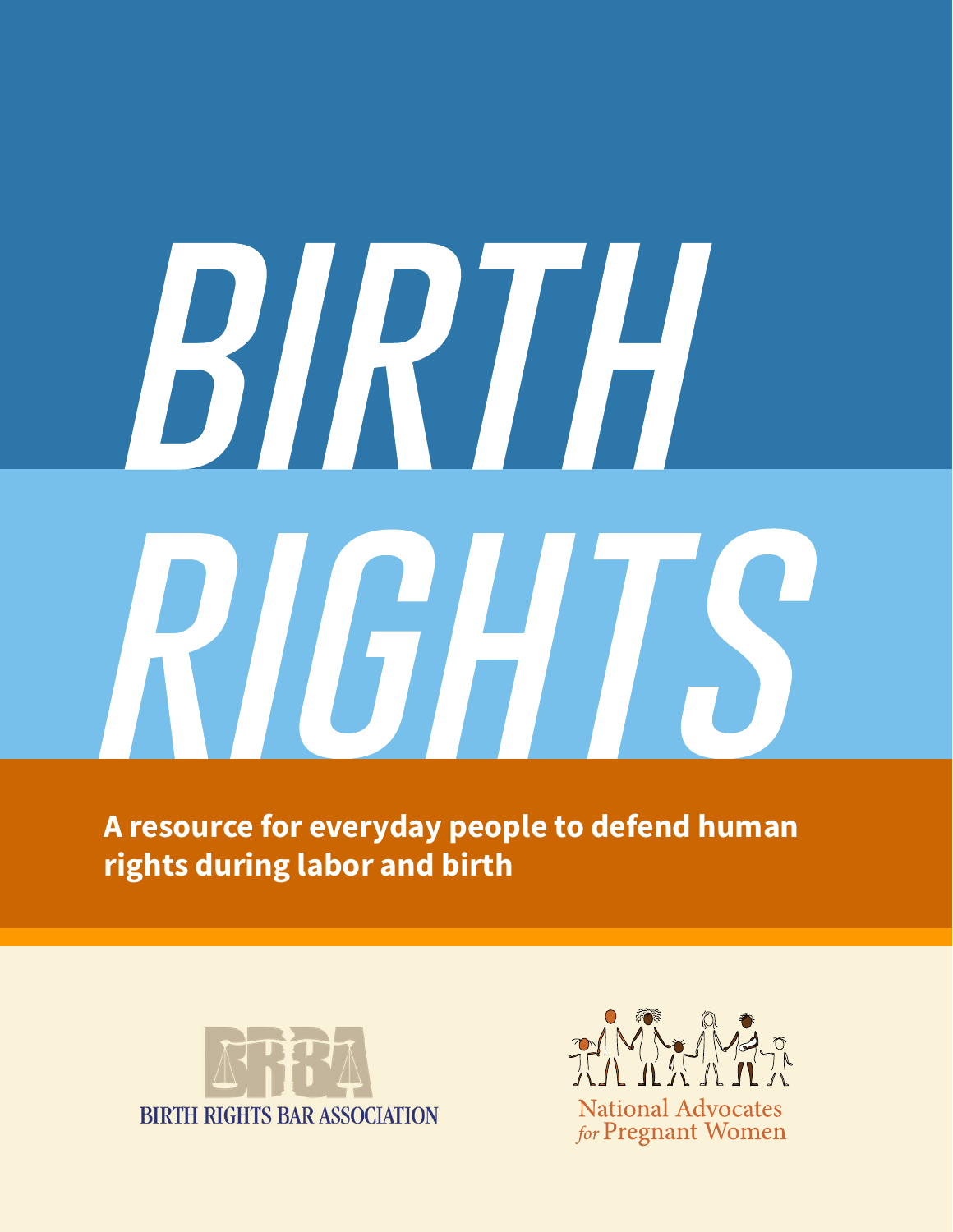# *table of contents*

| <b>Section 1: Introduction</b>                                                 | 3  |
|--------------------------------------------------------------------------------|----|
| About this Resource<br>$\bullet$                                               | 4  |
| Mistreatment and Abuse<br>$\bullet$                                            | 8  |
| <b>Barriers</b><br>$\bullet$                                                   | 11 |
| <b>Section 2: Birth Rights</b>                                                 | 12 |
| I Have The Right To                                                            | 13 |
| Know Your Rights<br>$\bullet$                                                  | 14 |
| <b>Drug Testing</b><br>$\bullet$                                               | 18 |
| Key Legal and Ethical Principles<br>$\bullet$                                  | 21 |
| <b>Section 3: During a Violation</b>                                           | 24 |
| What You Can Do During a Violation<br>$\bullet$                                | 25 |
| How To Buy Time With Questions<br>$\bullet$                                    | 28 |
| <b>Template Instructions</b><br>$\bullet$                                      | 29 |
| Template: Acknowledgement of Informed Consent<br>$\bullet$                     | 30 |
| Template: Documentation<br>$\bullet$                                           | 31 |
| Pregnant People Who Use Drugs or Alcohol Have Rights<br>$\bullet$              | 32 |
| <b>Section 4: After a Violation</b>                                            | 33 |
| How To Say: "What Happened To Me Was Not Okay"<br>$\bullet$                    | 34 |
| <b>How to Access Your Medical Records</b><br>$\bullet$                         | 44 |
| How to Find and Afford a Lawyer<br>$\bullet$                                   | 47 |
| Approaching a Lawyer<br>$\bullet$                                              | 48 |
| Mental Health Support After Experiencing Violence or Mistreatment<br>$\bullet$ | 50 |
| <b>Section 5: Moving Towards Birth Justice</b>                                 | 52 |
| Moving Toward Birth Justice                                                    | 53 |
| <b>Section 6: Resources</b>                                                    | 55 |
| Glossary                                                                       | 56 |
| Connections<br>$\bullet$                                                       | 59 |
| <b>Additional Notes on Each Section</b><br>$\bullet$                           | 61 |
| Acknowledgments<br>$\bullet$                                                   | 64 |
| <b>On the Back</b>                                                             |    |
| Use of Force                                                                   | 65 |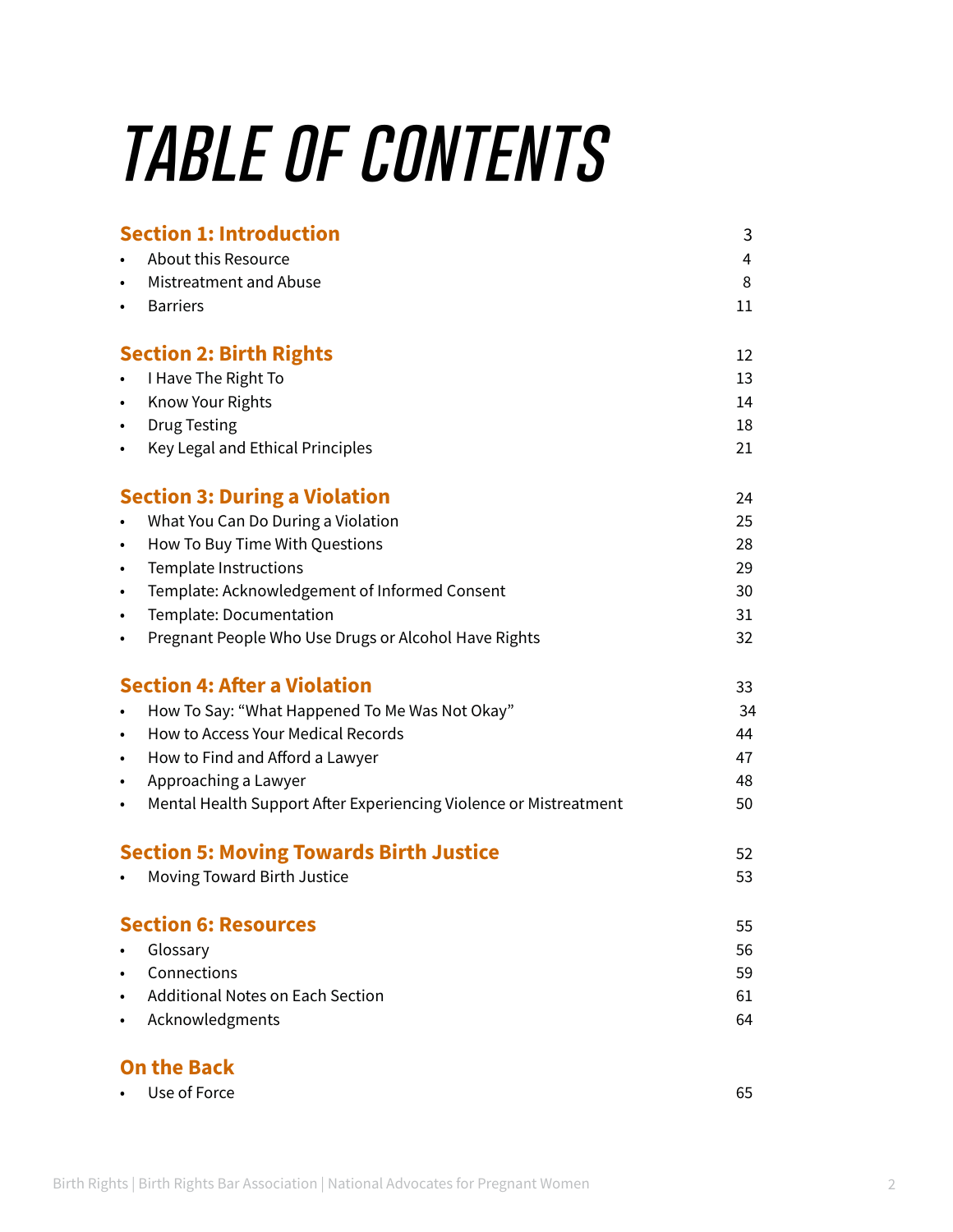# *introduction What you can see is actually enough." Section 1*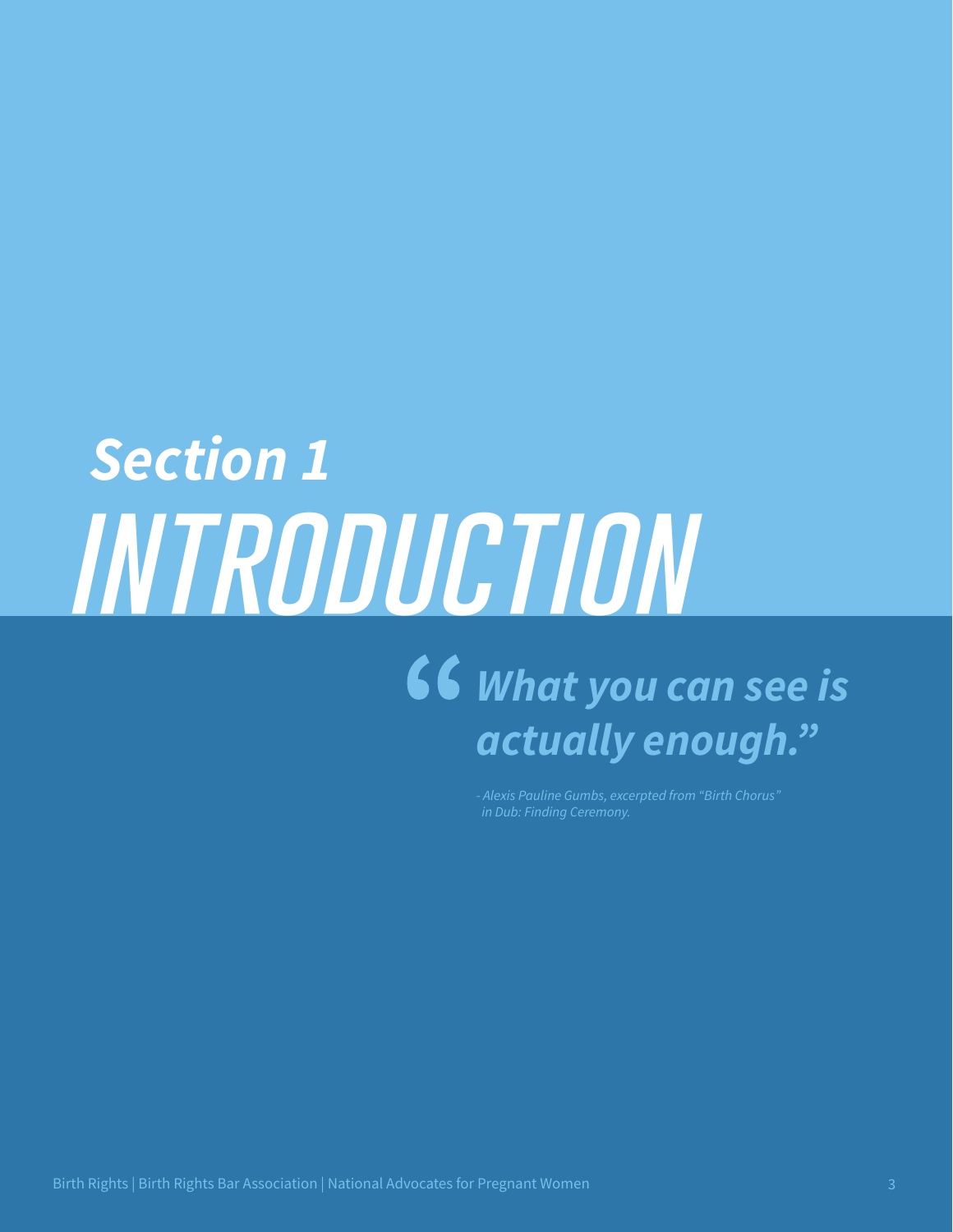# *about this resource*

**There is no point in pregnancy in which people lose their civil and human rights. And yet all over the world people often experience mistreatment and violations of their rights during pregnancy, whether they experience a pregnancy loss, seek to have an abortion or continue to birth.1 This reality is particularly present in the United States. In fact, a June 2019 study focusing on care during labor and delivery reported that one in six women "reported experiencing one or more types of mistreatment"; and that reported rates of mistreatment during childbirth were "consistently higher" for women of color.2 We also know that doulas and other people providing support to pregnant and birthing people often bear witness to rights violations of clients or loved ones. In a recent survey, 65% of doulas and nurses indicated that they had witnessed providers "occasionally"**  or "often" engage in procedures explicitly against their patients' wishes.<sup>3</sup> Rights **violations and mistreatment in childbirth take many different forms, including violations of the rights to privacy, bodily autonomy, and medical decisionmaking. These violations can take place during health care through neglect, coercion, verbal abuse, forced interventions or surgeries; when health care providers unlawfully disclose confidential health information to law enforcement or to State agencies that coordinate with law enforcement; and during incarceration when pregnant people are denied access to health care. And this all happens in the context of a U.S. health care system where extreme disparities persist for Indigenous and Black women in particular,4 where maternal mortality is rising,5 where some interventions are overused while other effective options are underused.6**

Women in Reproductive Health Services With a Focus on Childbirth and Obstetric Violence." Available at, ([https://www.un.org/en/ga/search/view\\_doc.asp?symbol=A/74/137\)](https://www.un.org/en/ga/search/view_doc.asp?symbol=A/74/137).

*At the beginning of each section we include quotes from Dub: Finding Ceremony, by Alexis Pauline Gumbs, which explores themes of ancestry, blackness, mothering, grief, harm, migration and more. To begin we chose "what you can see is actually enough" because what you see in terms of human rights violations is actually enough, you don't have to be an expert to know when something is wrong.*  1 United Nations General Assembly Report. July 11, 2019. "A Human Rights-based Approach to Mistreatment and Violence Against

<sup>2</sup> Vedam, Saraswathi, et al. "The Giving Voice to Mothers Study: Inequity and Mistreatment during Pregnancy and Childbirth in the United States." Reproductive Health, vol. 16, no. 1, June 2019, p. 77. BioMed Central, doi:[10.1186/s12978-019-0729-2](file:///C:\Users\ILusero\Downloads\10.1186\s12978-019-0729-2)

<sup>3</sup> Morton, Christine H., et al. "Bearing Witness: United States and Canadian Maternity Support Workers' Observations of Disrespectful Care in Childbirth." Birth, vol. 45, no. 3, 2018, pp. 263–74. Wiley Online Library, doi:[10.1111/birt.12373](https://doi.org/10.1111/birt.12373).

<sup>4</sup> Petersen EE, Davis NL, Goodman D, et al. Racial/Ethnic Disparities in Pregnancy-Related Deaths — United States, 2007–2016. MMWR Morb Mortal Wkly Rep 2019;68:762–765. DOI: [http://dx.doi.org/10.15585/mmwr.mm6835a3external icon](http://dx.doi.org/10.15585/mmwr.mm6835a3).

<sup>5</sup> MacDorman, Marian F., et al. "Recent Increases in the U.S. Maternal Mortality Rate: Disentangling Trends From Measurement Issues." Obstetrics and Gynecology, vol. 128, no. 3, Sept. 2016, pp. 447–55. PubMed, doi[:10.1097/AOG.0000000000001556](https://doi.org/10.1097/AOG.0000000000001556).

<sup>6</sup> National Partnership for Women & Families Issue Brief, Maternity Care in the United States: We Can - and Must - Do Better, February 2020. Available at ([https://www.nationalpartnership.org/our-work/resources/health-care/maternity-](https://www.nationalpartnership.org/our-work/resources/health-care/maternity/evidence-based-maternity-care.pdf)care-in-the-united.pdf).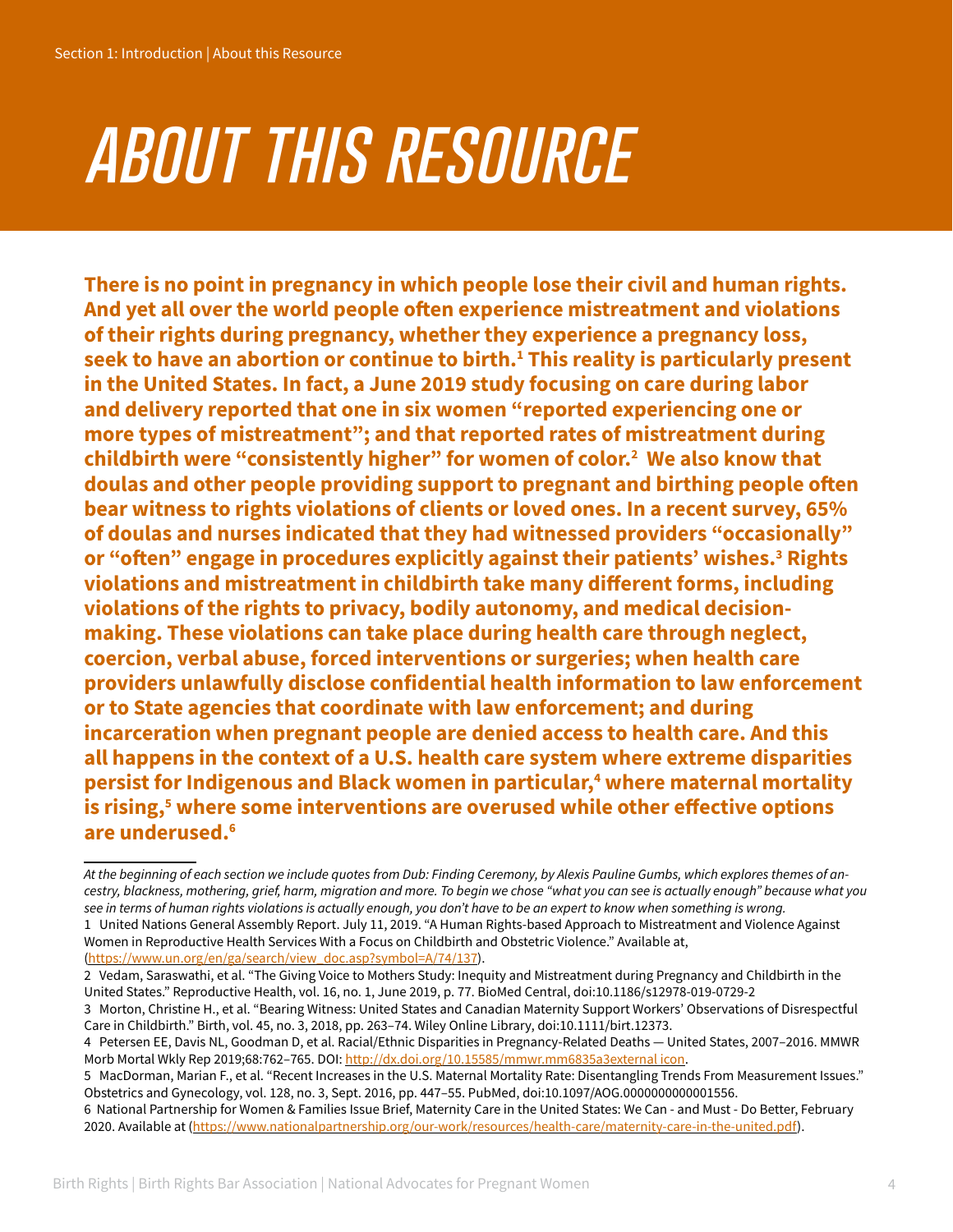**National Advocates for Pregnant Women (NAPW)** and **Birth Rights Bar Association (BRBA)** created this resource with the goal of affirming and advocating for the human rights of pregnant people in the United States, as well as to provide some concrete tools for pregnant people, doulas, partners, family members, and friends. This resource was inspired by our work with countless pregnant women, doulas, and other folks offering support to birthing people who had either experienced or witnessed violations during childbirth. Many folks have reached out to us for more information about their rights or the rights of their clients during childbirth, and we have heard resounding feedback from people calling for more advocacy tools both to identify these rights and promote their observance, as well as more accessible information about avenues to address harm after it has occurred.

NAPW and BRBA are both non-profit advocacy organizations committed to the human rights of pregnant and birthing people, and many of the resources here are informed by legal, reproductive justice, and human rights frameworks. We also recognize that there is no definitive strategy that works every time in every situation, and that some of the strategies or options we discuss come

with risks or may not be safe or realistic options for everyone. In particular, people who are already at risk for state control and surveillance, such as low-income people, people of color, transgender and gender nonconforming people, younger parents, older parents, immigrants, people who use drugs, and people with disabilities, may face harsher consequences for any resistance to authorities or may be targeted as a result of being identified as belonging to one or more of these groups. Each individual should weigh their options based on their individual circumstances.

We also understand that this resource is not a solution to the systemic problem of human rights violations during childbirth. We recognize the deep and continued need to advocate for systemic change and to focus on dismantling systems that normalize the mistreatment and sanction the violence that so many pregnant people experience when seeking care. We recognize that change needs to happen structurally, and that there are many dedicated organizations and advocates that continue to fight for this structural change. In addition to the vital advocacy that can happen within the context of individual care, it is also critical to fight for larger structural change that targets the current health care system and broader systems of oppression, including racism, transphobia and classism that deeply inform and enable mistreatment during childbirth.

**Doulas provide critical care and support to pregnant people across all outcomes and experiences, and NAPW and BRBA are grateful for the support doulas across the country provide to their clients across the spectrum of pregnancy every day. We also recognize that there is discussion within some doula communities regarding whether doulas can or should also be advocates. We absolutely believe doulas can be critical advocates, and should feel empowered to do so with their clients in a way that centers the birthing person, their needs, and their rights. We also recognize that dynamics between medical providers and doulas can be tricky. We hope to provide many different ideas for intervention and advocacy with the hope that doulas and birthing people can identify together what would feel most supportive and likely to work.**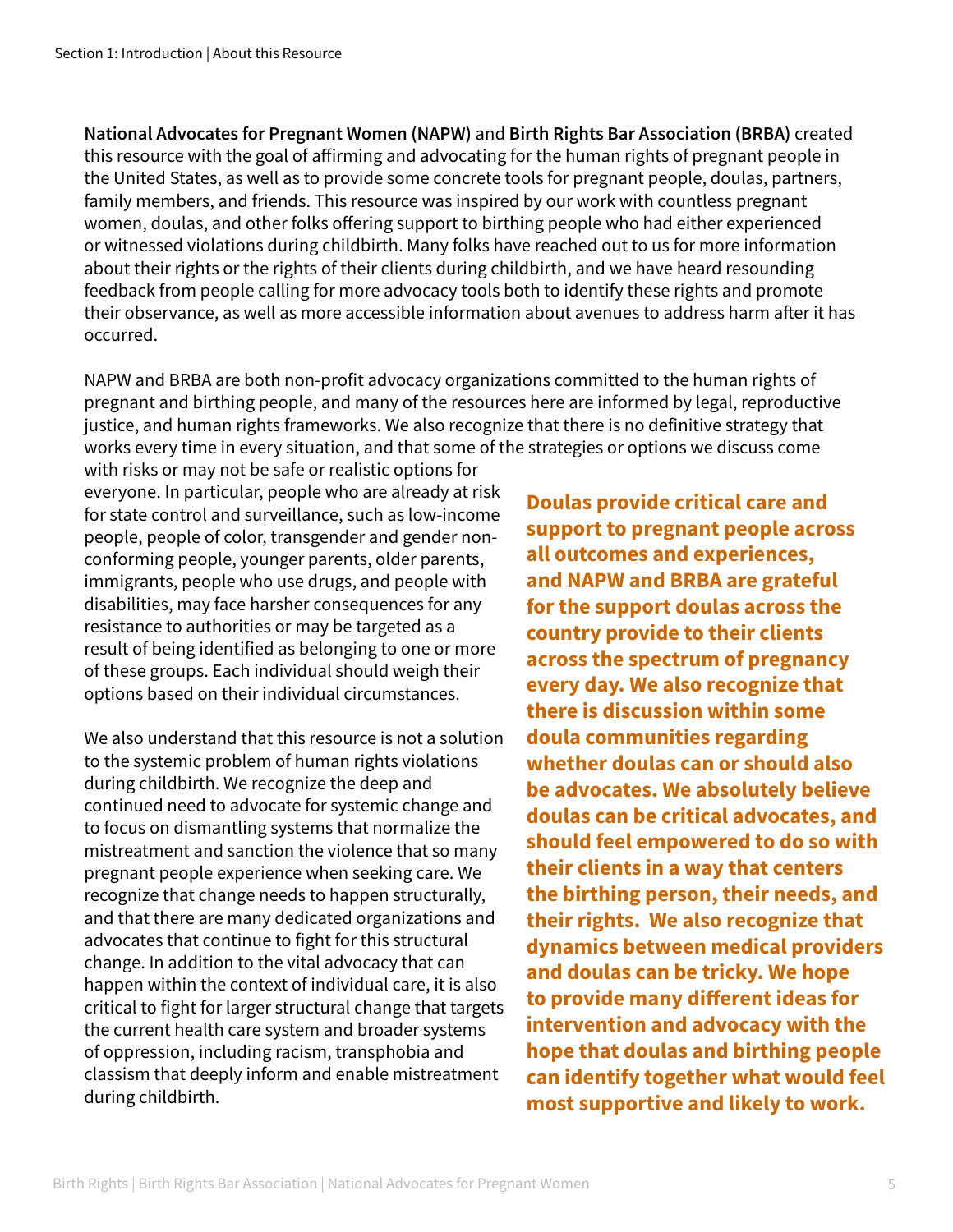#### **How is this resource structured? What does it include?**

The resource is split in to six sections with a focus on tools for every day citizens to defend the human rights of people during labor and birth:

#### **The first section, "Introduction"**

• An introduction to key concepts and an overview of what rights violations during birth can look like.

#### **The second section, "Birth Rights"**

• An overview of the civil and human rights people giving birth have, an overview of key legal and ethical principles that establish and affirm those rights, as well as a discussion of the limitations of those rights in practice.

#### **The third section, "During a Violation"**

• Offers some ideas and resources for what birthing people, doulas, and other folks offering support to a birthing person can do to advocate in the birthing room.

#### **The fourth section, "After a Violation"**

• Provides information about what resources and options might be available after harm occurs, including possible avenues for seeking redress or sharing your story.

#### **The fifth section, "Moving Towards Birth Justice"**

• Introduces the birth justice framework and talks about how to dismantle systems that normalize mistreatment and violence during pregnancy and birth.

#### **The sixth section, "Resources"**

• Includes a glossary, list of organizations, and notes.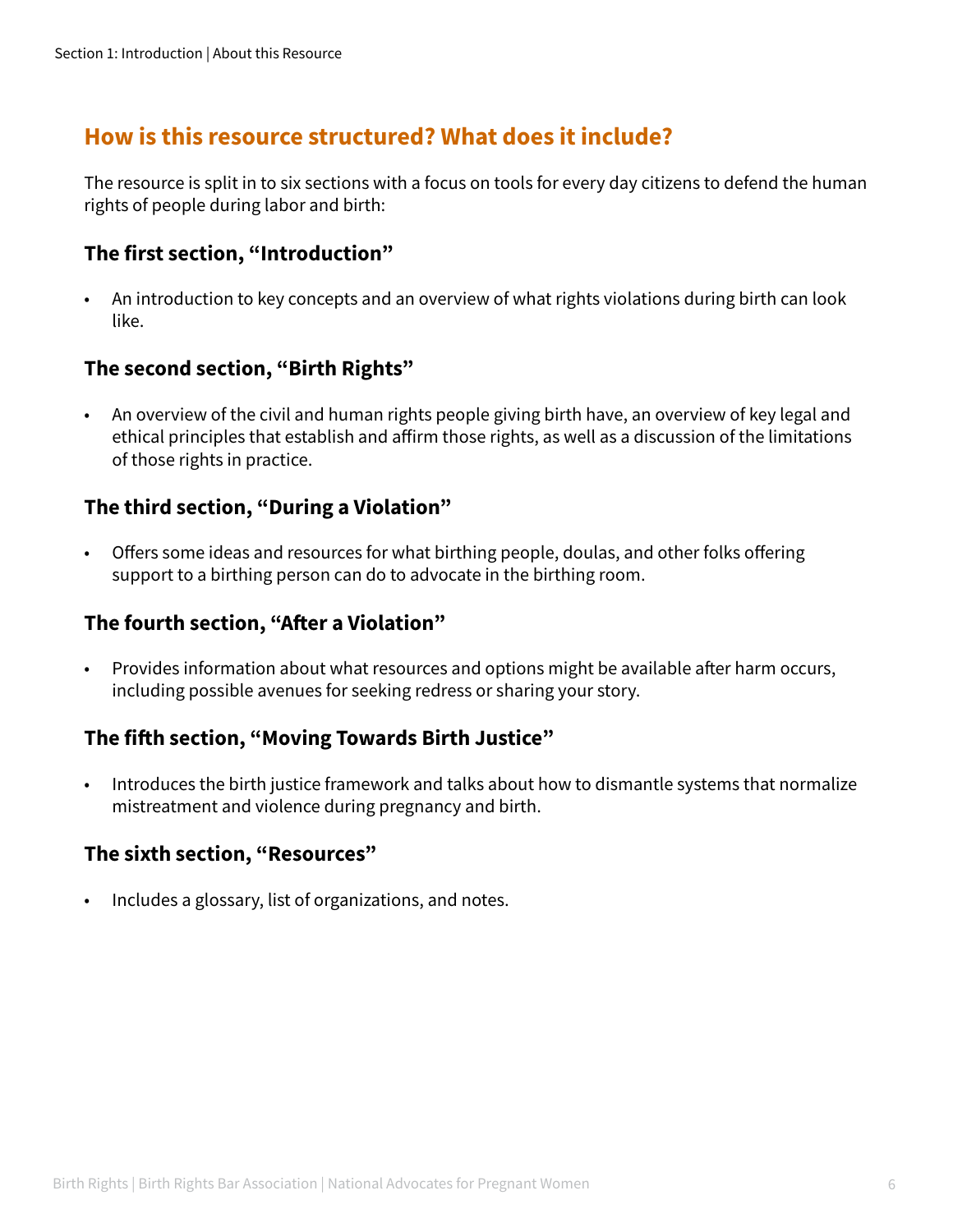#### **Should you find a lawyer?**

While this resource is grounded in legal research and has been reviewed by many lawyers, most of the rights we talk about here won't be defended by lawyers, and most who experience a violation won't find justice in the legal system.

#### That's part of why we made this resource, because **it takes every day citizens like you to defend human rights.**

Many people who have sought legal help for a violation during pregnancy or birth have been re-traumatized, as they have found the process intimidating, degrading, and invalidating. This is not to dissuade you from pursuing justice, but to give you fair warning.



Birth Rights Bar Association exists to help lawyers take cases, and do better when they do, but BRBA does not take clients as an organization. National Advocates for Pregnant Women rarely takes individual clients, and when they do, mainly focuses on criminal defense based on pregnancy or an outcome of pregnancy.

We are happy to be a resource, but we are unlikely to be able to take individual cases. We hope the resources here help you navigate these difficult issues with more confidence and tools.

#### **Feedback**

We welcome additional feedback about this resource, including about how it may or may not be helpful to you, your loved ones, or your clients. We envision this as a living document. We hope to update it as we continue to learn what is helpful and needed, and based on the feedback we receive from you.

If you would like to get in touch with us to share your thoughts or to connect further, please contact us at: info@advocatesforpregnantwomen.org or info@birthrightsbar.org.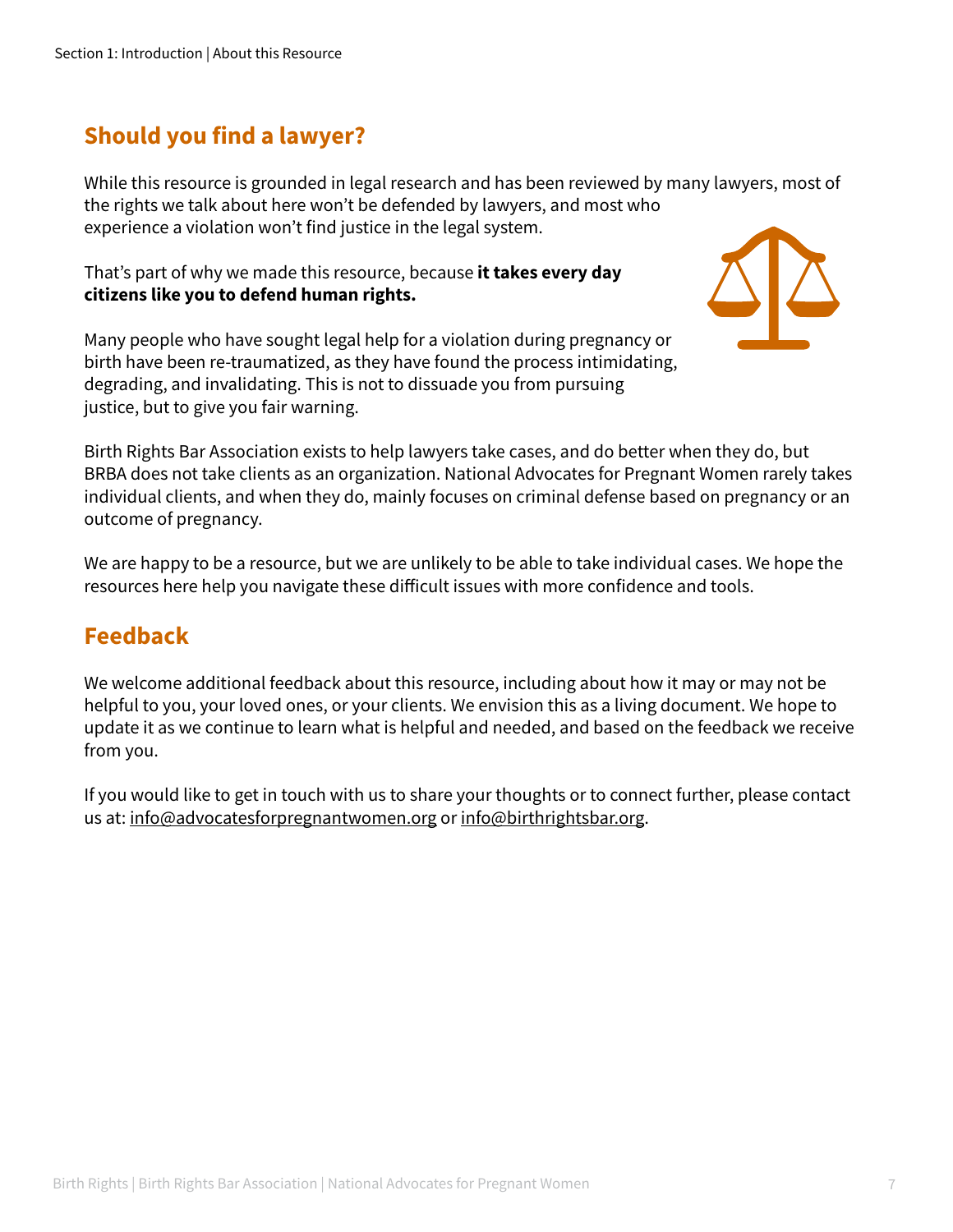# *mistreatment and abuse*

**The problem of mistreatment during childbirth is not new, but there have not been shared words, definitions, or categories until recently. Words like mistreatment, abuse, disrespect, violence and obstetric violence have been used.** 

Researchers from all over the world have been working to create shared categories so that mistreatment can be measured and fixed. They are still working on it and are still finding new ways of describing and talking about this issue.



Here are seven categories that researchers are using to label types of mistreatment. Researchers are also creating sets of examples that fall under each category. Having a common language can help lead to solving the problem.

#### **Sets of Examples from Researchers**

#### **Physical abuse**

- Being beaten, slapped, kicked or pinched during delivery
- Being physically restrained to the bed or gagged during delivery
- Aggressive physical contact
- Refusal to provide anesthesia for an episiotomy

#### **Sexual abuse**

- Sexual abuse, rape
- Inappropriate sexual contact
- Being touched without consent during labor or delivery in a way that triggers feelings from previous sexual abuse or rape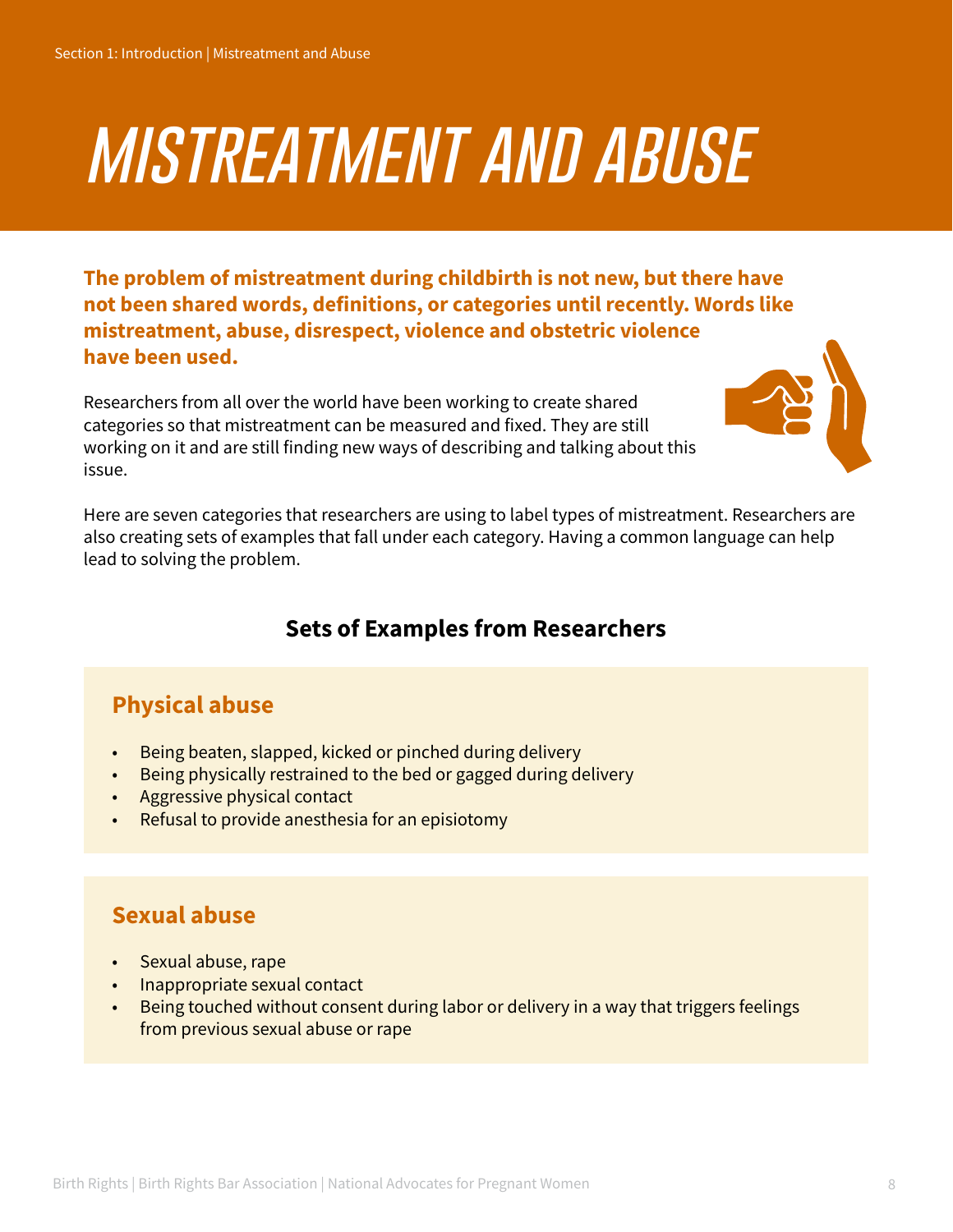#### **Verbal abuse**

- Harsh or rude language
- Judgmental or accusatory comments
- Threats of withholding treatment or poor outcomes
- Blaming for poor outcomes
- Being shouted at or scolded by health care providers
- Threats to force you to accept treatment you did not want

#### **Stigma and discrimination**

- Being treated unfairly based on race, heritage or ethnic group
- Held back from discussing concerns because of feeling discriminated against
- Held back from discussing concerns or asking questions because the provider used language you did not understand
- Discrimination based on ethnicity/race/religion
- Discrimination based on age
- Discrimination based on socioeconomic status
- Discrimination based on HIV status

#### **Failure to meet professional standards of care**

- Private or personal information shared without your consent
- Being uncovered or having people in the delivery room without your consent
- Not being asked before procedures are done
- Not being given information about procedures or options
- Not being given enough time to consider options
- Lack of informed consent process
- Breaches of confidentiality
- Painful vaginal exams
- Refusal to provide pain relief
- Performance of unconsented surgical operations
- Neglect, abandonment, or long delays
- Skilled attendant absent at time of delivery
- Being ignored, refused requests for help, failure to respond for requests in a reasonable time
- Being pushed to accept options the health care provider wants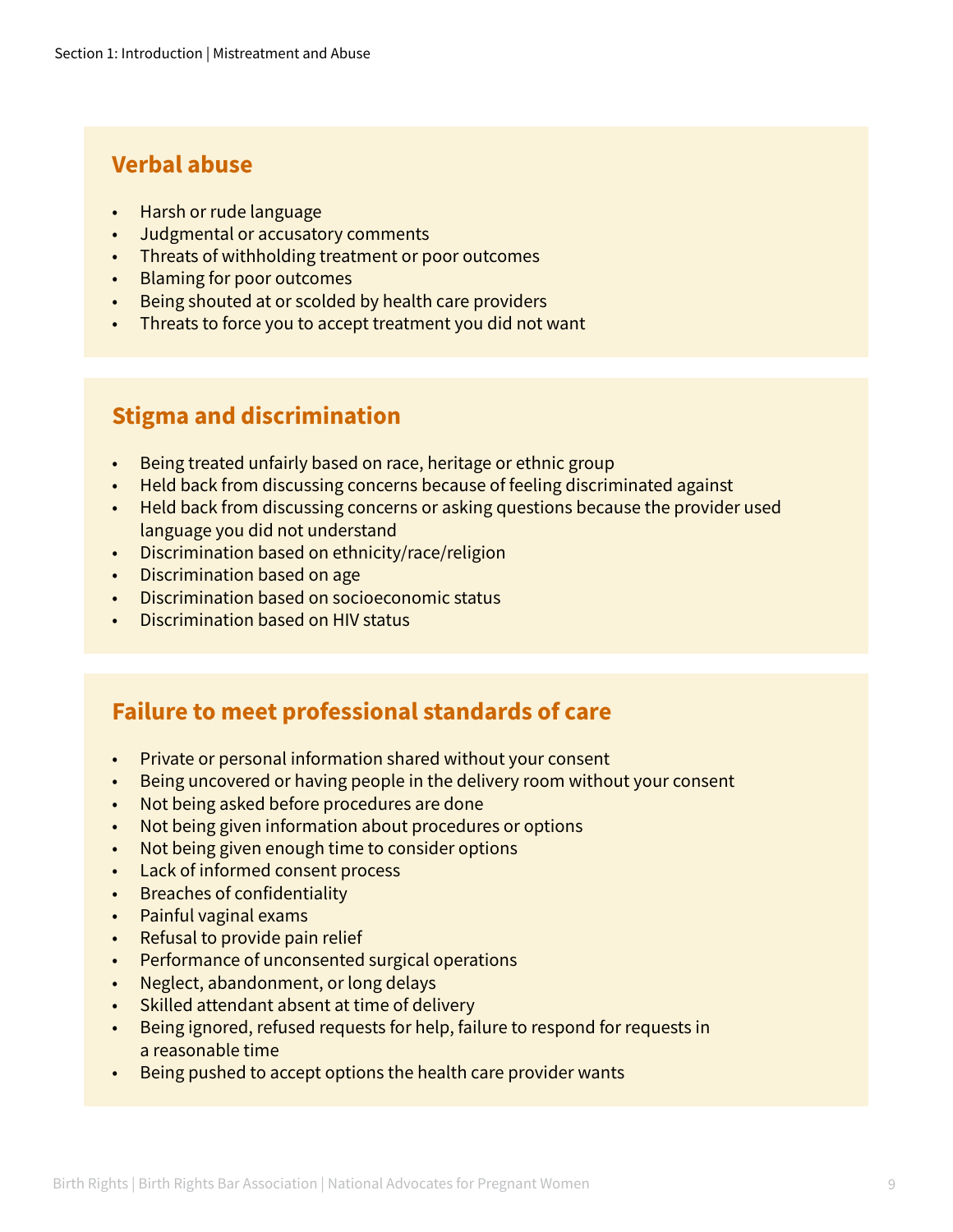#### **Poor rapport between women and providers**

- Poor communication
- Held back from asking questions or discussing concerns due to disagreement with providers or fear
- Dismissal of concerns
- Language and interpretation issues
- Poor staff attitudes
- Lack of supportive care from health workers
- Denial or lack of birth companions
- Being treated as passive participants during childbirth
- Denial of food, fluids or mobility
- Lack of respect for preferred birth positions
- Denial of traditional practices
- Objectification
- Detainment in facilities

#### **Health system conditions and constraints**

- Physical condition of facilities
- Staffing constraints
- Staffing shortages
- Supply constraints
- Lack of privacy
- Lack of redress
- Bribery and extortion
- Unclear fee structures
- Unreasonable requests by health workers

We are sharing these examples to validate that this range of things is considered mistreatment or abuse during birth. What would you add or change in these lists? We would put "not being asked before procedures are done" in the "physicial abuse" category, in addition to where the researchers put it. See more about this in the Notes section at the end.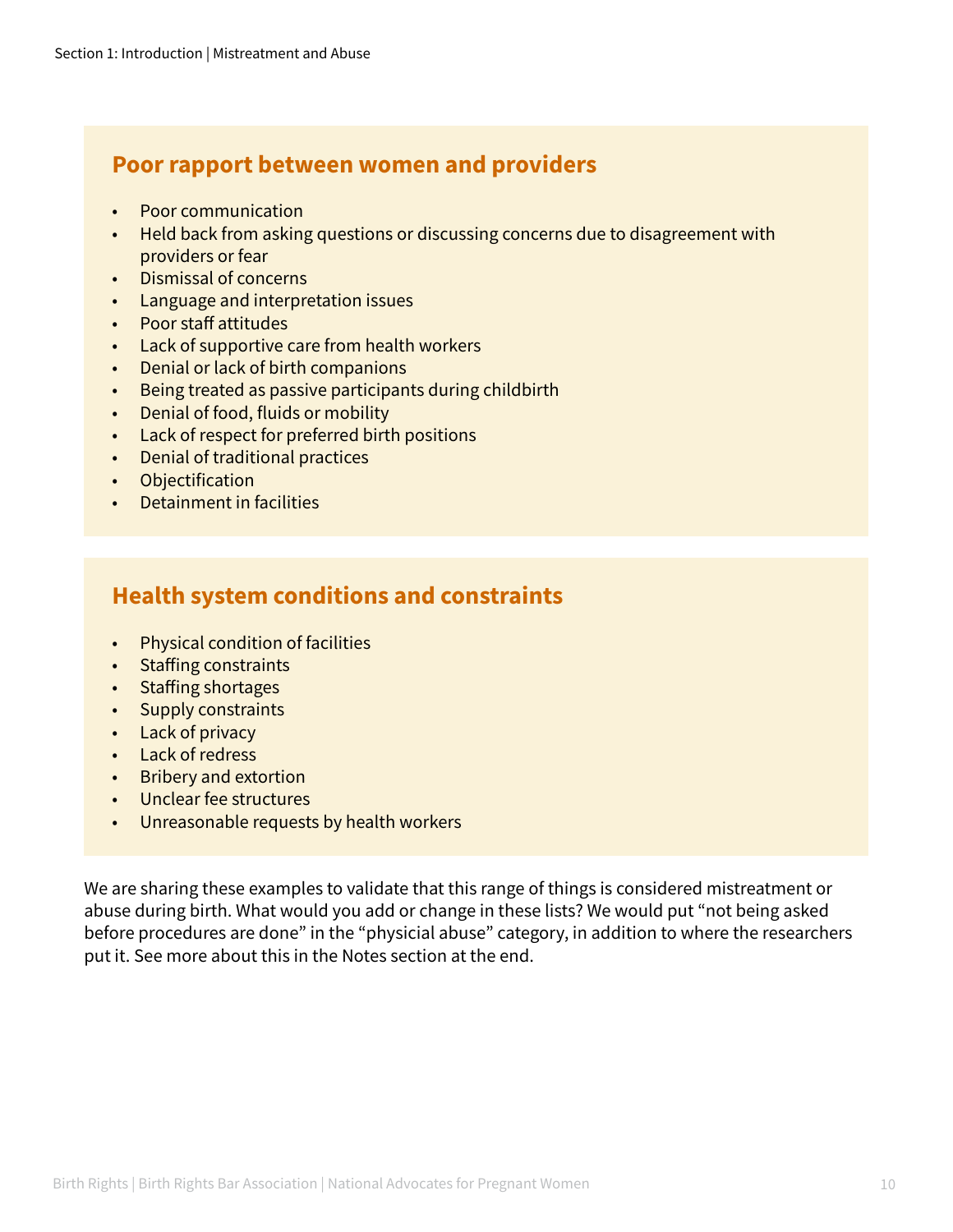

**Everyone has human rights, whether those rights are protected by society, or the government, or not enforced at all. There are many ways pregnant and laboring people may face barriers to accessing their human rights. Or pregnant and laboring people may find their human rights are violated for reasons other than or in addition to the fact that they are pregnant or giving birth.** 

| <b>BEING</b><br>UNDOCUMENTED    |                                       | <b>NOT SPEAKING</b><br><b>ENGLISH</b>                    | <b>BEING</b><br>YOUNG        |
|---------------------------------|---------------------------------------|----------------------------------------------------------|------------------------------|
| BEING<br><b>POOR</b>            | <b>BEING IN</b><br><b>FOSTER CARE</b> | EXPERIENCING<br>RACISM                                   | <b>BEING</b><br>INCARCERATED |
| EXPERIENCING<br><b>VIOLENCE</b> |                                       | <b>HAVING A</b><br><b>MENTAL ILLNESS</b><br>OR ADDICTION | <b>BEING</b><br>TRANSGENDER  |

#### **Barriers Faced by Pregnant and Laboring People**

You may have more or less barriers to having your human rights protected or enforced during pregnancy or birth depending on how many of these other things you are also experiencing. Your options for advocating for yourself will also depend on these barriers. We hope this resource is helpful to many people but we know that that you may need to make adjustments to fit your situation.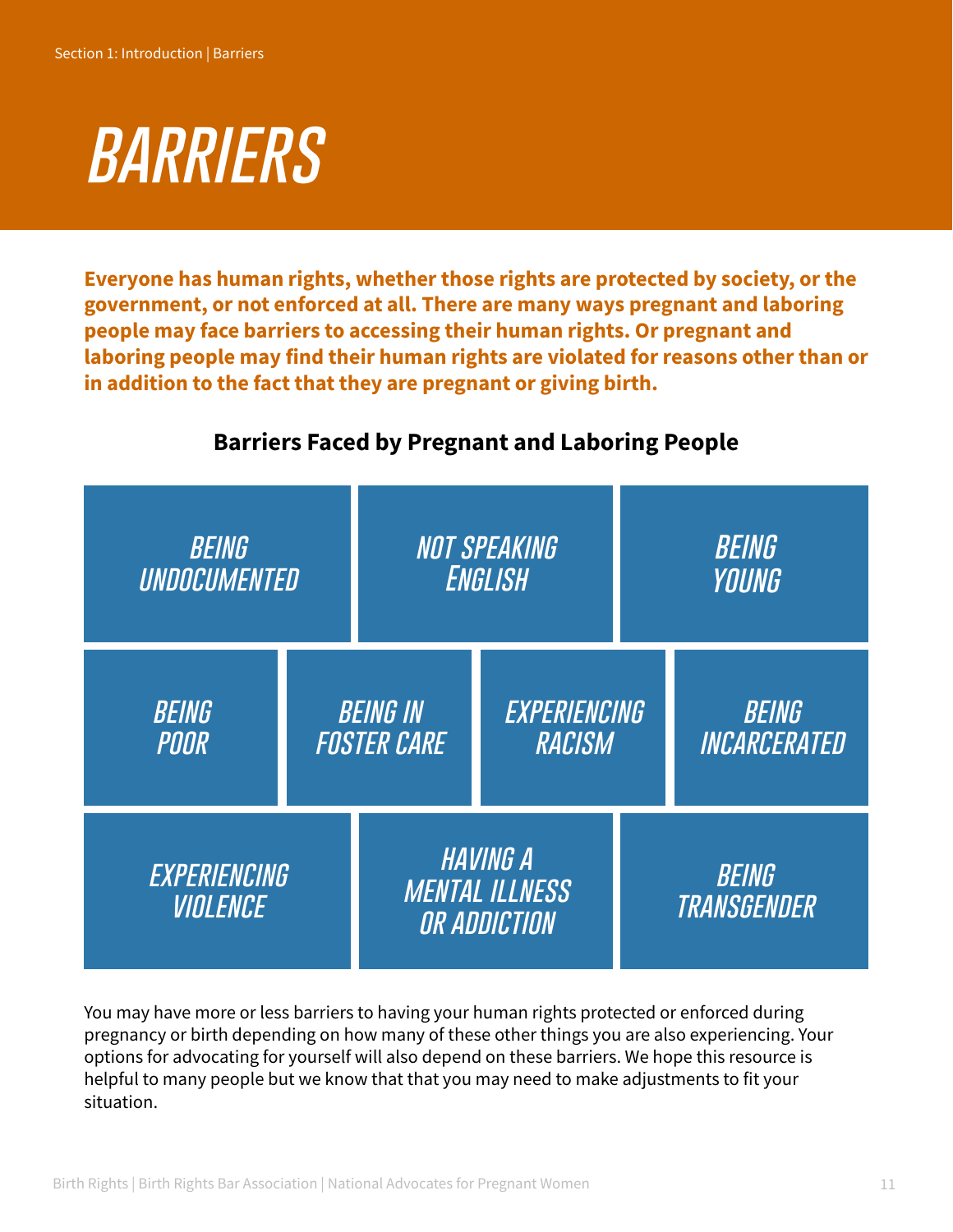# *birth rights Section 2*

*And the scream around our belonging is our own long longing to be held. And how it hurts to be fought for with just a few small tools while the whole world destroys us."*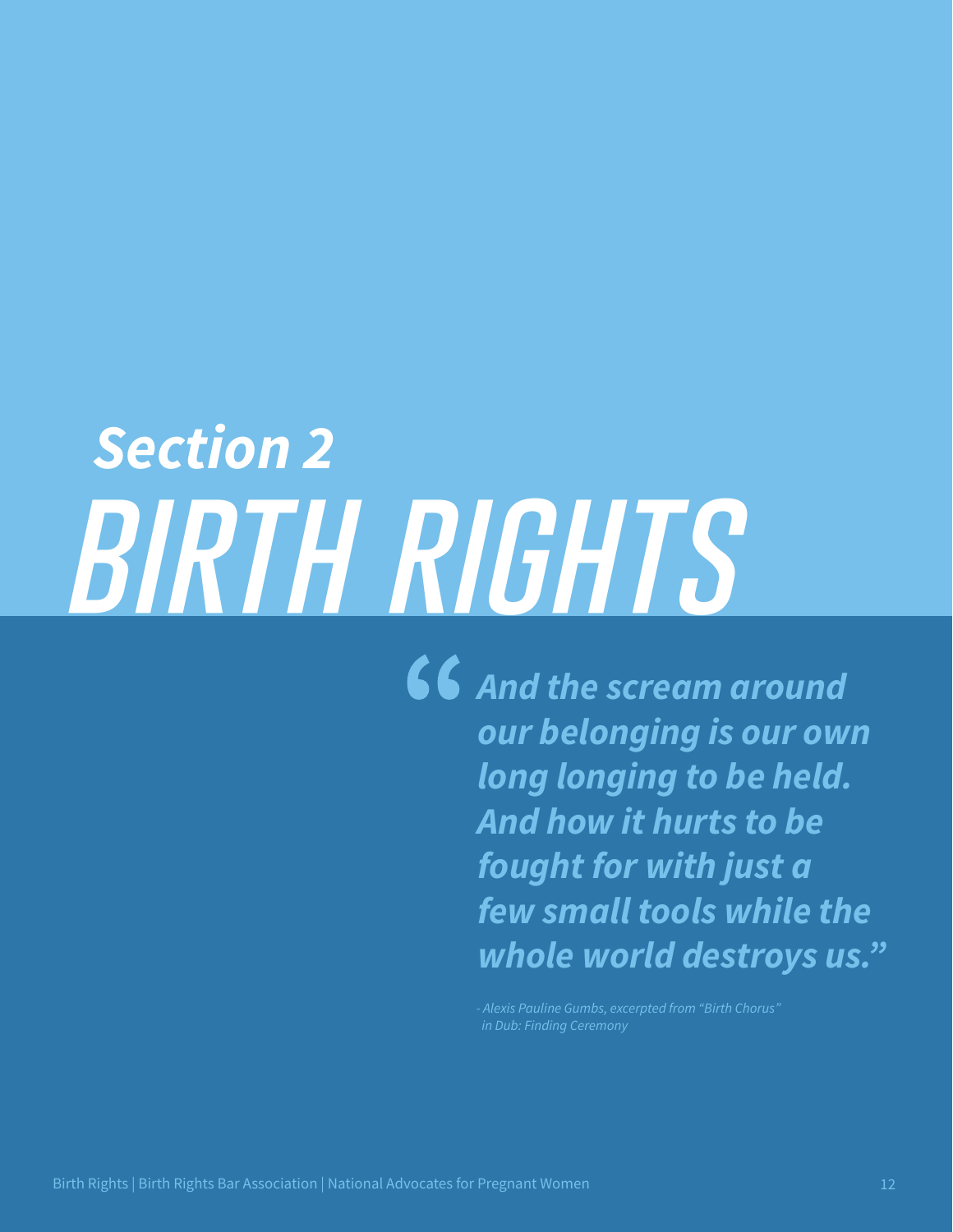# *i have the right to...*



Developed by Demetra Seriki, CPM and China Tolliver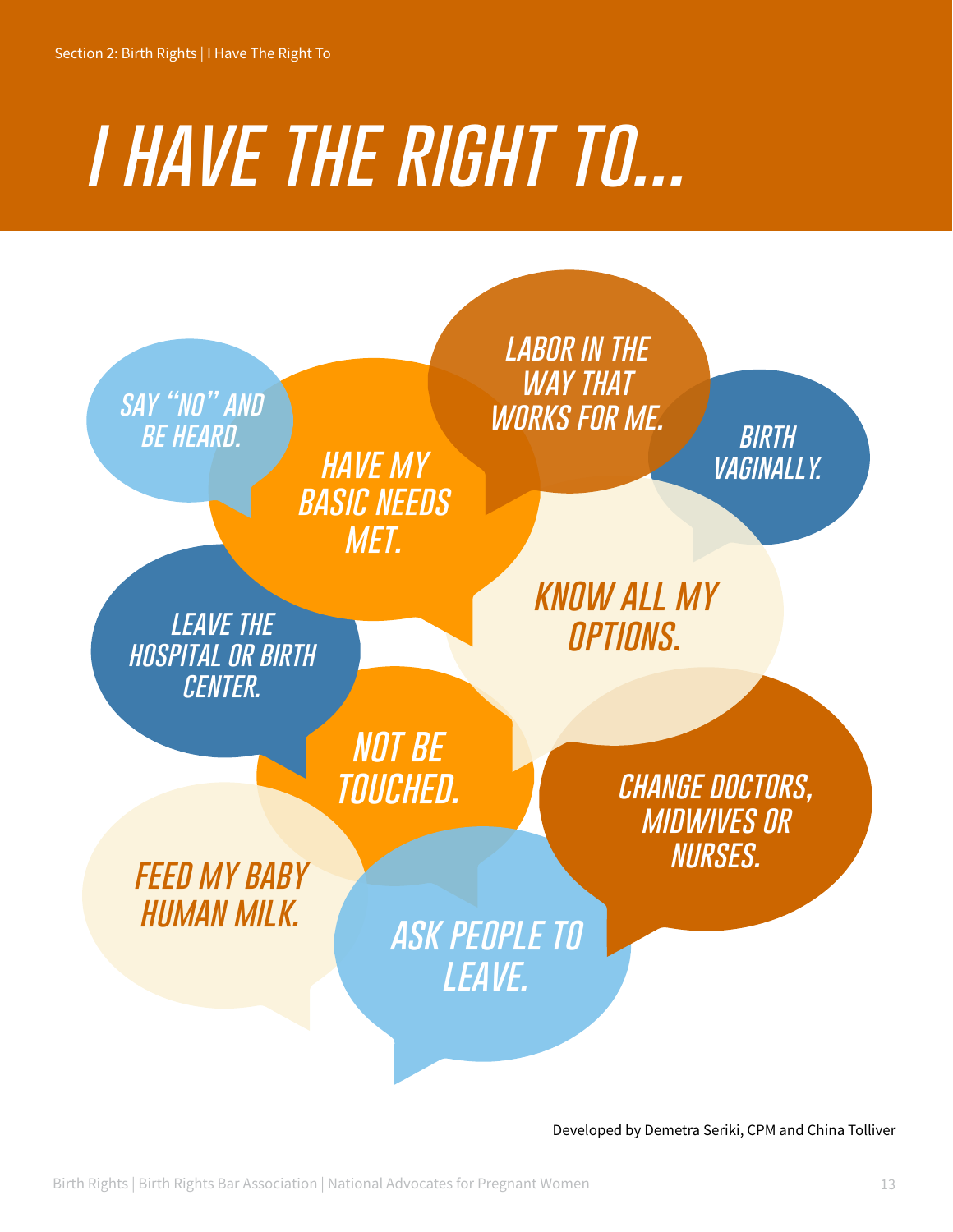# *know your rights*

#### **I have the right to decide how, where, and with whom I give birth.**

**The international human rights framework recognizes your right to determine the circumstances of how and where you give birth. This right is not necessarily enshrined in U.S. law, but is one that many people are working to see recognized, and there are key principles recognized in state and federal law.** 

#### **What does this look like?**



This means that it is completely up to you whether you give birth at home, in a birth center, in a hospital, or any other place you wish—and you should not feel pressured about any one of those choices. There are no State laws requiring a certain place of birth, though there are State laws restricting what some providers can do. You may choose who is in the room and what you do during labor—including, but not limited to, walking around, eating and drinking, and positioning yourself however you feel comfortable. A birth plan is a tool some people use to communicate their intentions, but a birth plan is not recognized under the law and may not automatically be included in your medical chart. You may find that family or health care providers have strong opinions that differ from your preferences; you may have to speak up loudly and assert this right in the face of conflict. You may find it necessary to have legal counsel to help you effectively assert this right or defend you from punishment or opposition.

#### *But there's more…*

*Your provider of choice might not be available to you, sometimes because they are not on-call when you go into labor or, because they are not licensed in your jurisdiction, or State law limits their scope of practice. Facilities do have a right to say who can be in the facility which can mean that your doula or support person could be forced to leave. Your birthing preferences may be harshly judged by family, friends, or providers, who may employ coercive tactics to make you to change your mind. Providers may threaten to involve Child Protective Services (CPS) or police based on choices you make during labor and delivery. Often such threats are simply coercive tactics, but sometimes authorities do in fact become involved. This can lead to criminal charges or child welfare consequences, especially for people who are more likely to targeted for State control, such as low-income women, women of color, or drug-using women.*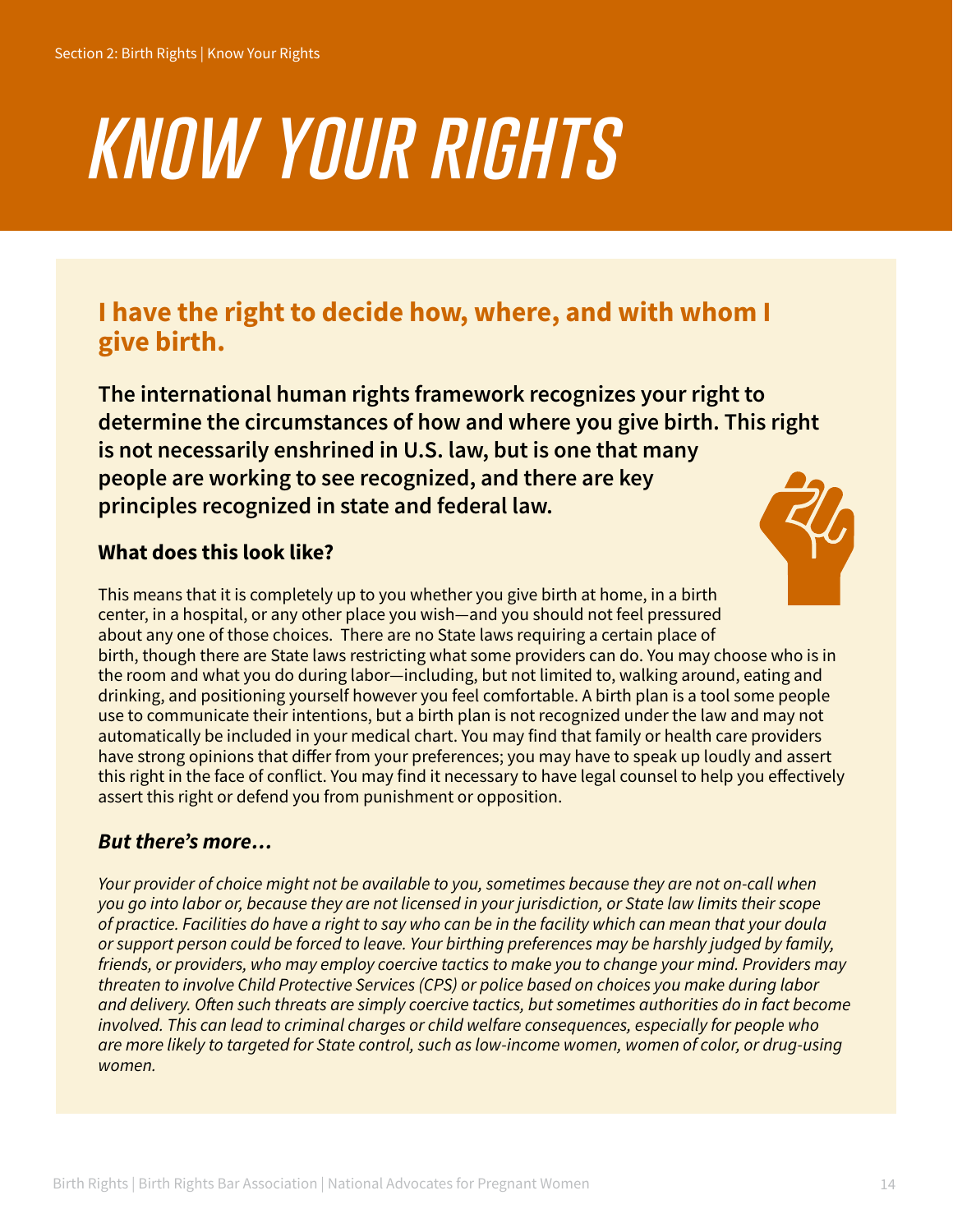#### **I have the right to informed consent.**

**Your provider must explain to you the risks, benefits, and alternatives for any and all medical procedures. If you are not aware, do not understand, or do not agree, the provider may not perform a procedure on you. No one can legally do anything to your body, or your baby, without your consent. If they do, they are violating their ethical duties and standard of care, and may be committing battery on you. Battery is a word for unconsented touching that an individual can sue over. Battery can also be a criminal charge, but only a prosecutor can initiate a criminal case.** 



#### **What does this look like?**

The "consent" forms provided by most hospitals are not equal to "informed consent"--they are merely meant to document that you have received informed consent, which should be a conversation with your provider(s). But many facilities will interpret a signed form to mean you consent to anything and everything. You can try writing on the form or crossing things off to document your limitations. Your signature on a consent form doesn't prove that you "consented" if you later expressed a lack of consent. But it can be used against you later if you need to prove that you refused. You can demand full, accurate information before a procedure is performed, but it can be a challenge to advocate for the information and consent you are due. We often hear from women who were given drugs, drug tested, or advised to have procedures without being given full information about risks, benefits, and alternatives. You may experience adverse effects, feel misled, or feel left out of the decision-making process.

#### *But there's more…*

*Sometimes providers will indicate that you do not have time to ask questions because there is a medical emergency. Even in an emergency, however, if you are competent then you have the right to information about all suggested procedures. We have noticed that families of color, those on state assistance, those suspected of drug use, and those who do not speak fluent English tend to be at greater risk of having their rights to informed consent violated. As mentioned above, you may encounter coercion or consequences when you insist that providers respect your right to informed consent, or when you try to refuse a suggested procedure. This is especially true for procedures recommended for your baby after birth, including drug testing, because providers are required to contact CPS if they believe that your refusal of recommended procedures is abuse or neglect (even though providers often over-report to the detriment of the doctor-patient relationship).*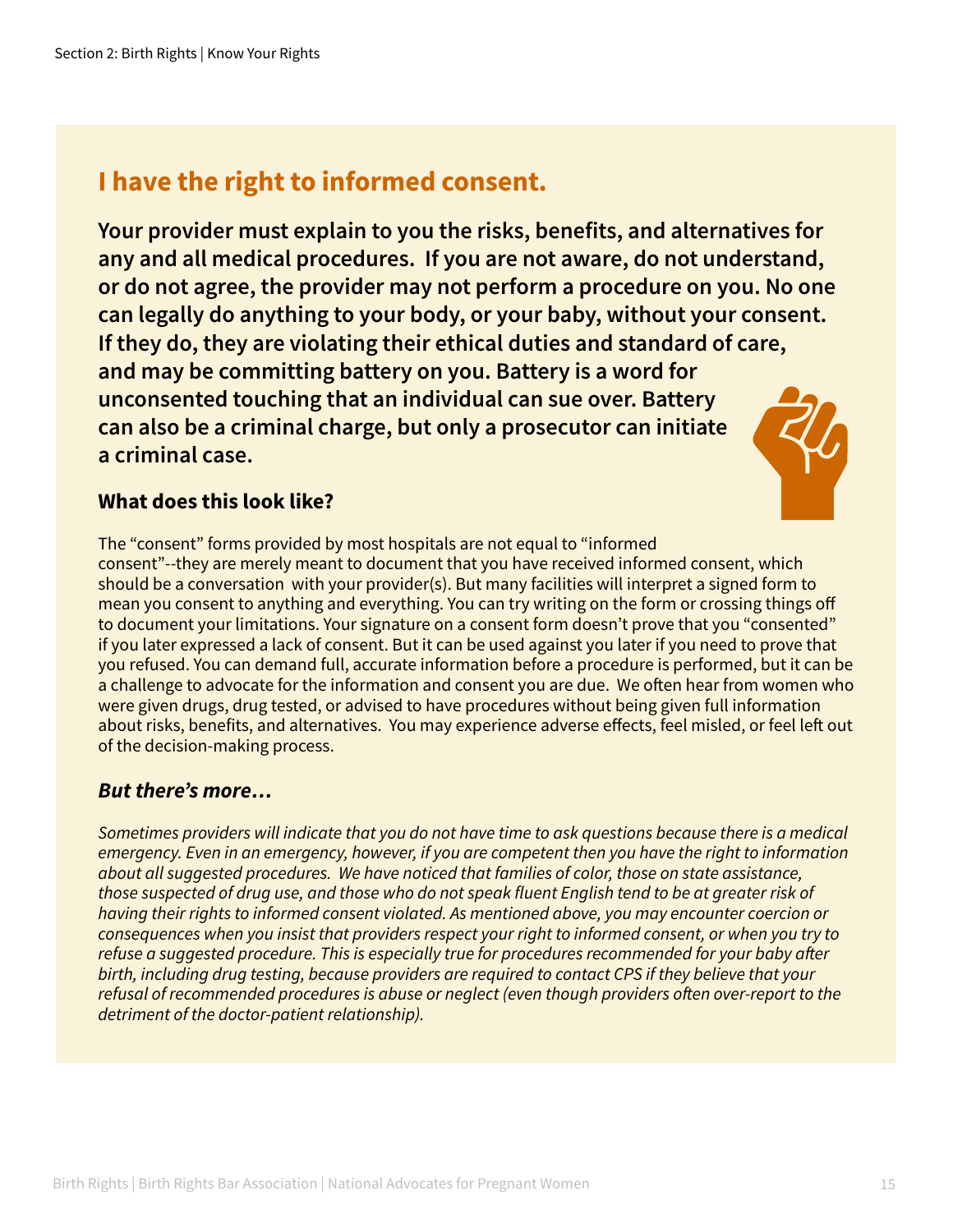#### **I have the right to refuse surgery or medical procedures.**

**U.S. courts have repeatedly held that people should not be forced to undergo medical procedures, even for the sake of someone else (including their own children). You may refuse any procedure before it begins even if you previously requested it or gave consent.**

#### **What does this look like?**

You can always say "No" to any procedure, test, or drug, even if it is life-saving. You do not have to give a reason, and you do not have to sign a form to make it official. The vast majority of labor-related procedures are non-emergency, and often saying "No" can buy time to get better information and can make a thoughtful decision, without feeling pressure from providers or family members. Since some things during pregnancy and labor can be life threatening to both the pregnant person and the fetus, health care providers might be reluctant to accept a refusal. Providers may be scared of being held liable or criminally charged if you or your baby die or are injured. You are not responsible for protecting them from those consequences; they are responsible for following the law, including your right to refuse.

#### *But there's more…*

*Your right to make decisions in labor and delivery might be limited by someone's interpretation of the law. You may encounter coercion or consequences when you refuse a suggested procedure.* 

*This is especially true for procedures recommended for your baby after birth.* The U.S. Supreme Court has consistently recognized the right of parents to make parenting decisions, including *medical decisions, but that right is qualified by governmental interest in the health and safety and the vulnerability of children. This means that health care providers are required to contact CPS if they believe that your refusal of recommended procedures puts your baby's health at risk such that it would constitute abuse or neglect. In spite of the lack of state jurisdiction over children who are not yet born, many providers and state courts wrongly believe they may force a pregnant person to receive treatment for their fetus.*

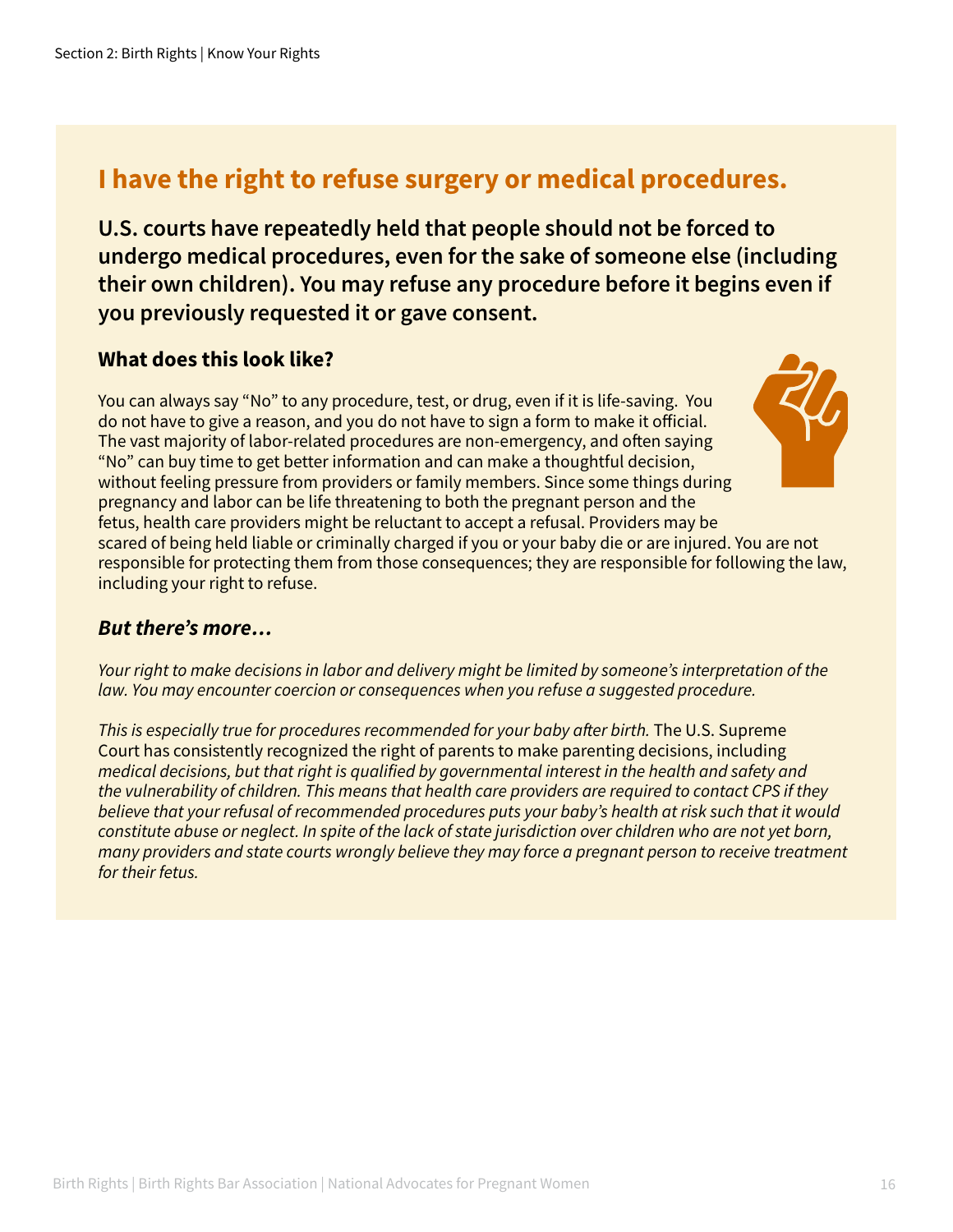#### **I have the right to receive treatment when in labor or experiencing a medical emergency.**

**U.S. federal law requires most hospitals to admit and treat people who arrive in active labor or are experiencing any kind of medical emergency.\* Under this protection, you cannot be turned away because they have never seen you before, because of a disagreement with the provider about your care, or because you cannot pay. The medical facility has the obligation to stabilize a patient, and not necessarily to offer comprehensive, ongoing care.** 

#### **What does this look like?**



If you are fearful about laboring at a particular facility for any reason, you have the option to leave and go elsewhere at any time. Even if you have never been to that other facility (or if you simply return to the same one in active labor), they must admit you for treatment if it is determined that you are having a medical emergency or are in active labor.

#### *But there's more…*

*You may encounter resistance when you try to leave a facility, but it is nevertheless your right to do so. Even if you leave against medical advice (AMA), the law does not permit your insurance company to automatically refuse to pay for covered care you have already received. If you leave a facility and go to a new facility, there may be limits on what care is available to you under these circumstances, but your right to informed consent still applies. Your right to receive treatment does not mean that you can receive care without financial obligation to the facility; just because you cannot be turned away does not mean you will receive care free of charge, and it does not mean you can receive any kind of care. You are entitled to receive the care needed for you to become "stable" which in the case of labor generally means giving birth. You may not receive the kind of care you would prefer, and what you experience as an emergency, may not be considered a medical emergency under the law.*

*\* The federal Emergency Medical Treatment and Labor Act (EMTALA) applies to hospitals that take Medicare payments and have dedicated emergency rooms, which is about 80% of hospitals. There are many websites where you can learn more about EMTALA.*

If you encounter or expect difficulty exercising these rights, consider contacting an attorney in your area who can advise you based on your specific situation. It is best to find someone in your State. If you have an attorney willing to help but unfamiliar with the law surrounding rights in childbirth, please refer them to Birth Rights Bar Association or National Advocates for Pregnant Women for subject matter expertise.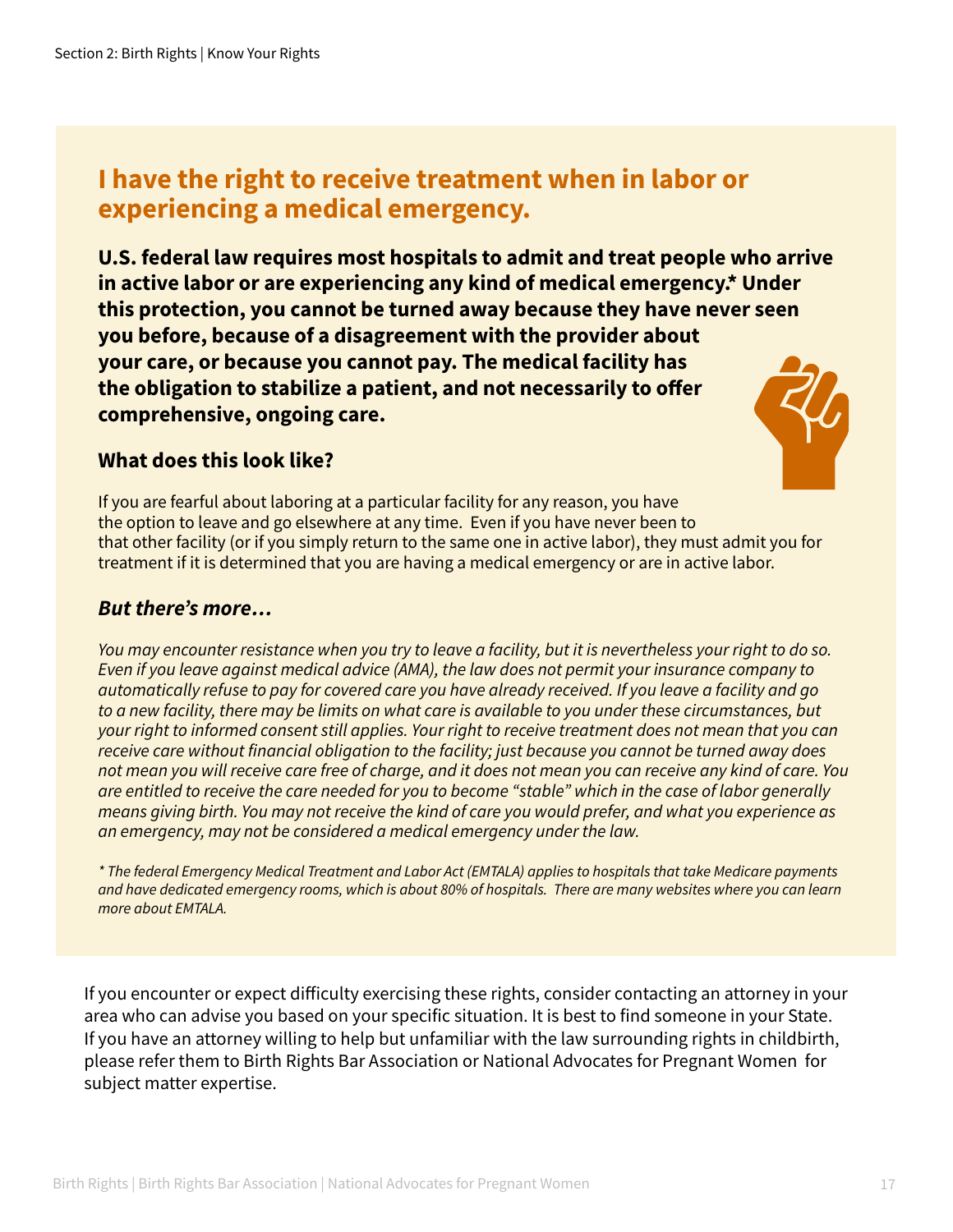# *drug testing*

**Pregnant and postpartum people have the right refuse any medical procedure including a drug test, and they have the right to refuse any medical procedure on behalf of their children (with some exceptions related to child abuse and neglect prevention). Nonetheless, pregnant and postpartum women and their newborn babies are typically drug tested in medical settings without their knowledge or explicit, informed consent.**

Positive toxicology results are too often reported to government officials or used to support criminal and civil child abuse or neglect prosecutions, custody decisions, and other non-medical interventions. As the U.S. Department of Justice has explained, "A positive test result, even when confirmed, only indicates that a particular substance is present in the test subject's tissue. It does not indicate abuse or addiction, recency, frequency, or amount of use; or impairment."



While such medical test results should never be used to prosecute people or accuse them of bad parenting, it is additionally concerning that the test results may not even be accurate or reliable. Yet clinical drug testing, without specific informed consent, is used as an excuse to intrude into people's lives with grave consequences, including criminal proceedings and family separation. It is important to know the facts about clinical drug testing.

#### **Know the Facts**

#### **Drug testing adds to discrimination and racial profiling.**

Current drug testing policies and practices disproportionately burden women of color. Despite the fact that drug use by Black and White women occurs at approximately the same rate in the U.S., numerous studies and investigative news reports find that Black mothers and infants born to Black mothers are more likely than those born to White mothers to have been screened or tested for criminalized drugs. As leading researchers in one study concluded, "providers seemed to have used race as a factor in deciding whether to screen an infant for maternal illicit drug use."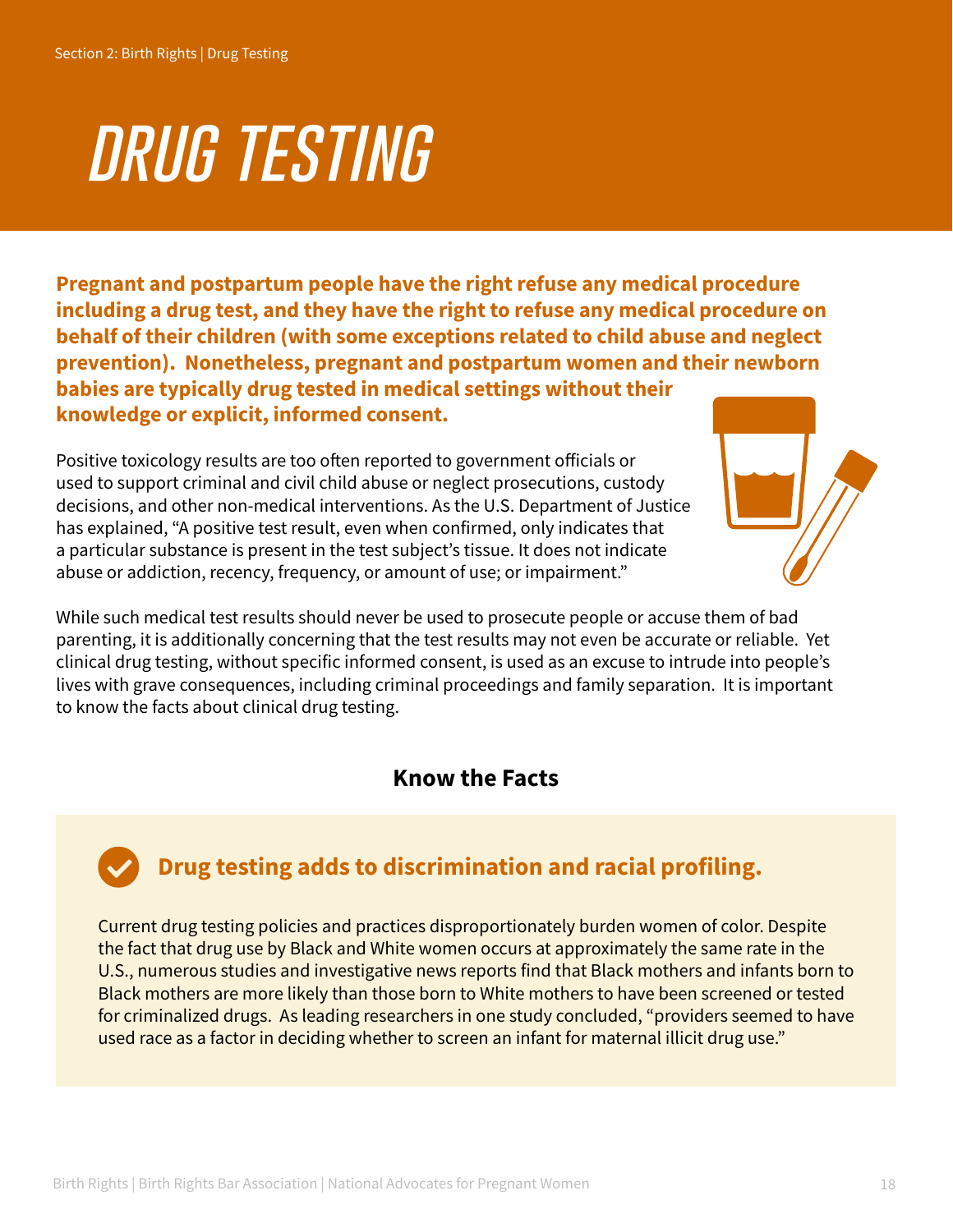#### **Clinical drug test results are not reliable and are not forensic evidence.**

- A clinical drug test is an initial lab test done in a health care setting, and is meant to evaluate a patient's health and to design an appropriate treatment plan.
- The most common clinical test is a urine test. A clinical drug test is qualitative, meaning it establishes that a chemical compound is present in the bodily fluid. If a clinical drug test is positive, it creates a presumption that a drug is present. It does not prove that the drug is present.
- To determine whether the positive clinical result is accurate, a forensic test must be done to confirm the result.

A forensic drug test is a more rigorous drug test, which is why it meets evidentiary and testing requirements and protocols. It is a quantitative test, meaning it indicates how much of the chemical compound is present. Such tests, however, are also more expensive which is why health care providers often start with a clinical drug test.

#### **Clinical drug test results often show false positives.**

• A positive clinical test does not prove the patient was using a particular substance because many clinical test results are wrong and imprecise. A false positive may occur in two situations: when the chemical compound is not present at all (in other words the result is just wrong), or when the chemical compound is present but comes from a lawful source, like medication.

Sometimes the test result does not even distinguish between a positive for criminalized opioids, such as heroin, and non-criminalized opioids such as prescribed pain killers and the treatment medications methadone and buprenorphine. The test results are therefore not reliable and should not be treated as concrete proof that one used a particular substance, without at least confirmatory testing.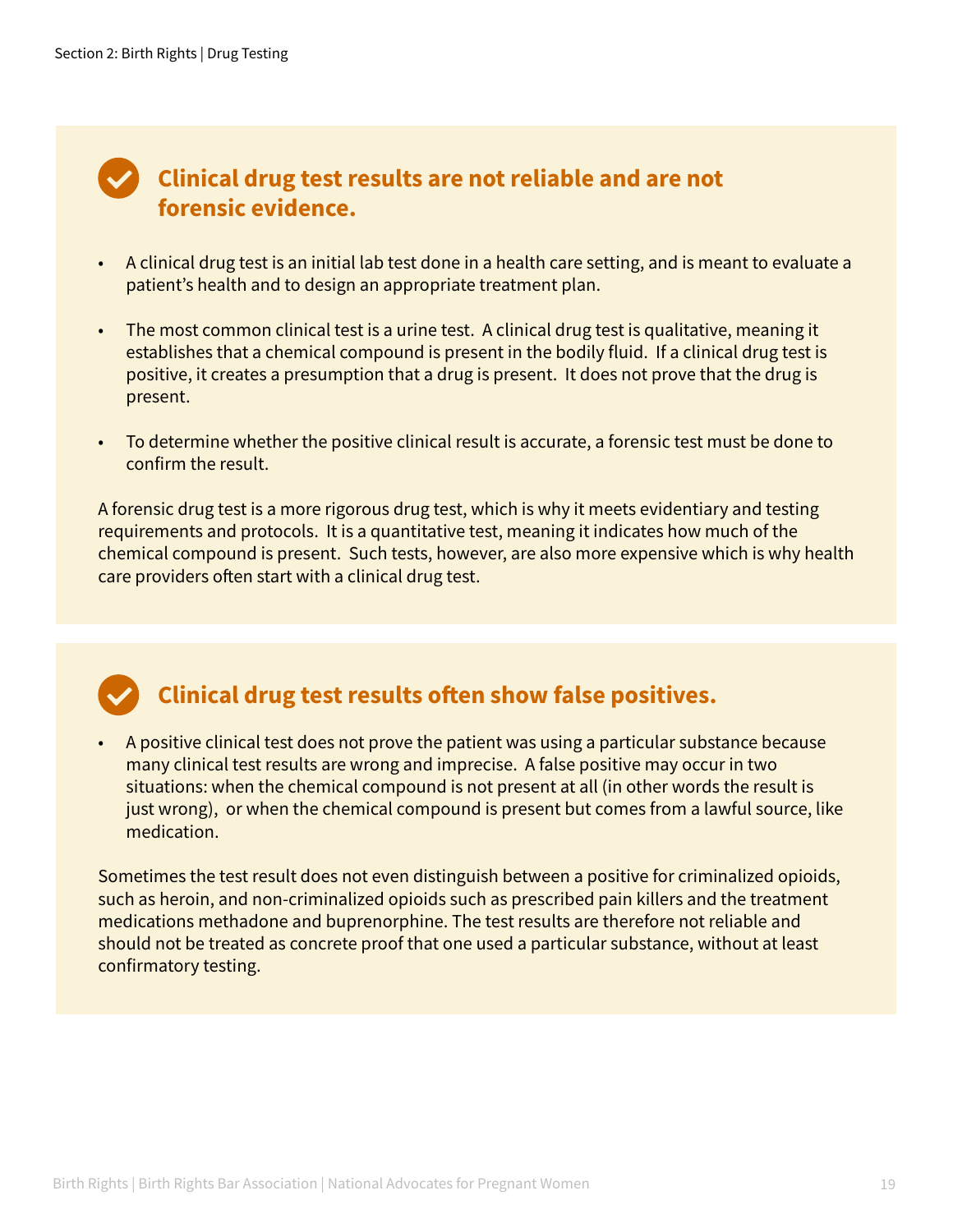#### *P* Drug tests may be conducted improperly or produce  **inaccurate results.**

- Medical testing done without informed consent is improper and violates common law principles and medical ethics.
- Examples from across the U.S. and abroad demonstrate the risks of contamination in laboratories and the resulting errors in test results and reporting. For example, between 2005 and 2015, the Motherisk Laboratory at the Hospital for Sick Children in Toronto tested more than 24,000 hair samples for drugs and alcohol, from over 16,000 different individuals, for child protection purposes. The results were introduced as evidence in court and resulted in both temporary and permanent loss of custody of children. An independent review in 2015 found this testing was "inadequate and unreliable" for use in child protection and criminal proceedings.
- In Houston, Texas, a leaky roof damaged specimens held in a police lab, and a state audit revealed serious contamination and employees lacking key qualifications and training required to conduct and interpret drug and DNA test results. The lab was shut down and several people convicted of crimes were exonerated.

#### **"Secret" drug testing undermines the doctor-patient relationship.**

- The use of drug testing without informed consent (especially without the patient's knowledge), and the practice of reporting the results to government officials, violates physicians' ethical responsibility and can deter people from obtaining prenatal and other healthcare during pregnancy. For those who are pregnant and actually have a substance use disorder, it can deter them from seeking treatment.
- That's why major medical and public health associations, including the American College of Obstetricians and Gynecologists, American College of Nurse Midwives, American Society of Addiction Medicine, and many others, oppose prosecution of pregnant women based on drug use.
- The U.S. Supreme Court has ruled that it is unconstitutional to use the results of drug testing obtained in the guise of medical care for law enforcement purposes without informed specific consent to a search for evidence of a crime.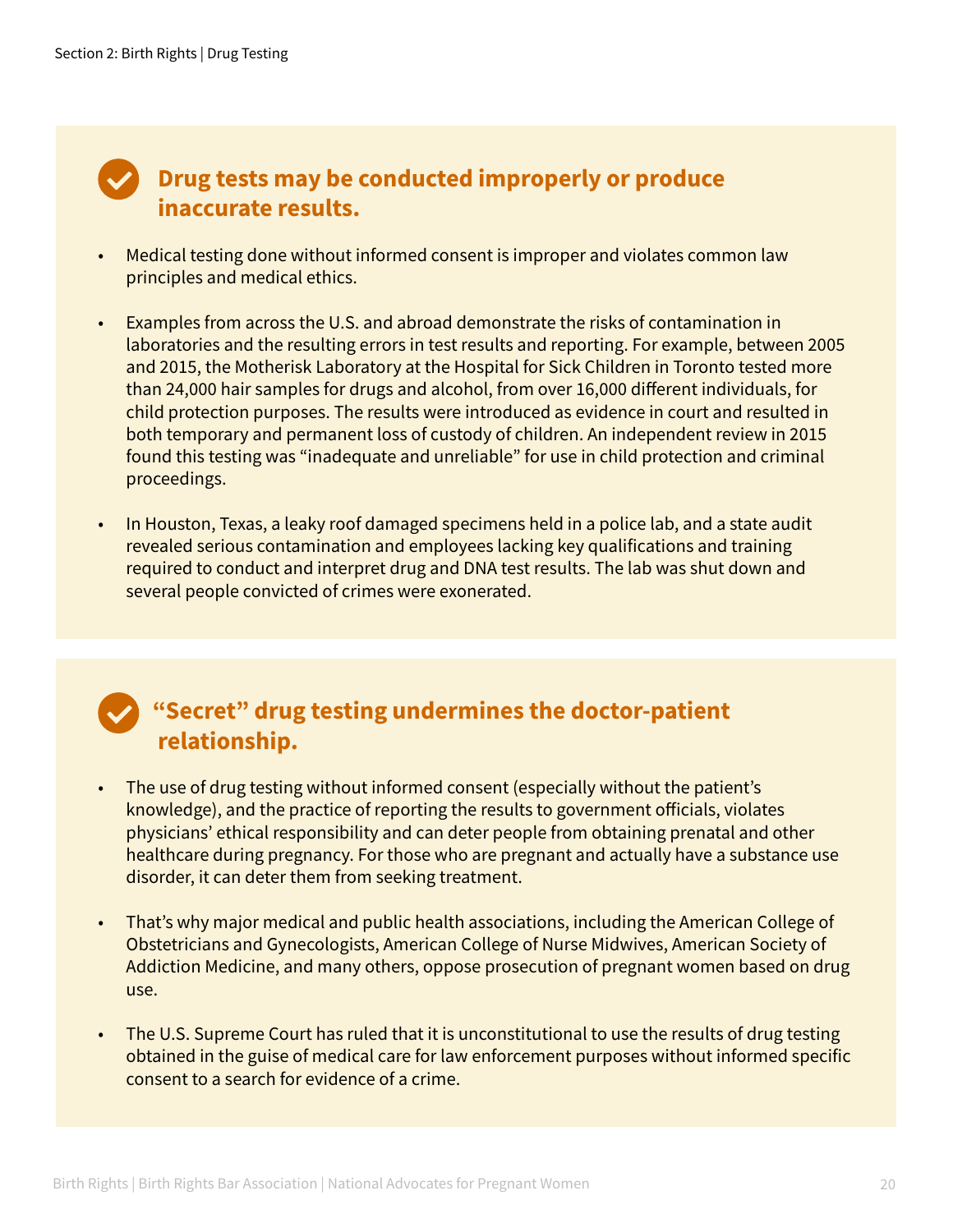# *key legal and ethical principles*

| I have the right to possession<br>and control of my own body as<br>a core principle of liberty. | "No right is held more sacred, or is more carefully<br>guarded by the common law, than the right of every<br>individual to the possession and control of his own<br>person, free from all restraint or interference of<br>others, unless by clear and unquestionable authority of<br>law."                                              |
|-------------------------------------------------------------------------------------------------|-----------------------------------------------------------------------------------------------------------------------------------------------------------------------------------------------------------------------------------------------------------------------------------------------------------------------------------------|
|                                                                                                 | Union Pac. Ry. Co. v. Botsford, 141 U.S. 250, 251(1891)                                                                                                                                                                                                                                                                                 |
| My right to refuse medical<br>procedures is well established<br>in the law.                     | "Every human being of adult years and sound mind has<br>a right to determine what shall be done with his own<br>body; and a surgeon who performs an operation without<br>his patient's consent commits an assault for which he is<br>liable in damages."                                                                                |
|                                                                                                 | Schloendorff v. Society of New York Hosp., 105 N.E. 92 (N.Y. 1914)                                                                                                                                                                                                                                                                      |
|                                                                                                 | "For our law to compel the Defendant to submit to an<br>intrusion of his body would change every concept and<br>principle upon which our society is founded. To do so<br>would defeat the sanctity of the individual and would<br>impose a rule which would know no limits and one could<br>not imagine where the line would be drawn." |
|                                                                                                 | McFall v. Shimp, 10 Pa. D. & C.3d 90 (Pa. Com. Pl., July 26, 1978)                                                                                                                                                                                                                                                                      |
|                                                                                                 | "A competent person has a liberty interest under the<br>Due Process Clause in refusing unwanted medical<br>treatment."                                                                                                                                                                                                                  |
|                                                                                                 | Cruzan v. Director, Missouri Department of Health, 497 U.S. 261 (1990)                                                                                                                                                                                                                                                                  |
| I have a right to privacy at<br>all stages of pregnancy, as<br>do all patients.                 | All patients including pregnant women have a<br>reasonable expectation of privacy in their medical<br>information. All people, including pregnant women are                                                                                                                                                                             |

protected by the Fourth Amendment's prohibition on non-consensual and warrantless searches – even when done in the guise of medical testing.

*Ferguson v. City of Charleston, 532 U.S. 67 (2001)*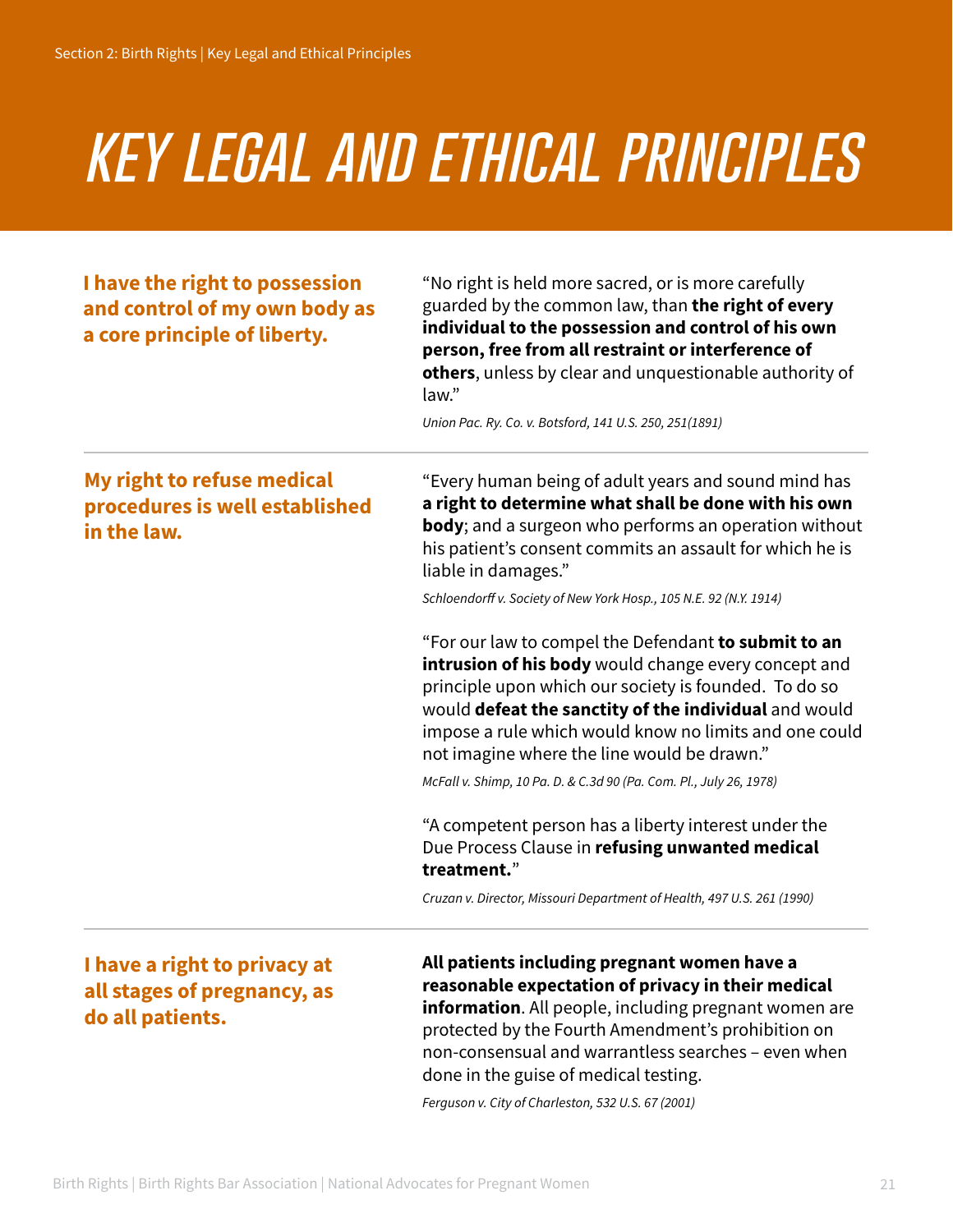"In virtually all cases the question of what is to be done is to be decided by the patient – the pregnant woman – on behalf of herself and the fetus." Exceptions, if any, to that rule will be "...extremely rare and truly exceptional. . . . **Indeed, some may doubt that there could ever be a situation extraordinary or compelling enough to justify a massive intrusion into a person's body, such as a caesarean section, against that person's will."** The fact that a fetus is presumed to be viable or that the pregnant [patient] is believed to be terminally ill does not provide a basis for stripping a pregnant woman of her constitutional and human rights. Neither the viability of the fetus nor the condition of the pregnant person justifies the removal of a person's constitutional and human rights. *In re A.C., 573 A.2d 1235, 1237(1990)* 

"A woman's competent **choice to refuse medical treatment as invasive as a cesarean section during pregnancy** must be honored, even in circumstances where the choice may be harmful to her fetus."

*In re Baby Boy Doe, 632 N.E.2d 326, 393 (Ill. App. Ct. 1994)*

"[A] woman's **right to refuse invasive medical treatment, derived from her rights to privacy, bodily integrity, and religious liberty, is not diminished during pregnancy**. The woman retains the same right to refuse invasive treatment, even of lifesaving or other beneficial nature, that she can exercise when she is not pregnant. The potential impact upon the fetus is not legally relevant… to the contrary, the Stallman court explicitly rejected the view that the woman's rights can be subordinated to fetal rights."

*Baby Boy Doe, 260 Ill.App.3d at 401, 198 Ill.Dec. at 273, 632 N.E.2d at 332.*

"[T]he State may not override **a pregnant woman's competent treatment decision, including refusal of recommended invasive medical procedures**, to potentially save the life of the viable fetus." And concluding that this prohibition on State power also applies to blood transfusions, "a blood transfusion is an invasive medical procedure that interrupts a competent adult's bodily integrity." Further, holding that it was wrong to appoint a lawyer for the fetus. *In re Fetus Brown, 689 N.E.2d 397 \_\_\_(Ill. App. 1997).*

**Ethical and regulatory standards require health care providers to honor my decision-making.**

"Pregnancy is not an exception to the principle that a decisionally capable patient has the right to refuse treatment, even treatment needed to maintain life. Therefore, a decisionally capable pregnant woman's decision to refuse recommended medical or surgical interventions should be respected...**Obstetrician– gynecologists are discouraged in the strongest possible terms from the use of duress, manipulation, coercion, physical force, or threats, including threats to involve the courts or child protective services, to motivate women toward a specific clinical decision**...The College opposes the use of coerced medical interventions for pregnant women, including the use of the courts to mandate medical interventions for unwilling patients."

*American College of Obstetricians and Gynecologists, Committee Opinion Number 664, June 2016.*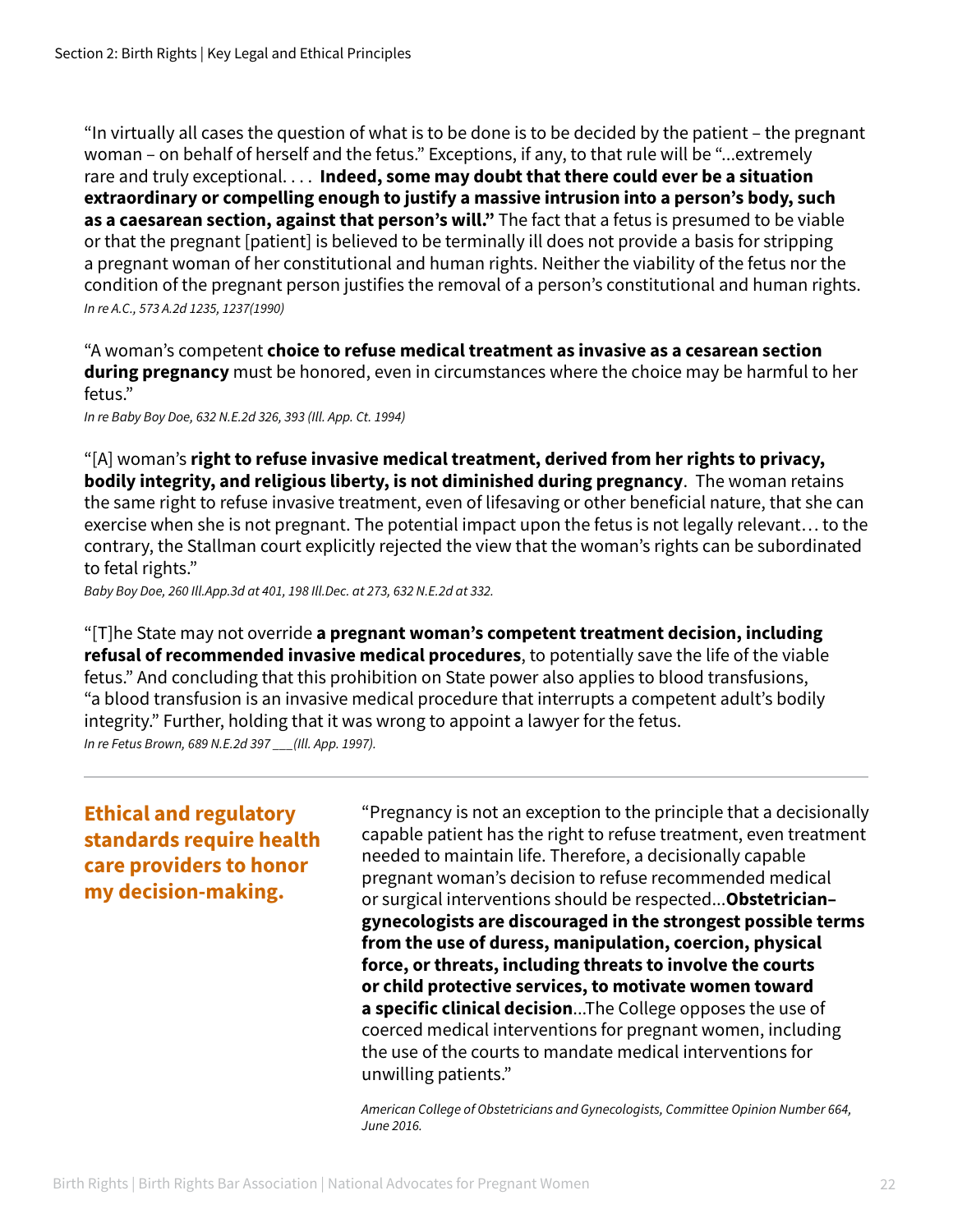"…lack of informed consent constitutes a human rights violation that could be attributed to States and national health systems…**When practiced without a woman's consent, caesarian sections may amount to gender-based violence against women and even torture."**

*United Nations Reoprt, A Human Rights Based Approach to Mistreatment and Violence Against Women in Reproductive Health Services With a Focus on Childbirth and Obstretric Violence, July 2019*

"Judicial intervention is inappropriate when a woman has made an informed refusal of a medical treatment designed to benefit her fetus. If an exceptional circumstance could be found in which a medical treatment poses an insignificant or no health risk to the woman, entails a minimal invasion of her bodily integrity, and would clearly prevent substantial and irreversible harm to her fetus, it might be appropriate for a physician to seek judicial intervention. However, the fundamental principle against compelled medical procedures should control in all cases which do not present such exceptional circumstances. **The physician's duty is to provide appropriate information, such that the pregnant woman may make an informed and thoughtful decision, not to dictate the woman's decision.**"

*American Medical Association, Policy Statement - H-420.969, Legal Interventions During Pregnancy (2016).*

**"A hospital must protect and promote each patient's rights...**The patient's rights include being informed of his or her health status, being involved in care planning and treatment, and being able to request or refuse treatment...The patient has the right to be free from all forms of abuse or harassment...All patients have the right to be free from physical or mental abuse, and corporal punishment. All patients have the right to be free from restraint or seclusion, of any form, imposed as a means of coercion, discipline, convenience, or retaliation by staff."

*42 CFR 482.13, Medicare and Medicaid Programs; Hospital Conditions of Participation: Patients' Rights; Final Rule (2012).* 

"Recognizing and respecting patient rights directly impact the provision of care. Care, treatment, or services should be provided in a way that **respects and fosters the patient's dignity, autonomy, positive self-regard, civil rights, and involvement in his or her care."**

*Joint Commission Standards, Rights and Responsibilities of the Individual, Overview (2009).*

"The way to effectuate the birth of healthy babies is not …. through after-the-fact civil liability in tort for individual mothers, but rather through **before-the-fact education of all women and families about prenatal development."** 

*Stallman v. Youngquist 125 Ill.2d 267, at 280 531 N.E.2d 355, 126 Ill.Dec. 60*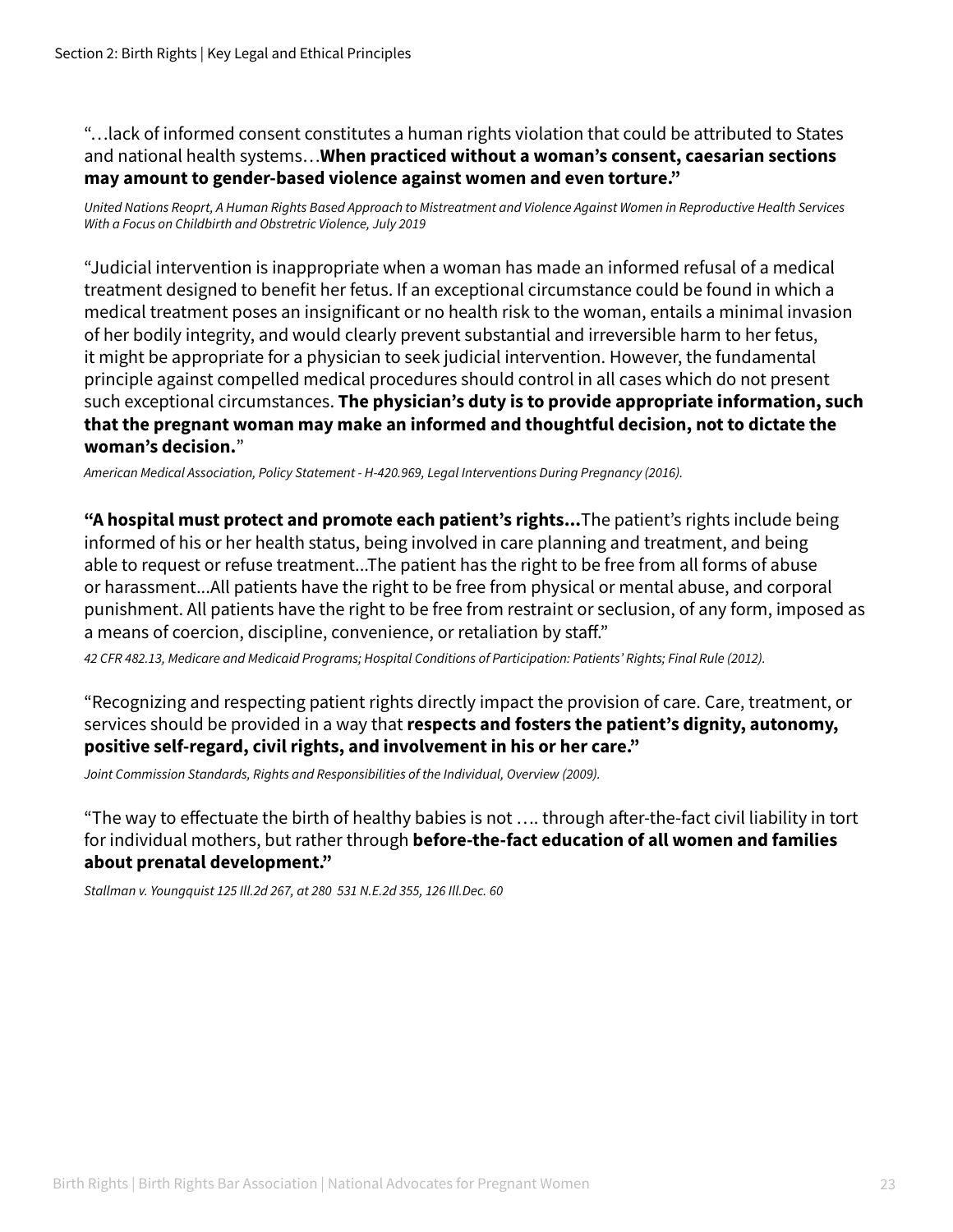# *Section 3 during a violation*

*We paid with renewable grief and one hundred thousand different fears. We paid with all our credit. All our credibility. Because we cared too much."*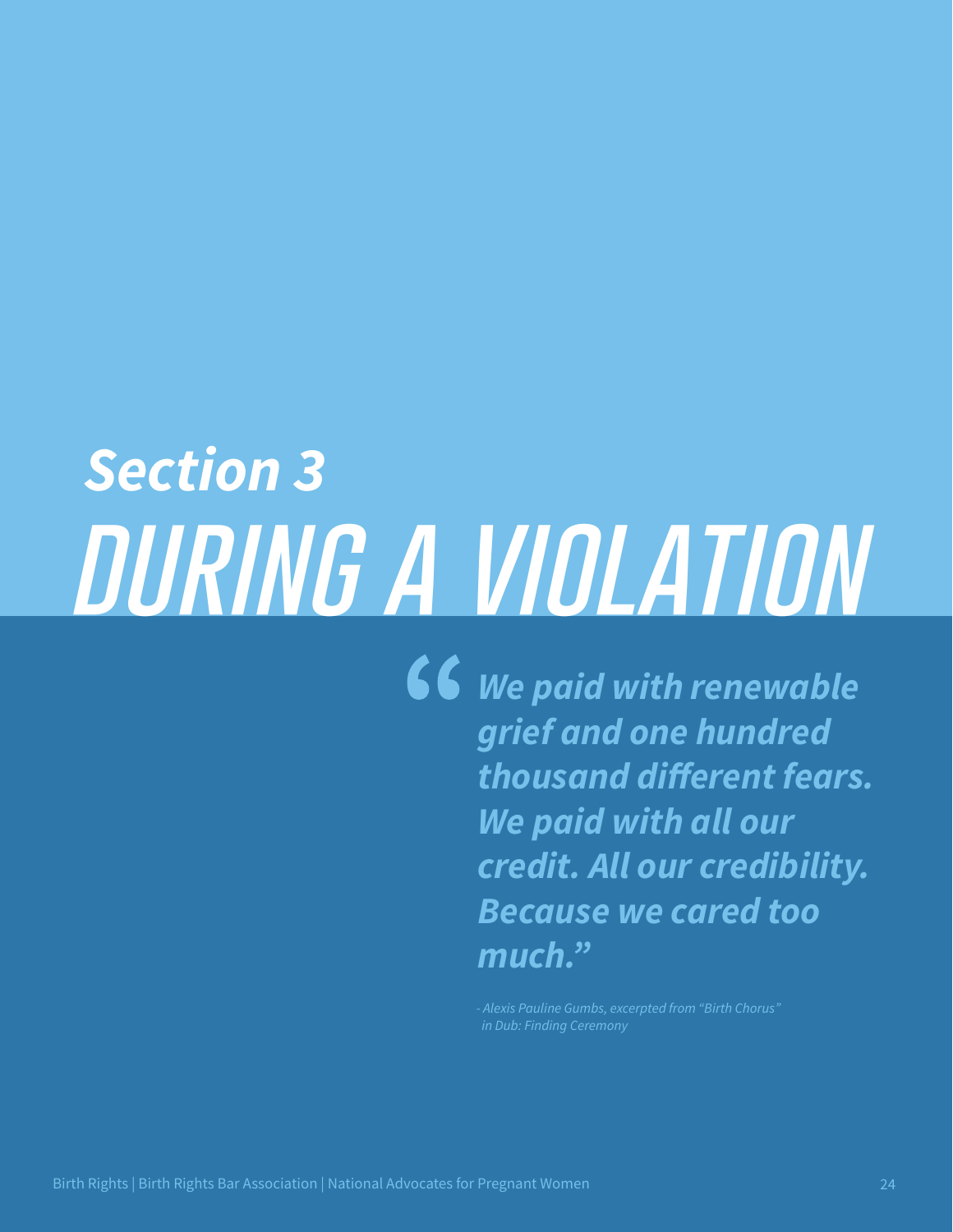### *what you can do during a violation*

**Whether you are the support person or the person directly experiencing a violation it can be scary, disorienting and traumatic. Not all violations can be predicted or prevented, but if you are not aware that they may occur and do not anticipate them, their impact will likely be even greater. It is best to consider possible violations early and to come up with a plan about what you can do in the moment.**

There is no definitive strategy that works every time in every situation, and some strategies come with risks. In particular, some people such as low-income women, immigrants, single women, youth, people of color, transgender and gender nonconforming people, people in foster care, and people who use drugs, may face harsher consequences for their resistance to authorities or may be targeted as a result of their being identified as part of one of those groups. Each individual should weigh their options based on their individual circumstances.

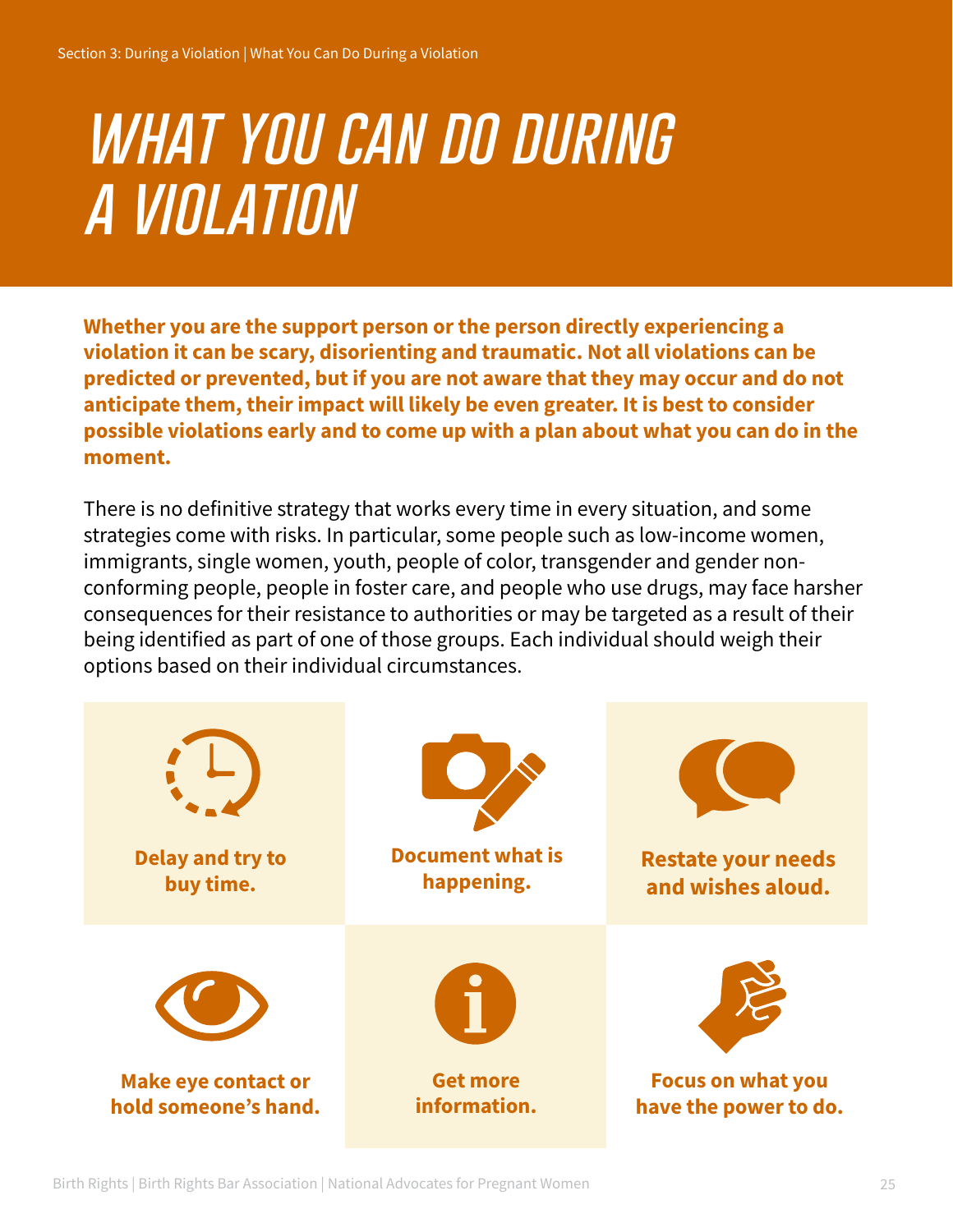

**This can be done by repeatedly asserting that more time is needed, by asking the staff to answer questions, by asking the staff to involve more/other staff, by leaving, by calling in advocates to either physically be present, waiting in the hall, or making calls on their own.** Consider asking for a consultation with a Patient Advocate, Ethics Committee member, Ombudsman or Translator (even though these people generally work for the facility their involvement can help you buy time). Offer to have your provider sign a form indicating that you won't hold them liable for your informed decision (See Acknowledgement of Informed Consent form). You will know your local circumstances and the pros and cons of different options.

Some of these ideas can increase the hostility of the providers threatening harm in the first place. But sometimes with enough delay something will change that sidesteps the violation (such as the baby being born).



**Take pictures of whatever you can: forms, signs, badges.** Ask those with you to help. Some states and facilities have laws or rules against recording someone without their consent. Consider the pros and cons for your situation. It can be good to have a video or audio recording of a conversation/interaction, if not to use as evidence then to use for validation. A recording can expose a broader problem or generate a community response.

**Taking notes while things are happening is also a good idea.** Having a record that you made in real-time can help you process what happened. In addition, having a record can help you prove what happened and take action. You can make handwritten notes, or audio recorded notes. You can also ask your health care provider, "Is this being recorded in my chart?" or "Can you make sure this is documented in my chart?" (See Documentation form.)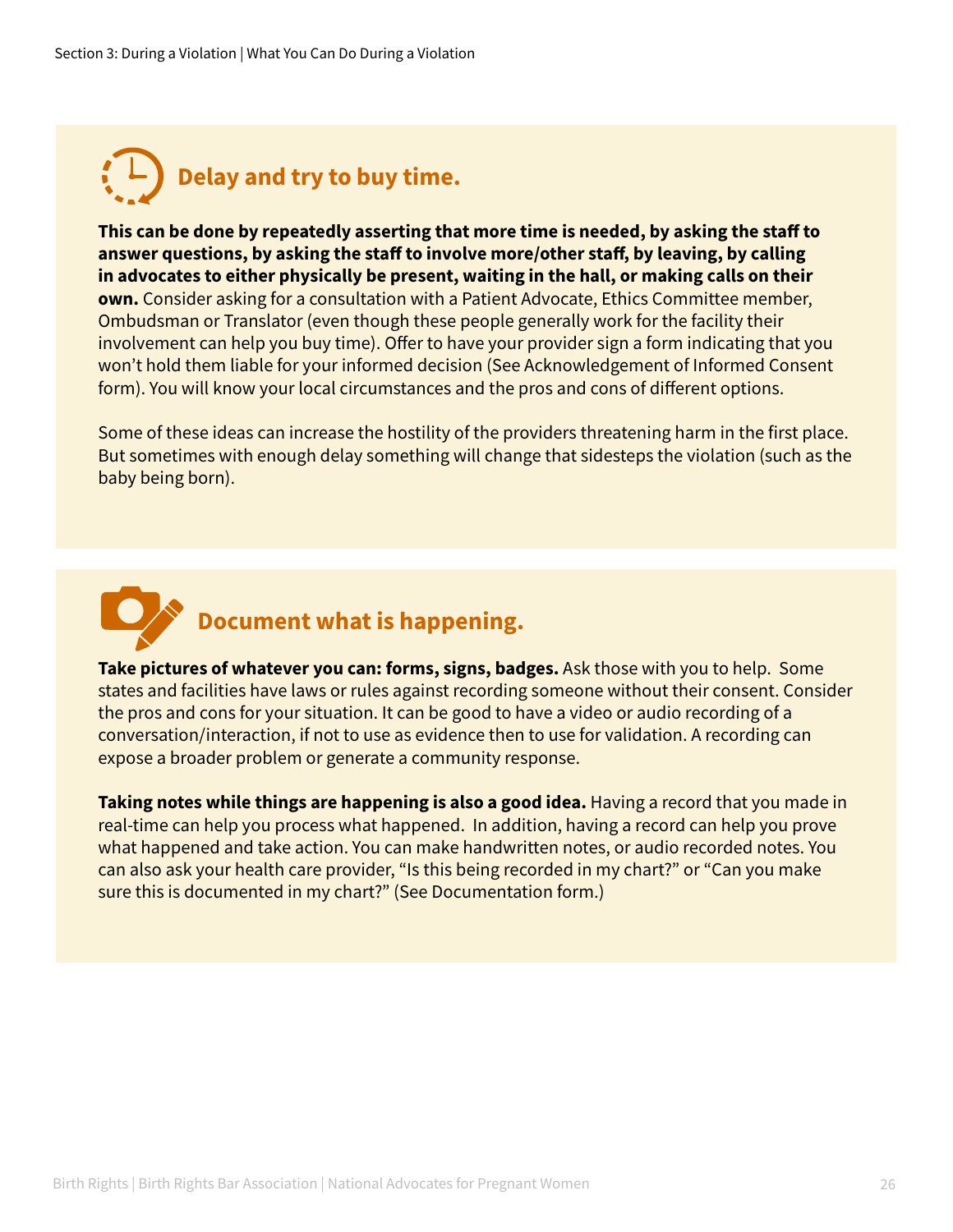#### **Restate your needs and wishes aloud.**

**Having someone restate what you are saying, even just to you, can help.** "I hear you saying," and then to other people in the room "I hear [person's name] saying 'stop' and 'no,' do you?" Restating your needs or saying it in another way might help or at least buy time. You can also say "Does anyone else hear me saying this? I am saying Stop. I am saying No." If there is a language barrier insist on a translator.

#### **Make eye contact or hold someone's hand.**

**Whether you are experiencing the violation directly or supporting someone else through it, feeling connection can reduce trauma.** Make eye contact. Make physical contact (hold a hand, or foot, or shoulder, whatever is comforting and consensual).

Hearing words of acknowledgement can reduce trauma: "I am here with you." "You're not alone." "I see what is happening." "I am bearing witness." "We will get through this together." Consider choosing a word that is meaningful or reassuring to say or hear in advance.

#### **Get more information.**

**Ask to see whatever is relevant (the fetal heart rate tracings, or the test results, or the ultrasound for example).** Ask to have policies explained or explained again or by someone else. Ask to see policies in writing. Ask to have information translated or interpreted. Ask for a second opinion.



**Having a sense of control even in the face of trauma can improve recovery.** Identify what choices remain, even if they are ridiculous, or bad options. Acknowledge what is happening, that you are capable of surviving it because you are strong and resourceful.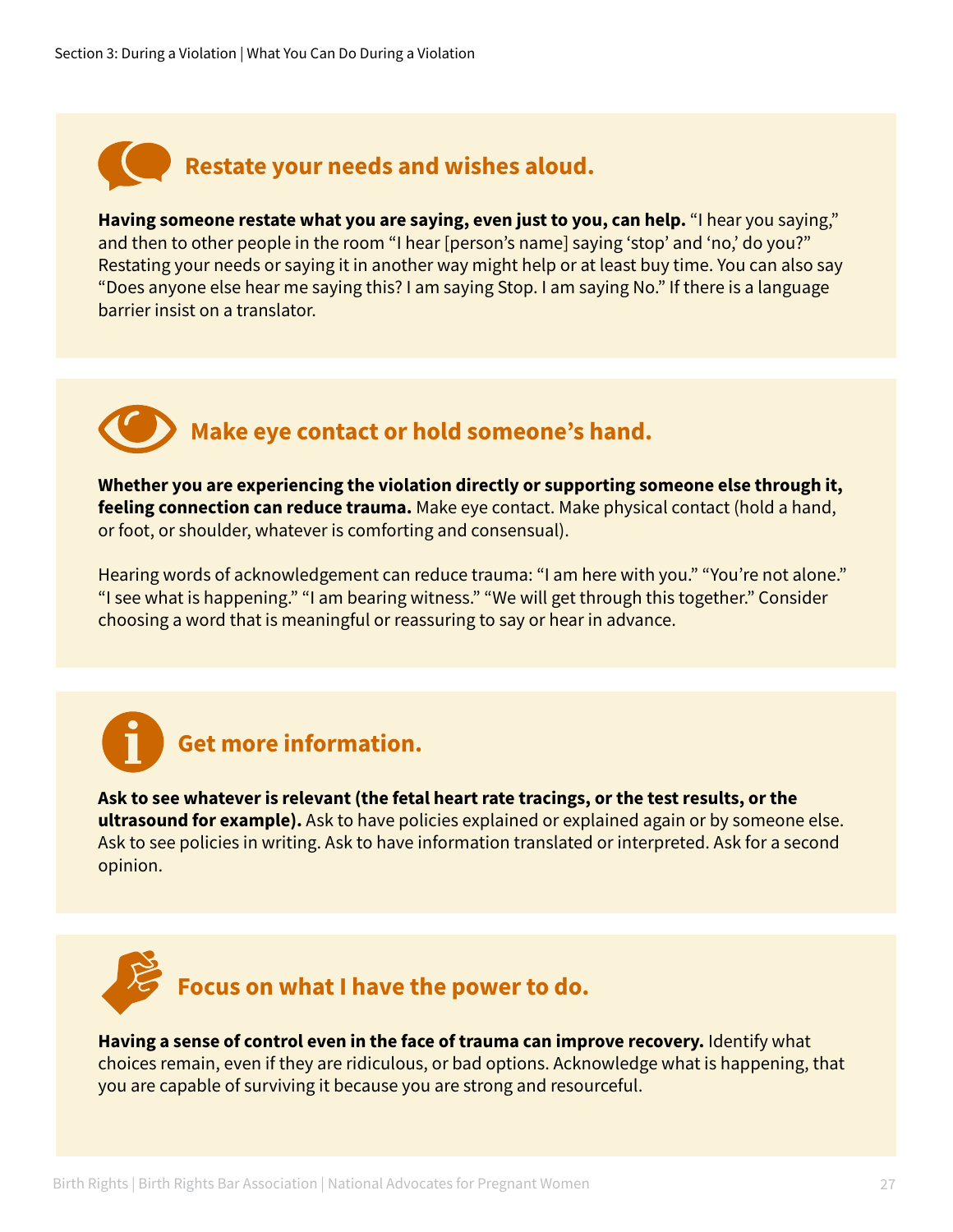### *how to buy time with questions*



*Questions developed by China Tolliver of Urban Doula*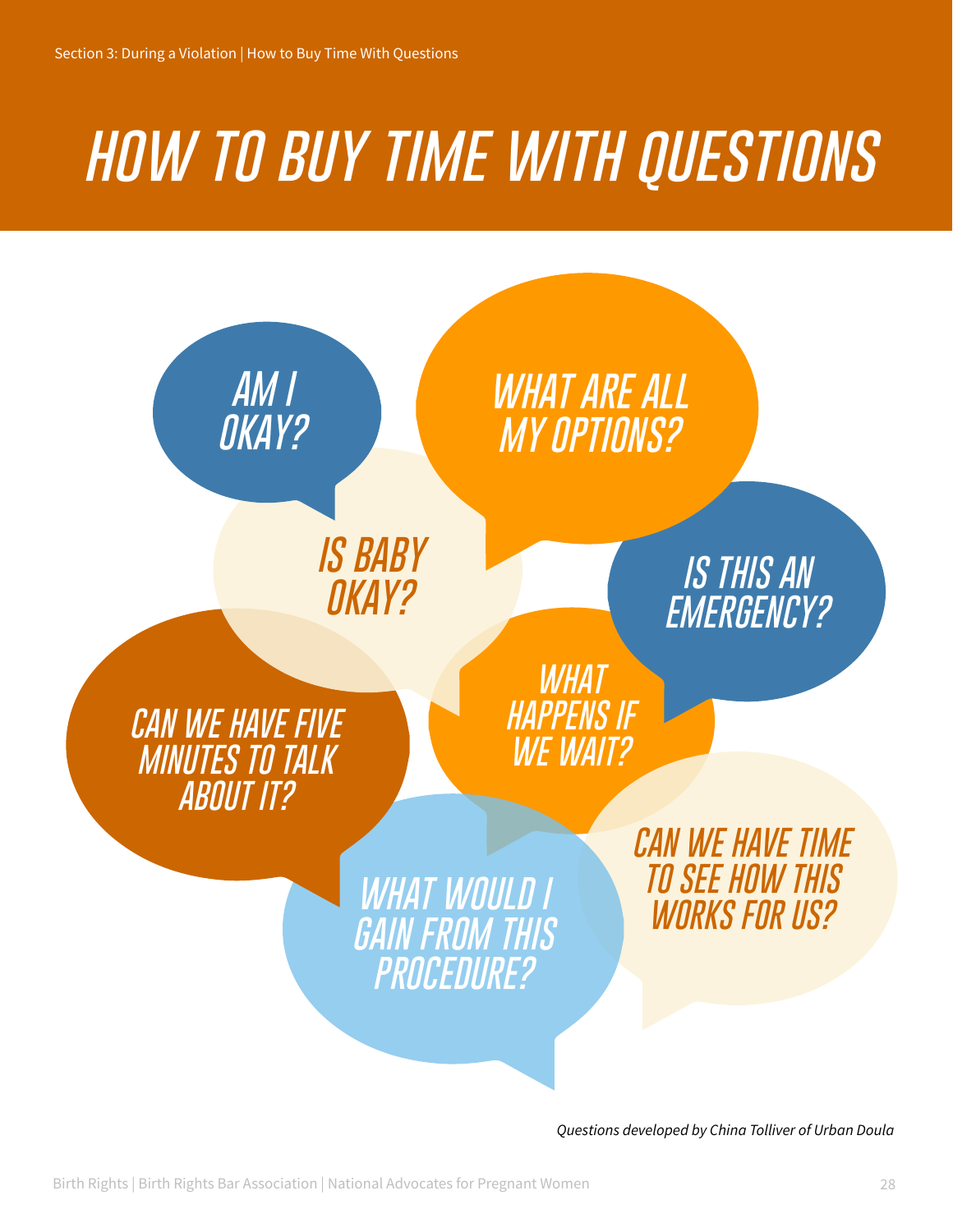#### **Template Instructions**

#### **How to use "Acknowledgement of Informed Consent"**

This form can be used to buy time when trying to refuse a procedure when a provider is pressuring or threatening you. You may consider asking them to sign this document relieving them from responsibility for your informed decision.

<sup>(</sup>See page 30)

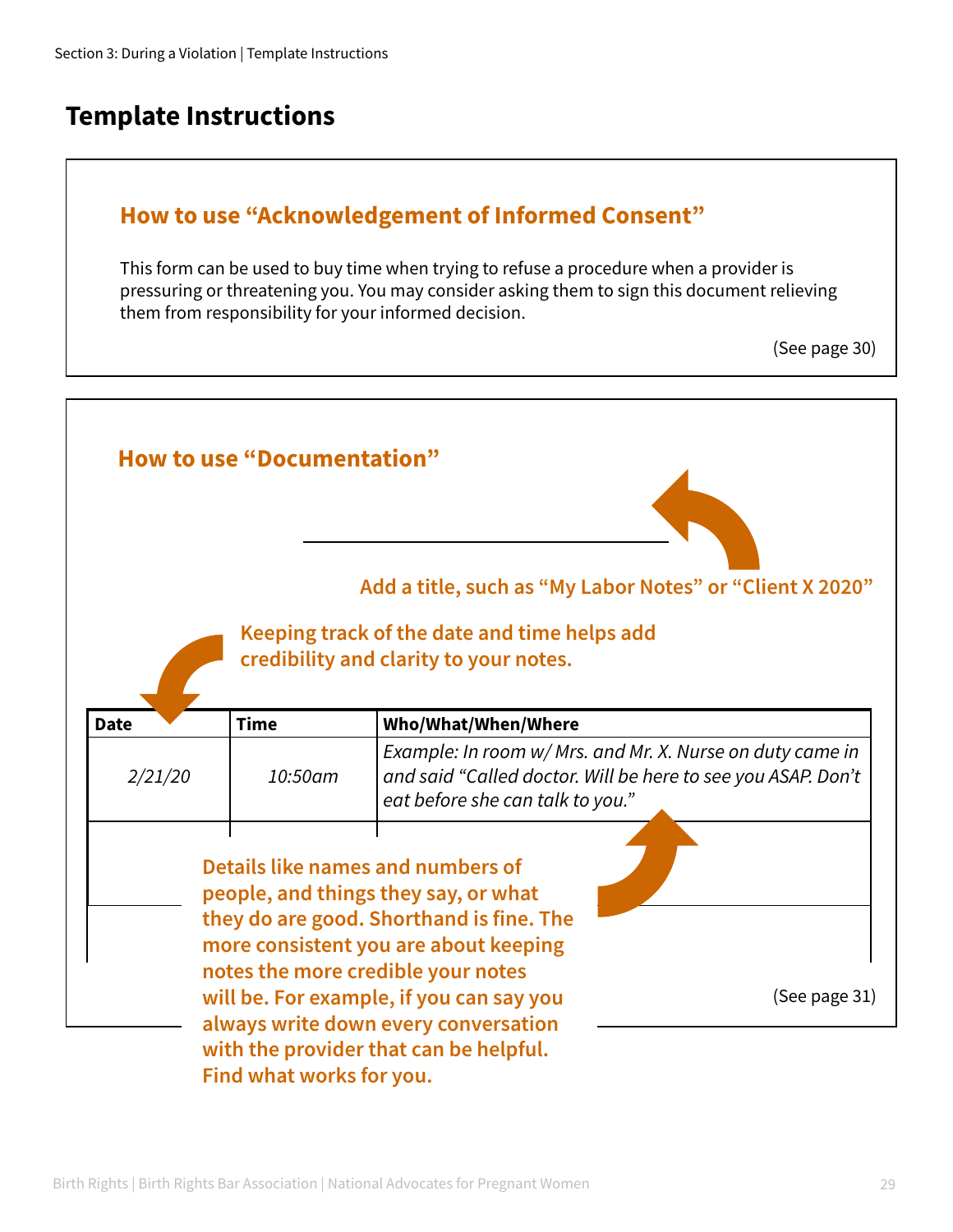#### **Acknowledgement of Informed Consent**

I, , have been informed of what my provider, , explained as serious risks to myself and my fetus/baby if I do not consent to  $\overline{a}$ 

**.** The contract of the contract of the contract of the contract of the contract of the contract of the contract of

I have considered that information and I am nevertheless *consciously and conscientiously declining the procedure and/or intervention* at this time. I will let my provider know if I change my mind. I accept full responsibility for my decision based on the information presented to me. I appreciate that in honoring my decision my provider is acting legally and ethically and following the explicit guidelines of the American College of Obstetricians and Gynecologists with regard to the right of patients to refuse medical interventions.

| Date:                              | Time $\_\_\_\_\_\_\_\_\_\_\_\_\_\_\_$ |
|------------------------------------|---------------------------------------|
| Signature:                         |                                       |
| Signature of witness (optional): _ |                                       |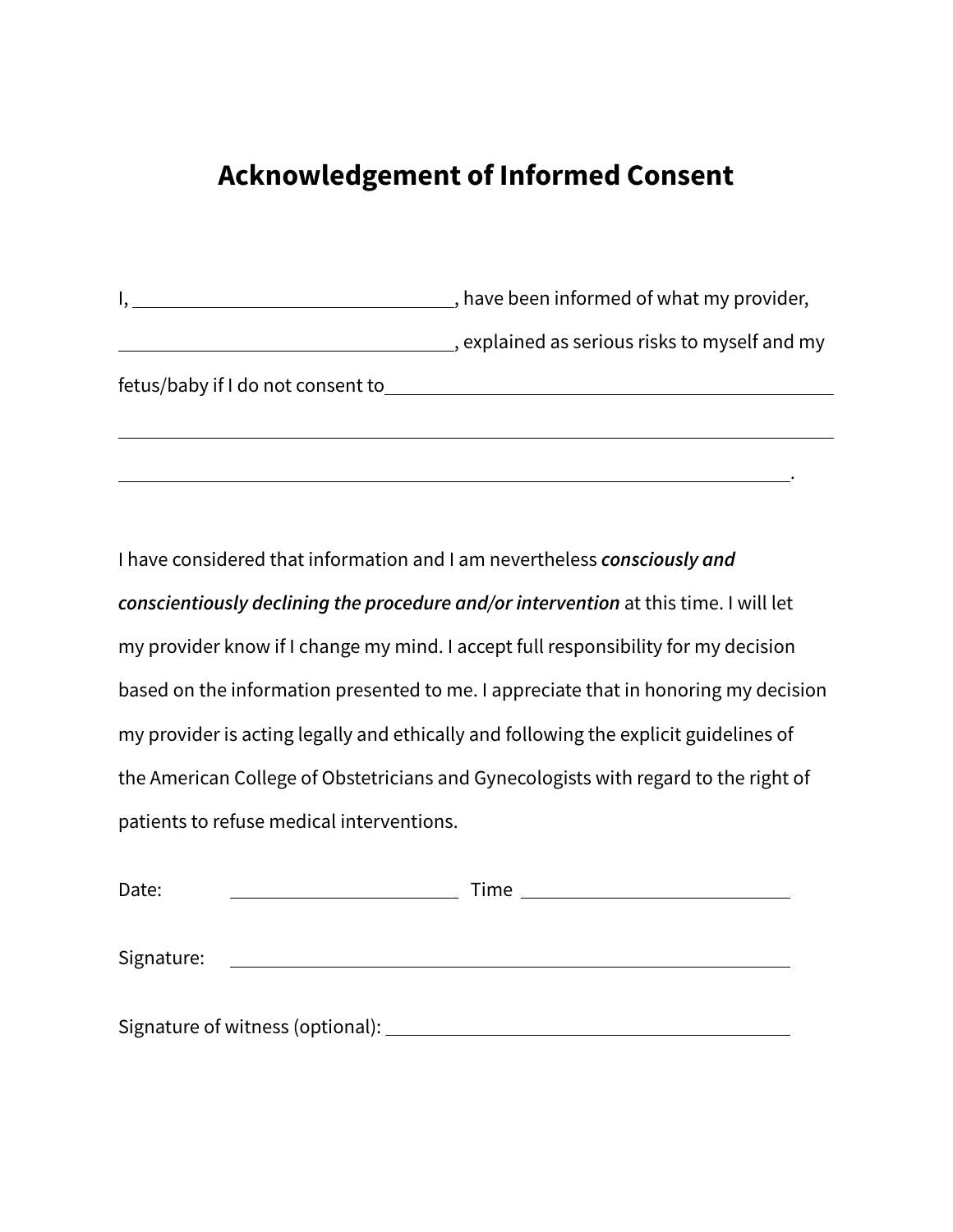#### **Documentation**

| <b>Date</b> | <b>Time</b> | Who/What/When/Where |
|-------------|-------------|---------------------|
|             |             |                     |
|             |             |                     |
|             |             |                     |
|             |             |                     |
|             |             |                     |
|             |             |                     |
|             |             |                     |
|             |             |                     |
|             |             |                     |
|             |             |                     |
|             |             |                     |
|             |             |                     |
|             |             |                     |
|             |             |                     |
|             |             |                     |
|             |             |                     |
|             |             |                     |
|             |             |                     |
|             |             |                     |
|             |             |                     |
|             |             |                     |
|             |             |                     |
|             |             |                     |
|             |             |                     |
|             |             |                     |
|             |             |                     |
|             |             |                     |
|             |             |                     |
|             |             |                     |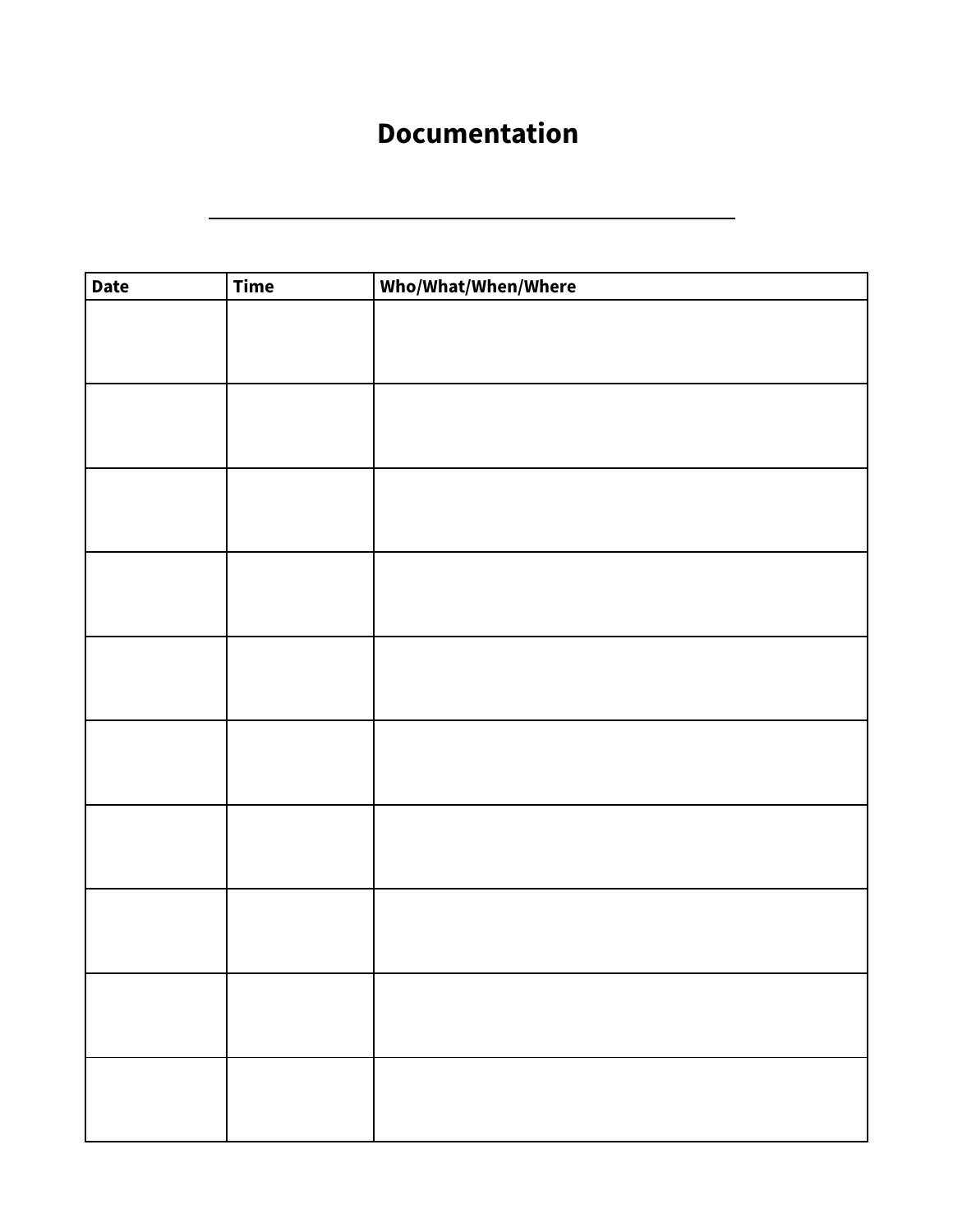### *pregnant people who are using drugs or alcohol have rights*

**People who use drugs or alcohol or have a history of substance abuse or a substance use disorder may face additional barriers to respectful health care and freedom from violations during pregnancy and labor. Examples of this include: being told you can't have pain relief during labor, being told to stop medication assisted treatment during pregnancy or lactation, being drug tested without consent, or having your confidential medical information shared.**



#### **Even if I am using drugs or alcohol, I have the right to...**

- **• receive medications that are helping me, including medication-assisted treatment for substance use.**
- **• be administered pain relief during labor.**
- **• prevent law enforcement from accessing my medical records and exams without my consent.**
- **• maintain confidentiality in my medical records, including any history of substance use treatment.**
- **• receive information about the risks, benefits and alternatives of various procedures or treatments, including drug tests.**
- **• refuse treatments, tests, or medical procedures.**
- **• be treated with respect and dignity.**
- **• remain silent and not speak to the police.**



**Do not speak to the police without a lawyer present. If you are facing criminal charges, contact NAPW right away!**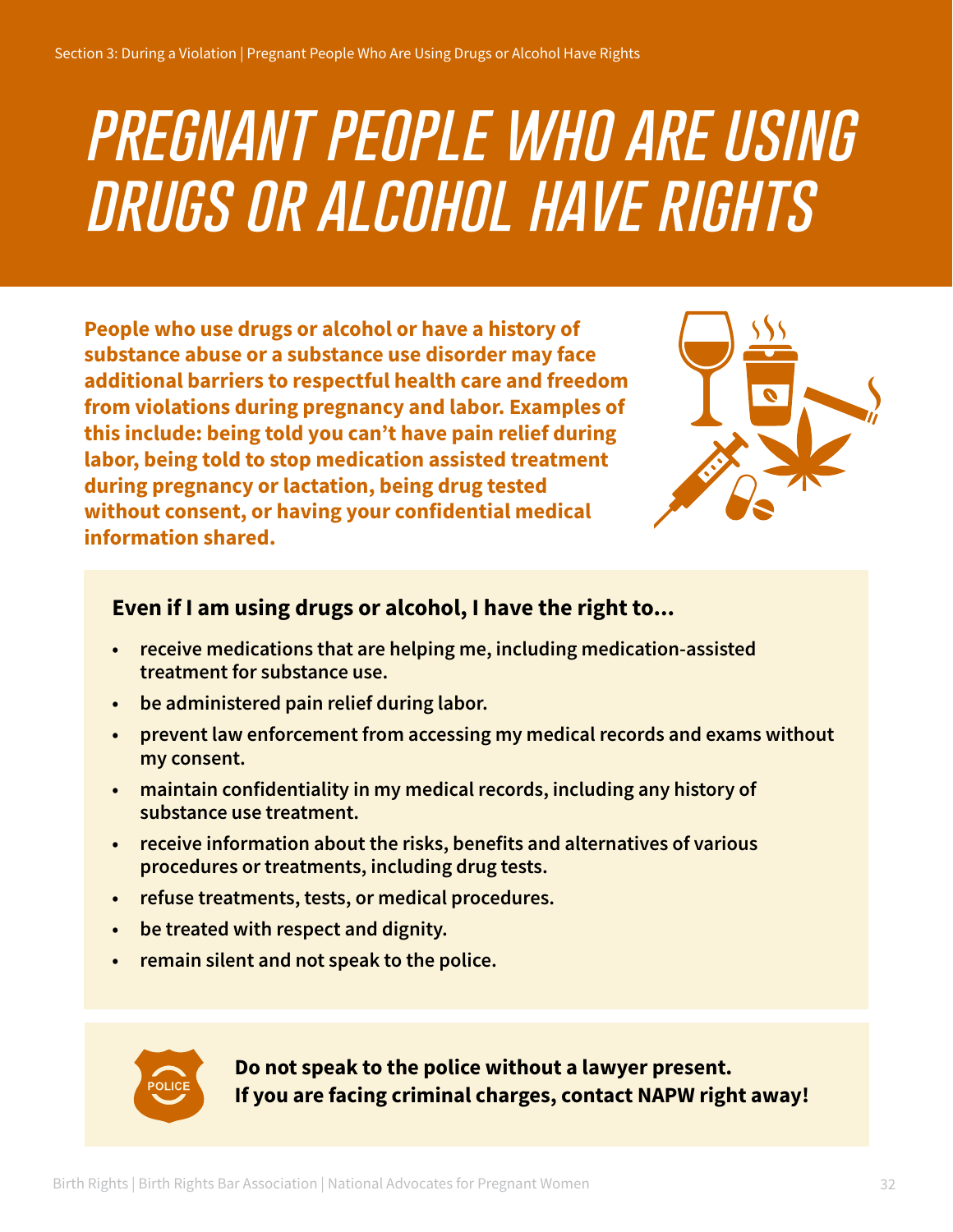# *Section 4 after a violation*

*What they took? What they took. Was touch. What they took. Was taste. Every touch become iron. Every taste become deficiency. Every day become craving. What they took."*

> *- Alexis Pauline Gumbs, excerpted from "Birth Chorus" in Dub: Finding Ceremony*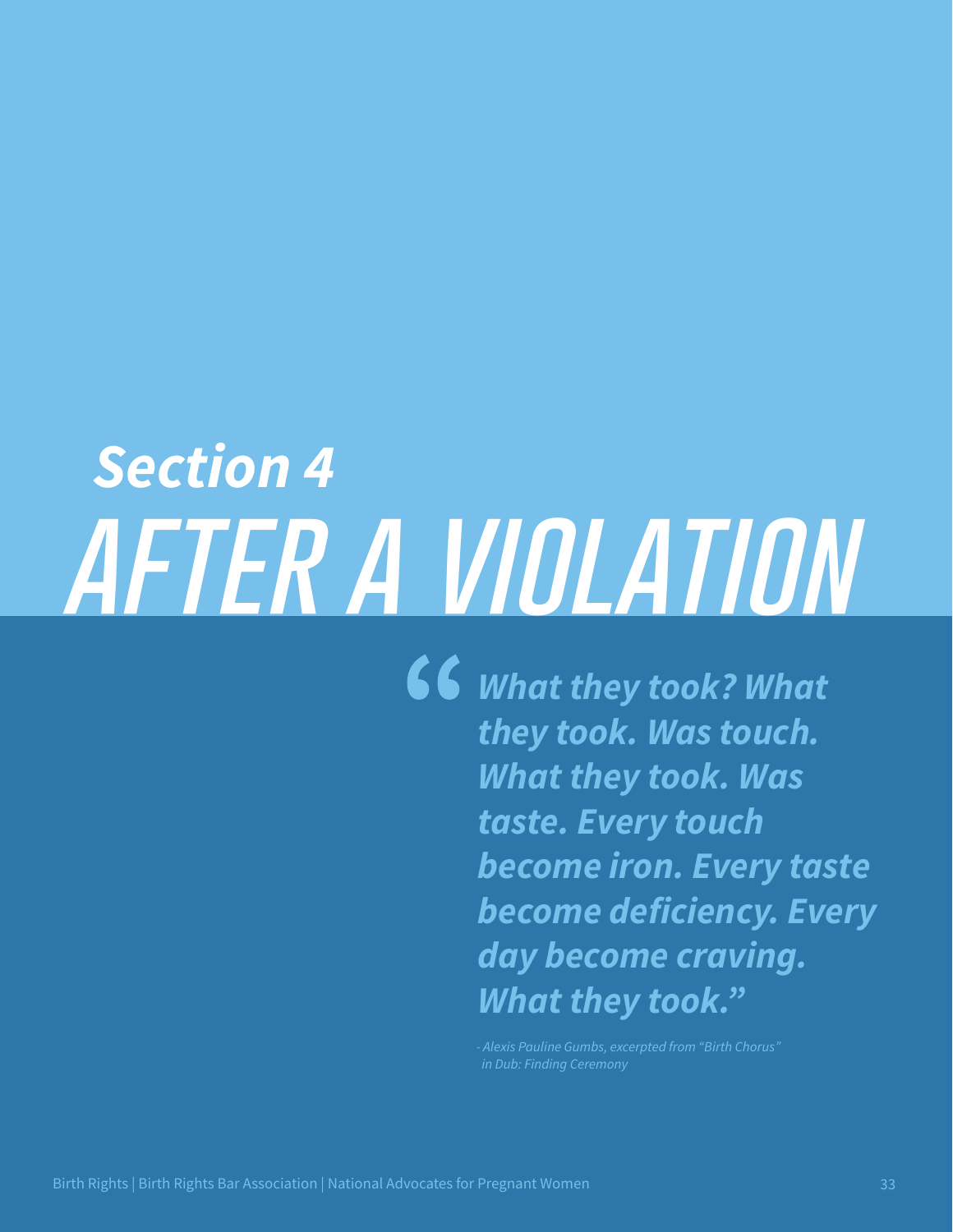# *how to say: "what happened to me was not okay"*

**If you or someone you know has experienced a violation during pregnancy or labor, you may want to communicate that what happened was not okay, or to prevent a similar violation from happening to anyone else. There is no requirement that you or your support person make a report or complaint about a violation. It is totally up to you. The possibilities for action range from small and fairly easy to much more complex and taxing.**

In this section we lay out some options, describe in clear steps how to carry out each one, and explain the costs and potential benefits. Some people will find it works best to choose a combination of these options, to repeat or use variations, or to escalate from one to another.

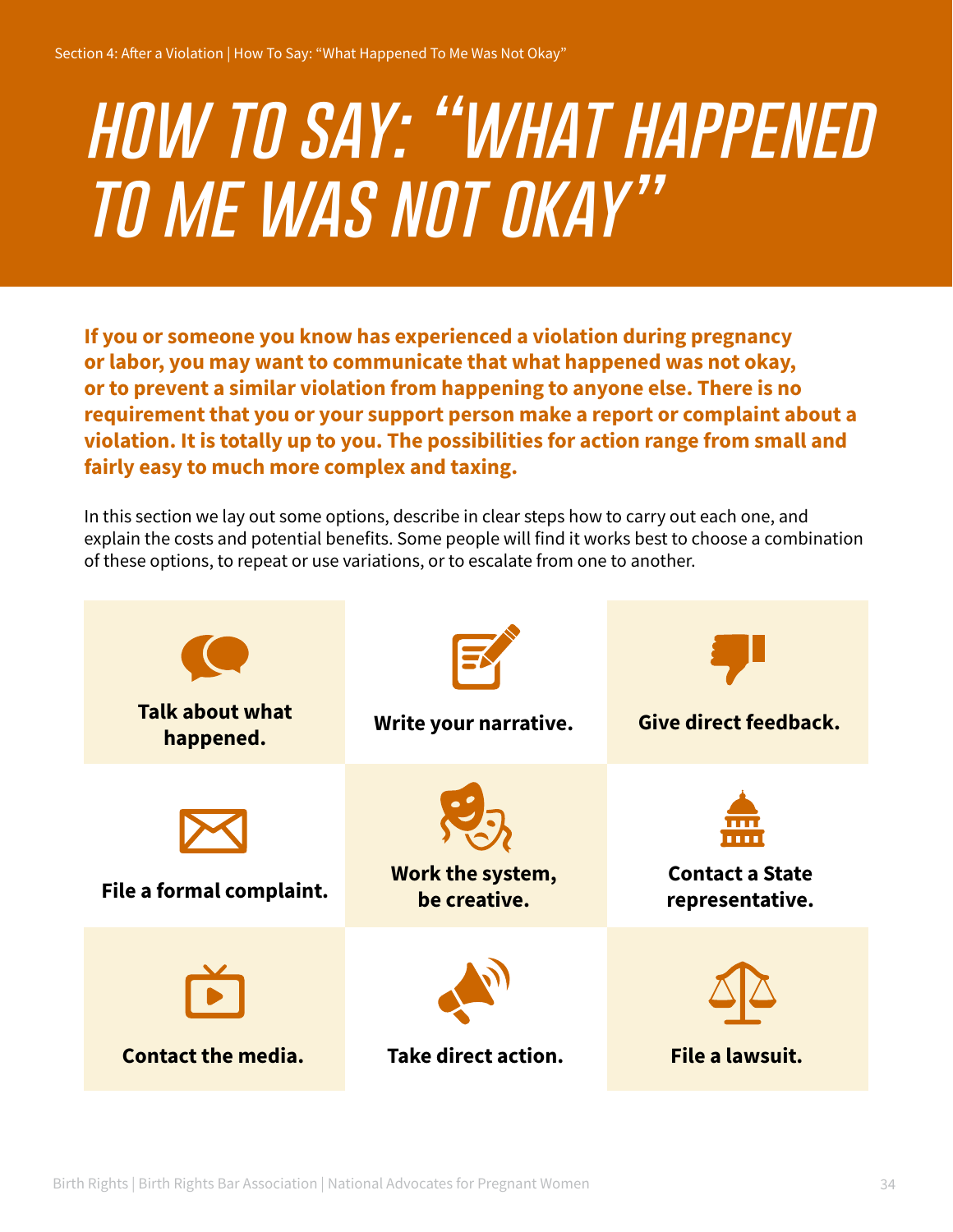

Find a trusted person who will sit down with you for a conversation about what happened. Focus on being able to talk openly and freely. This is an important part of the process. Even just saying "this was not okay" out loud can be helpful.

| <b>COSTS</b>                                                                                                                                                        | <b>BENEFITS</b>                                                                                                                                                                                                                                                                 |
|---------------------------------------------------------------------------------------------------------------------------------------------------------------------|---------------------------------------------------------------------------------------------------------------------------------------------------------------------------------------------------------------------------------------------------------------------------------|
| It can be traumatic to remember and talk<br>$\bullet$<br>about what happened. The process can stir<br>up strong emotions that extend beyond<br>the time of talking. | It can be cathartic. Talking about it can<br>$\bullet$<br>help you release your story so you feel<br>freer to attend to other life tasks. It can<br>help you understand and accept what<br>happened, and help you decide what kind<br>of action you might want or need to take. |
|                                                                                                                                                                     |                                                                                                                                                                                                                                                                                 |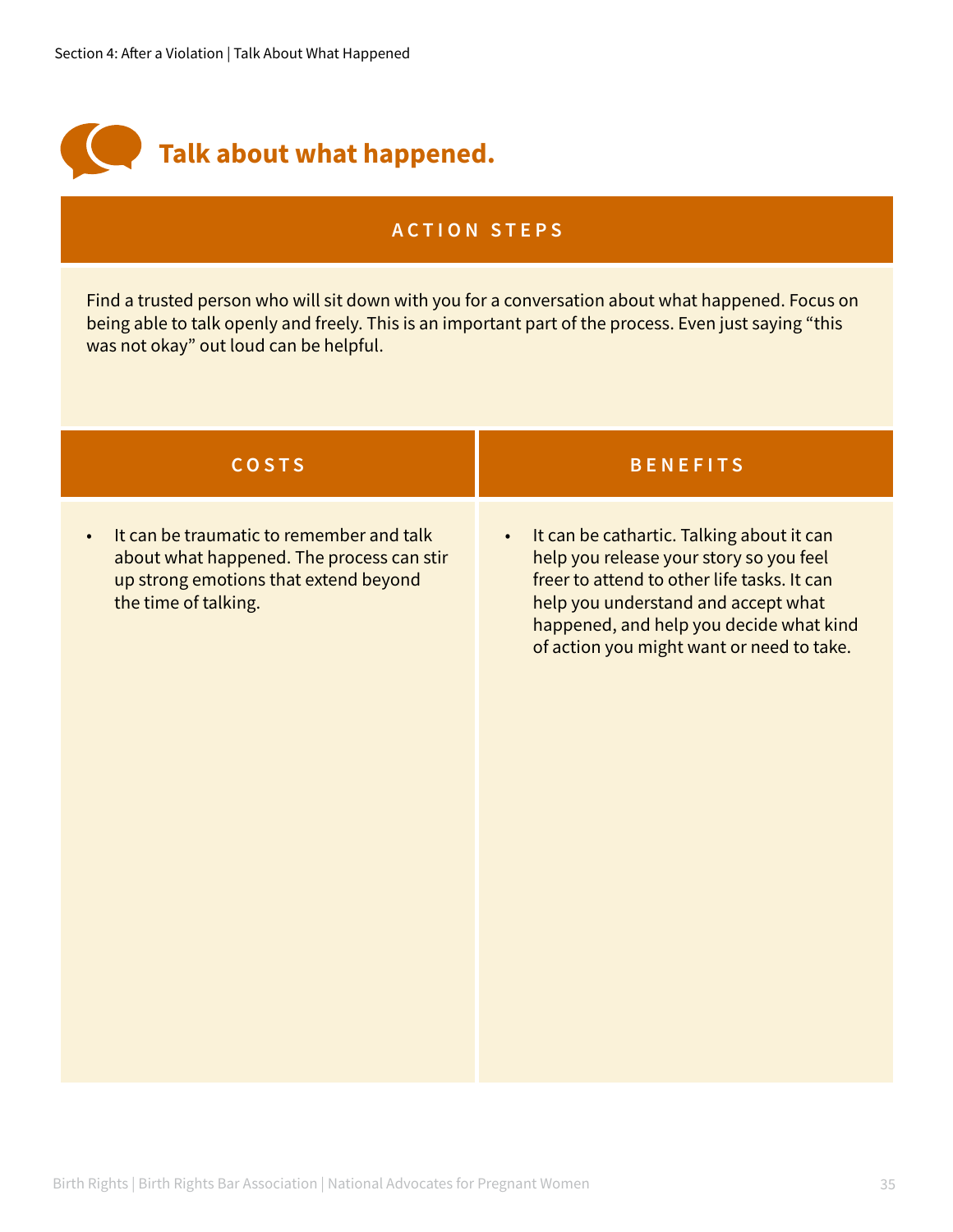

This document is just for you and your reference.

Record all you remember freeform without worrying about grammar or phrasing. If you are uncertain about what happened, or need clarification, ask others whom you trust and who were there to help you remember details. Go back and edit for clarity and to make sure it captures everything you remember.

| <b>COSTS</b>                                                                                                                                                        | <b>BENEFITS</b>                                                                                                                                                                                                                                                                                                                                                                                                                                                                                                                                                                                                                                                                                                   |
|---------------------------------------------------------------------------------------------------------------------------------------------------------------------|-------------------------------------------------------------------------------------------------------------------------------------------------------------------------------------------------------------------------------------------------------------------------------------------------------------------------------------------------------------------------------------------------------------------------------------------------------------------------------------------------------------------------------------------------------------------------------------------------------------------------------------------------------------------------------------------------------------------|
| It can be traumatic to remember and write<br>$\bullet$<br>down what happened. The process can stir<br>up strong emotions that extend beyond<br>the time of writing. | It can be cathartic. Writing everything<br>$\bullet$<br>down can help you release your story so<br>you feel freer to attend to other life tasks. It<br>can help you understand and accept what<br>happened, and help you decide what kind<br>of action you might want or need to take.<br>It can be helpful to have a record of the<br>$\bullet$<br>violation from your point of view, written<br>as close to the time of violation as possible.<br>This record can help you keep track of<br>details that may be important later.<br>The existence of a written record and the<br>$\bullet$<br>process of creating one can make it easier<br>for you to talk about the violation with<br>clarity and confidence. |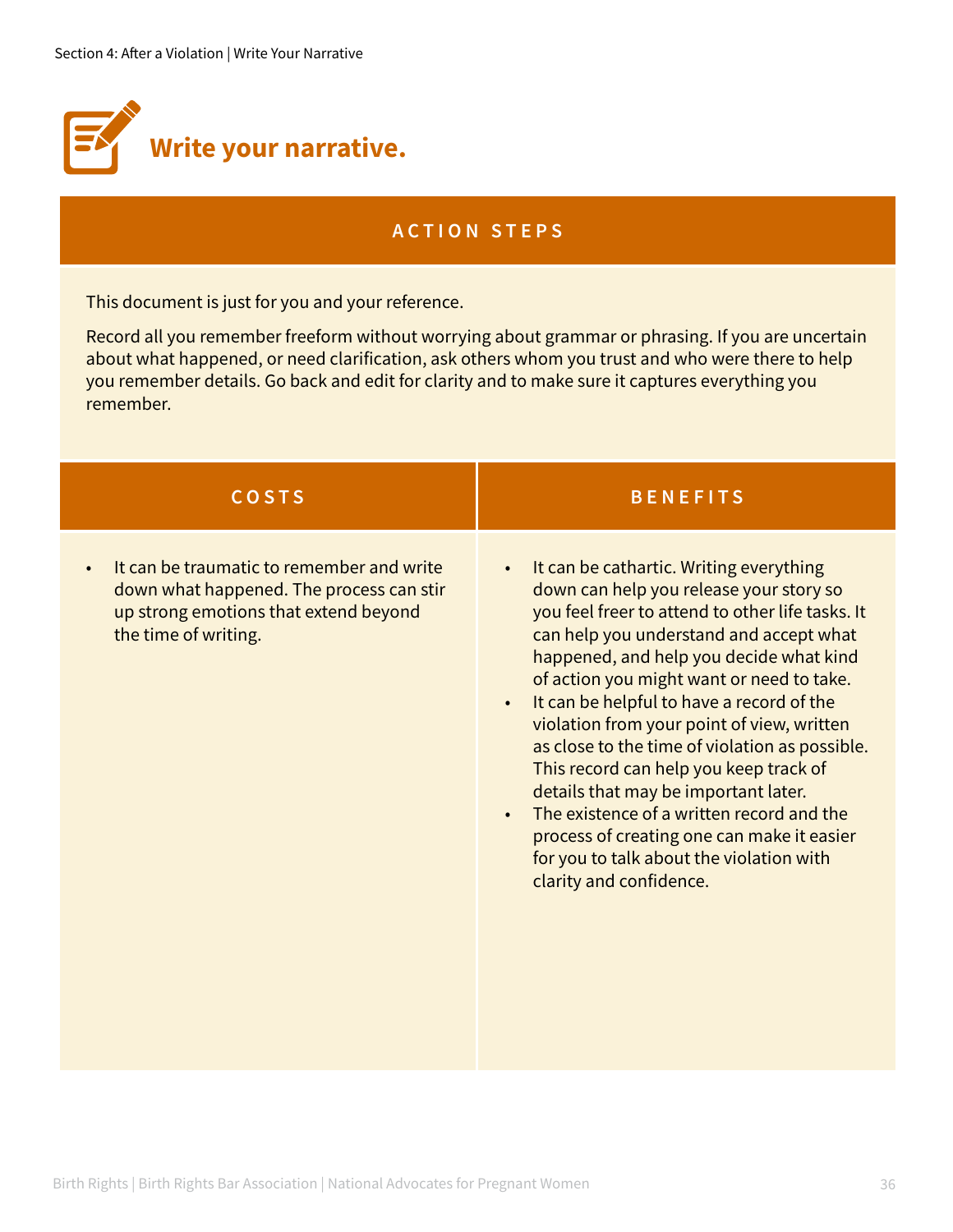

Directly express that what happened was not okay to whoever was involved in the violation (e.g. a doctor, midwife, or nurse). This can take the form of a written letter mailed to the person(s) responsible. The person who experienced the violation is best positioned to give this feedback but others who were present may as well (with consent).

Refer to your narrative. Start a new document that is intended to be shared that is professional and factual in tone. This new document will likely be much shorter and less detailed than your narrative.

We recommend including three main paragraphs:

- 1. Briefly describe the details of who you are, what happened, on what date and time.
- 2. Provide three to five of the most important supporting details about what happened and why it was a violation.
- 3. Describe why you are writing (to get them to apologize, to stop them from a certain practice, to change policy, etc.). Make a clear ask. Get some feedback. Make edits. In your final version, include a formal address block and salutation, type it, and print it. Send it by postal mail with delivery confirmation.

To ensure that the feedback is received or to increase the impact of your feedback, you may wish to consider sending copies to other people.

Brainstorm a list of people who may be relevant: for example, the provider's boss, or someone the provider collaborates with. Recommended Google search words: formal letter template.

| <b>COSTS</b>                                                                                                                                                                                                                                                                                                                                                                                                                                                      | <b>BENEFITS</b>                                                                                                                                                                                                                                                                                               |
|-------------------------------------------------------------------------------------------------------------------------------------------------------------------------------------------------------------------------------------------------------------------------------------------------------------------------------------------------------------------------------------------------------------------------------------------------------------------|---------------------------------------------------------------------------------------------------------------------------------------------------------------------------------------------------------------------------------------------------------------------------------------------------------------|
| Whenever you communicate with someone<br>$\bullet$<br>regarding a vulnerable issue, it can feel<br>stressful and hard. You may never receive a<br>response, which can add to the emotional<br>difficulty.<br>Once delivered, the letter may be shared.<br>$\bullet$<br>It might even be placed in your medical<br>record<br>You might be labeled a "difficult patient."<br>$\bullet$<br>It will take time to write and edit.<br>$\bullet$<br>The cost of postage. | The person might reflect on your feedback<br>and learn from it.<br>The person might become aware of<br>$\bullet$<br>something they not previously considered<br>or been informed of.<br>The person might choose to make a<br>$\bullet$<br>change in how they practice that improves<br>the care they provide. |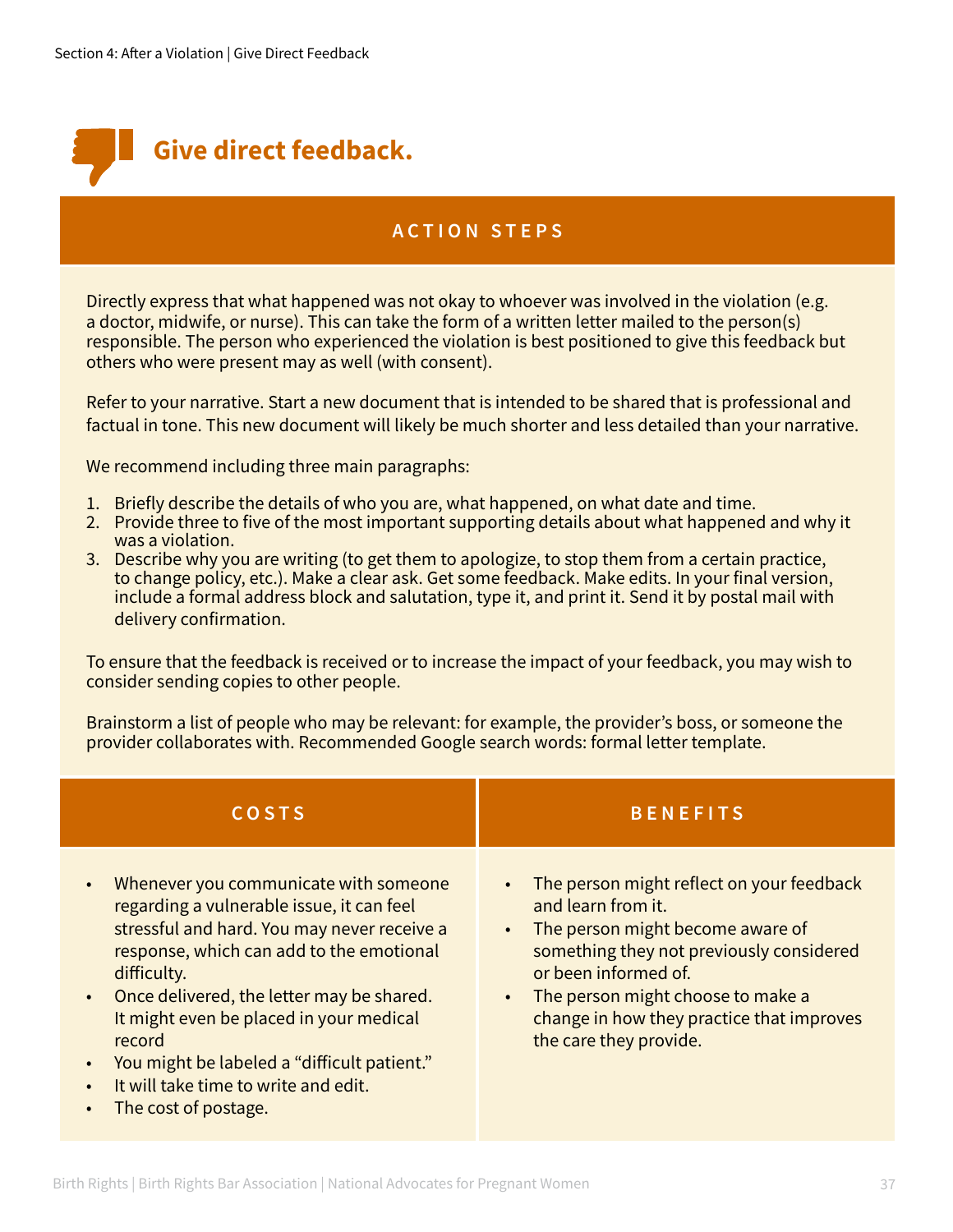

Submit feedback to an official entity that is there to collect such information. It is always best to strive for a professional and factual tone. Refer to the process for direct feedback above to help craft your statement.

Your first decision is to determine where you want to make a formal complaint. Every state has an agency or agencies that regulates health care providers. You can find your state's office online. Here are some common places to file formal complaints:

- All licensed providers, like doctors, are overseen by a state agency that has the power to receive formal complaints. There won't be an agency to complain to for an unlicensed provider. *Recommended Google search words: doctor complaint [Name of State] and sites ending in .gov*
- Hospitals and health systems (like Kaiser) often have an internal complaints office . *Recommended Google search words: [Name of Hospital or System] Patient Complaint or Patient Advocate or Omsbud.*
- Hospitals (and sometimes birth centers) are licensed by a state agency that has the power to receive formal complaints. *Recommended Google search words: hospital complaint [Name of State] and look for sites ending in .gov.*
- Accredited facilities have an accrediting organization that can receive formal complaints. The Joint Commission for hospitals, or the Commission for the Accreditation of Birth Centers .
- Accredited credentials like the "MD" or "CNM" or "CPM" receive complaints for people with that credential. *Recommended Google search words: accredit [Credential Type]*
- Other agencies receive complaints about consumer protection and civil rights violations. *Recommended Google search terms: consumer complaint [Name of State] or civil rights complaint [Name of State], and look for sites ending in .gov.*

| <b>COSTS</b>                                                                                                                                                                                                                                                                                                                                                                                                                                                                                                                                                  | <b>BENEFITS</b>                                                                                                                                                                                                                                                                                                                                                                                                                                      |
|---------------------------------------------------------------------------------------------------------------------------------------------------------------------------------------------------------------------------------------------------------------------------------------------------------------------------------------------------------------------------------------------------------------------------------------------------------------------------------------------------------------------------------------------------------------|------------------------------------------------------------------------------------------------------------------------------------------------------------------------------------------------------------------------------------------------------------------------------------------------------------------------------------------------------------------------------------------------------------------------------------------------------|
| Your time and the cost of any computer/<br>$\bullet$<br>internet access or postage that is necessary.<br>The feeling of discouragement that may<br>$\bullet$<br>result from receiving no response or seeing<br>no action taken.<br>Depending on where you make the<br>$\bullet$<br>complaint, it might be made part of an<br>official and/or public record.<br>Official records can become evidence in<br>$\bullet$<br>subsequent legal cases; whatever you say in<br>the complaint might be used to attack your<br>credibility in a future legal proceeding. | The responsible party might face an<br>investigation, professional discipline, a fine,<br>or other financial burden.<br>The agency collecting complaints may see a<br>trend. if others have also made complaints,<br>this might make an investigation or<br>discipline more likely now or in the future.<br>The entity receiving the complaint might<br>decide to change its requirements or policies<br>to better prevent the harm you experienced. |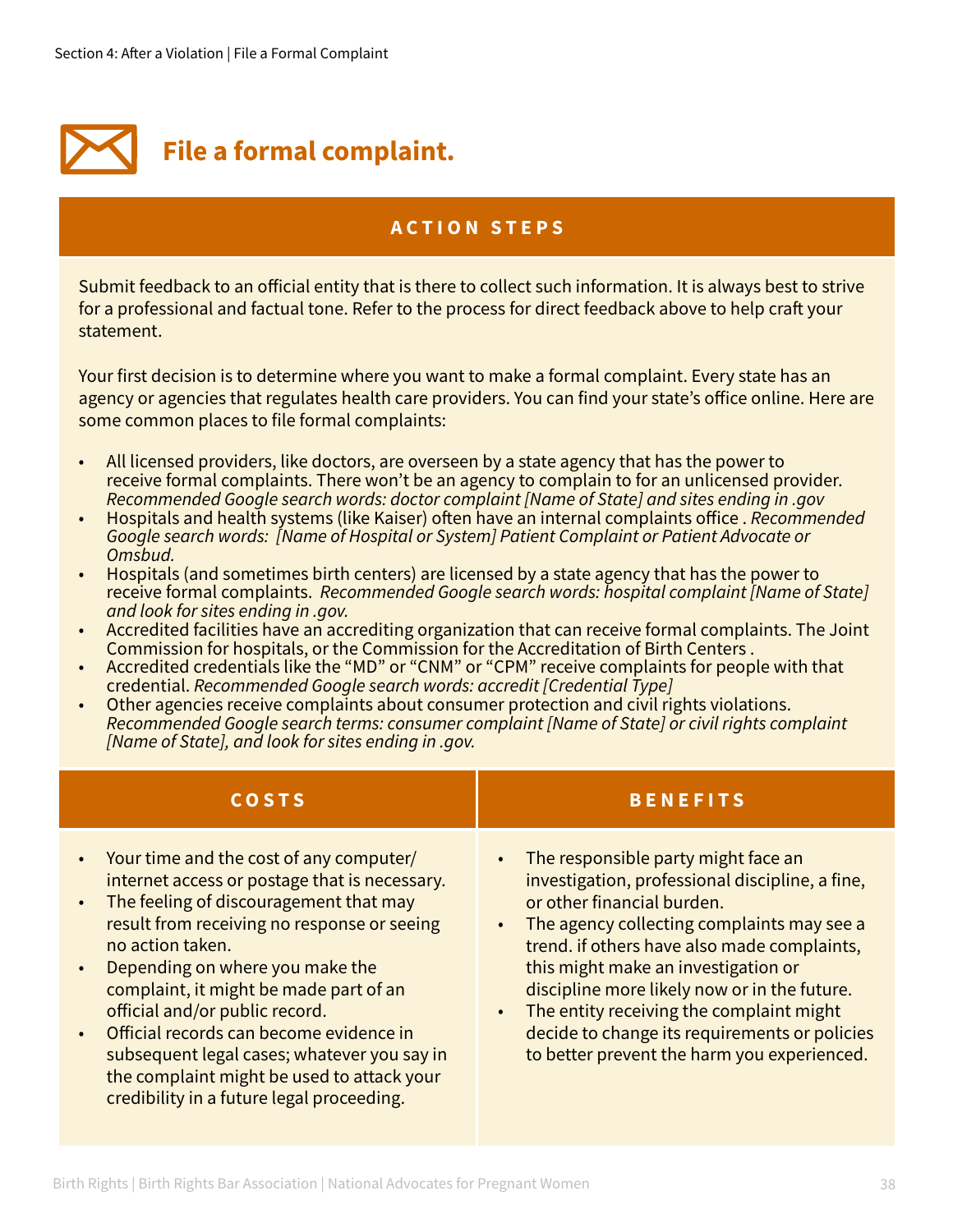

You may understand the system you're in well enough already to know of other ways to get heard or make change. If so, following the "Give direct feedback" recommendations, including communicating professionally and factually, may apply here too.

If not, start to learn more about who has power and how the system works. You can start by asking questions that will lead you to the right people: who is in charge of making these decisions? Who do I need to talk to get heard? Who is good at listening to people? Who knows how to get things done?

You may also want to consider what resources you have, what you're good at, or already know how to do. Perhaps you will have professional experience that can inform you: we've spoken to a mental health worker who knew that calling 911 from within a health care facility would get the medical director notified. When she tried this during labor, it helped her have a reasonable conversation with a person in power, and she was supported in her medical decision-making from that point on. Of course you should use extreme caution before calling the police.

People have used their theatrical skills to make creative costumes and scenes to draw attention to their issues, or have used their community connections to bring lots of people to a public location to take collective action (see "Take Direct Action"). You can use your creativity to come up with new solutions that no one has considered before.

| <b>COSTS</b>                                                                                                                                                                                                                                                                                                                                                                                                                                                                                                                                                                                                                                                                | <b>BENEFITS</b>                                                                                                                                                                                                                                                                                                                                                             |
|-----------------------------------------------------------------------------------------------------------------------------------------------------------------------------------------------------------------------------------------------------------------------------------------------------------------------------------------------------------------------------------------------------------------------------------------------------------------------------------------------------------------------------------------------------------------------------------------------------------------------------------------------------------------------------|-----------------------------------------------------------------------------------------------------------------------------------------------------------------------------------------------------------------------------------------------------------------------------------------------------------------------------------------------------------------------------|
| The costs of new or creative ideas are by<br>$\bullet$<br>definition, unknown. To minimize your risk<br>you may want to think through potential<br>costs before taking action, or get feedback<br>from others.<br>Police involvement in particular, can add<br>$\bullet$<br>additional trauma, and additional bias<br>or discrimination, especially based on<br>race. Police have been known to detain or<br>charge pregnant people for actions during<br>pregnancy or labor that are otherwise legal.<br>Public statements or documentation of<br>$\bullet$<br>your activity could be used as evidence in<br>subsequent legal cases or used to attack<br>your credibility. | Trying something new could lead to a<br>$\bullet$<br>breakthrough.<br>You could change the dynamic in your<br>$\bullet$<br>favor, even if only temporarily.<br>You could get other people in positions of<br>$\bullet$<br>leadership involved.<br>You could show that you have tried many<br>$\bullet$<br>things, and could inspire others to join<br>you or take interest. |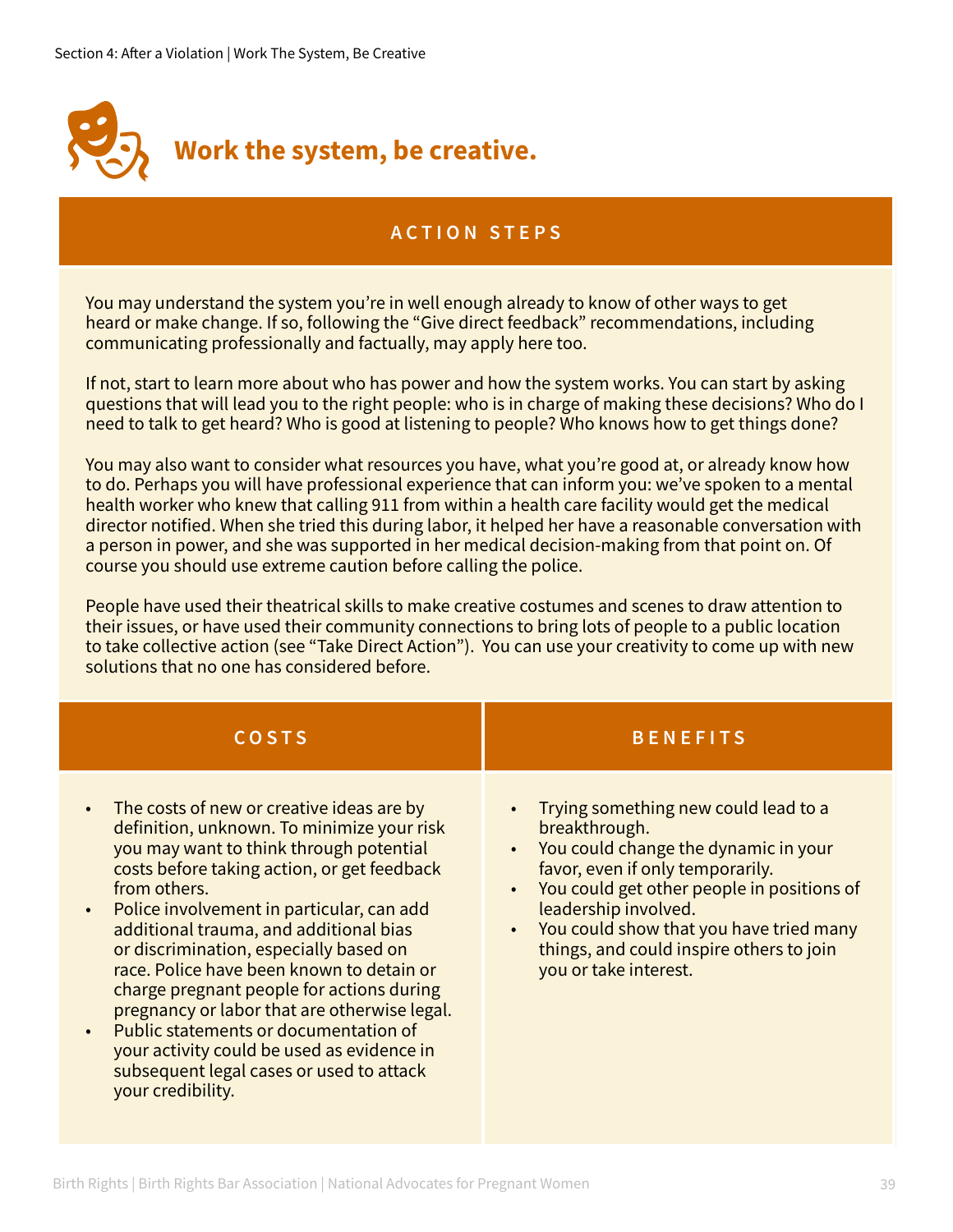

The person who experienced the violation is best positioned to make this outreach, but others who were present may do so as well (with consent).

Because states are the primary regulators of health care providers and facilities, it is best to start with your state representatives rather than your members of Congress.

Representatives often have multiple addresses.

Often it is best to mail a letter to the address nearest you and then follow up with a phone call. You can expect to speak with a legislative staffer; it may help you to ask for someone who deals with health care-related matters.

It is best to be professional and factual when contacting a legislative office. Your letter to a representative may differ from direct feedback or a formal complaint in its organization and choice of details. Your communication is intended to alert the legislator to the kind of problem you experienced.

Add details that help the legislator to identify you, but restrict yourself to two pages.

In addition to a Google search for your state representative you can use Common Cause's "Find Your Representative" search function to locate an elected official in your state.

| <b>COSTS</b>                                                                                                                                                                                                                                                                                                                                                                                                                                      | <b>BENEFITS</b>                                                                                                                                                                                                                                                                               |
|---------------------------------------------------------------------------------------------------------------------------------------------------------------------------------------------------------------------------------------------------------------------------------------------------------------------------------------------------------------------------------------------------------------------------------------------------|-----------------------------------------------------------------------------------------------------------------------------------------------------------------------------------------------------------------------------------------------------------------------------------------------|
| • Your time and the cost of any computer/<br>internet access or postage that is<br>necessary.<br>The feeling of discouragement that may<br>$\bullet$<br>result from taking time and then hearing<br>nothing or seeing no action taken.<br>Official records could become evidence<br>in subsequent legal cases. The risk is that<br>whatever you say in the complaint could be<br>used to attack your credibility in a future<br>legal proceeding. | May lead to an investigation by another<br>state agency.<br>May lead to your previous complaint being<br>acted upon.<br>May lead to the representative being more<br>aware.<br>May lead to the representative supporting<br>$\bullet$<br>or offering legislation that could change<br>policy. |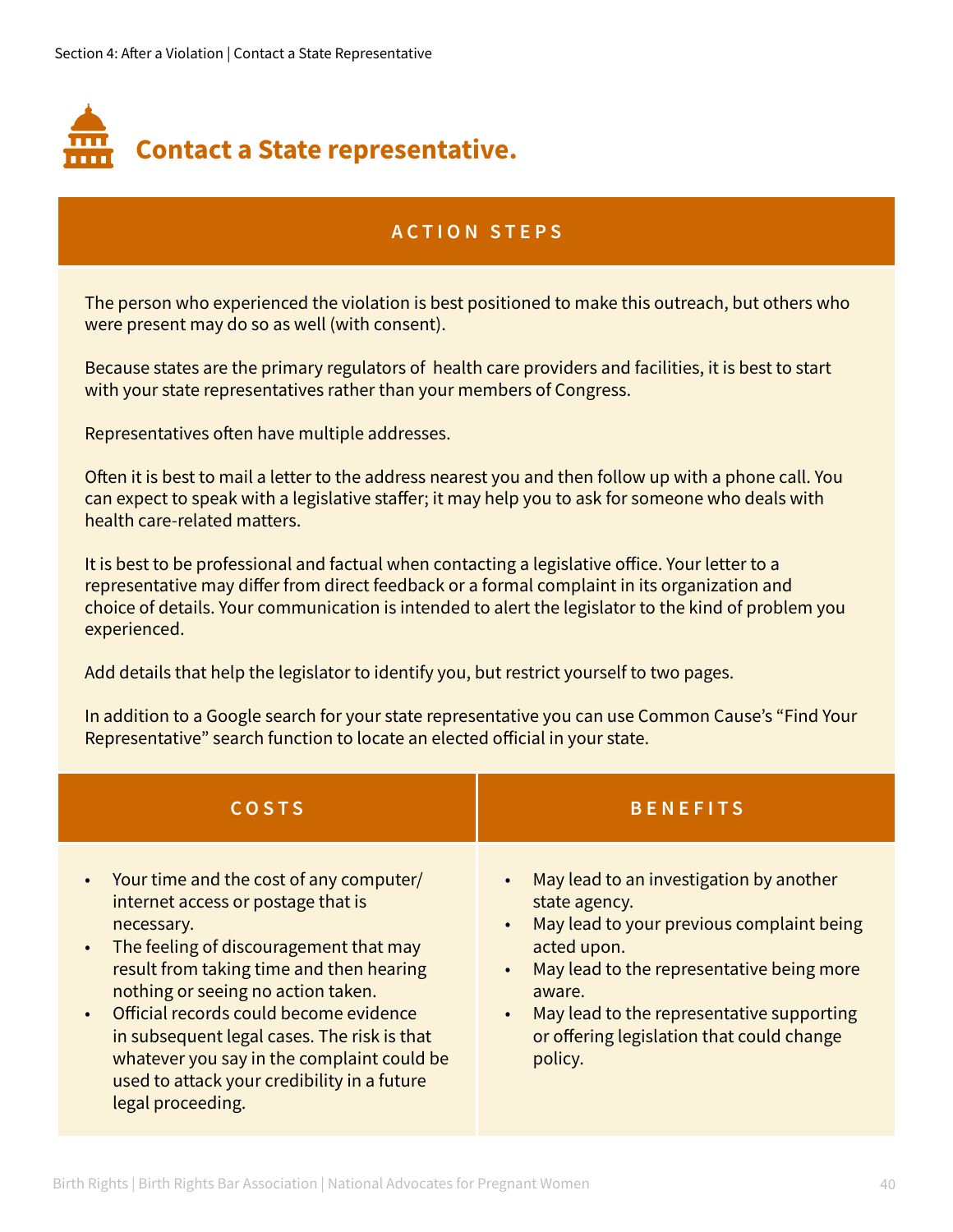

The person who experienced the violation is best positioned to contact the media but others who were present may do so as well.

Look for reporters in your area who report on health-related issues. Find people who tweet about these issues. Look for their email address, fill out a contact form, or send them a private message. Recommended Google search terms: [Name of your City] health reporter.

It is always best to be professional and factual. Refer to the process for direct feedback above to help craft your statement. Media will want to know who, what, where, when and how, so be sure to include those details.

| <b>COSTS</b>                                                                                                                                                                                                                                                                                                                                                                                                                                                                                                                                                                                                                                                                                                                                                      | <b>BENEFITS</b>                                                                                                                                                                                                                                                                                |
|-------------------------------------------------------------------------------------------------------------------------------------------------------------------------------------------------------------------------------------------------------------------------------------------------------------------------------------------------------------------------------------------------------------------------------------------------------------------------------------------------------------------------------------------------------------------------------------------------------------------------------------------------------------------------------------------------------------------------------------------------------------------|------------------------------------------------------------------------------------------------------------------------------------------------------------------------------------------------------------------------------------------------------------------------------------------------|
| Media, especially social media, can bring<br>out people and opposition you never even<br>knew existed.<br>You might encounter personal attacks,<br>negative treatment, and criticism.<br>It might be hard to get reporters to take an<br>$\bullet$<br>interest, or to dedicate time to your story,<br>which can feel discouraging.<br>It's easy to lose control of the narrative<br>when the media picks up your story. Media<br>outlets tend to emphasize the aspects of<br>a story that the producers think fit their<br>target audience, which may not be the<br>same as aspects you want highlighted.<br>Your statements might be taken out of<br>context. If the media publishes something,<br>it can be accessible indefinitely, you can't<br>take it down. | Media attention might help raise<br>$\bullet$<br>awareness and lead to more people<br>coming forward to help and/or to add their<br>voices.<br>Media attention might help cause<br>$\bullet$<br>organizations to pay attention to an<br>issue that they are otherwise reluctant to<br>address. |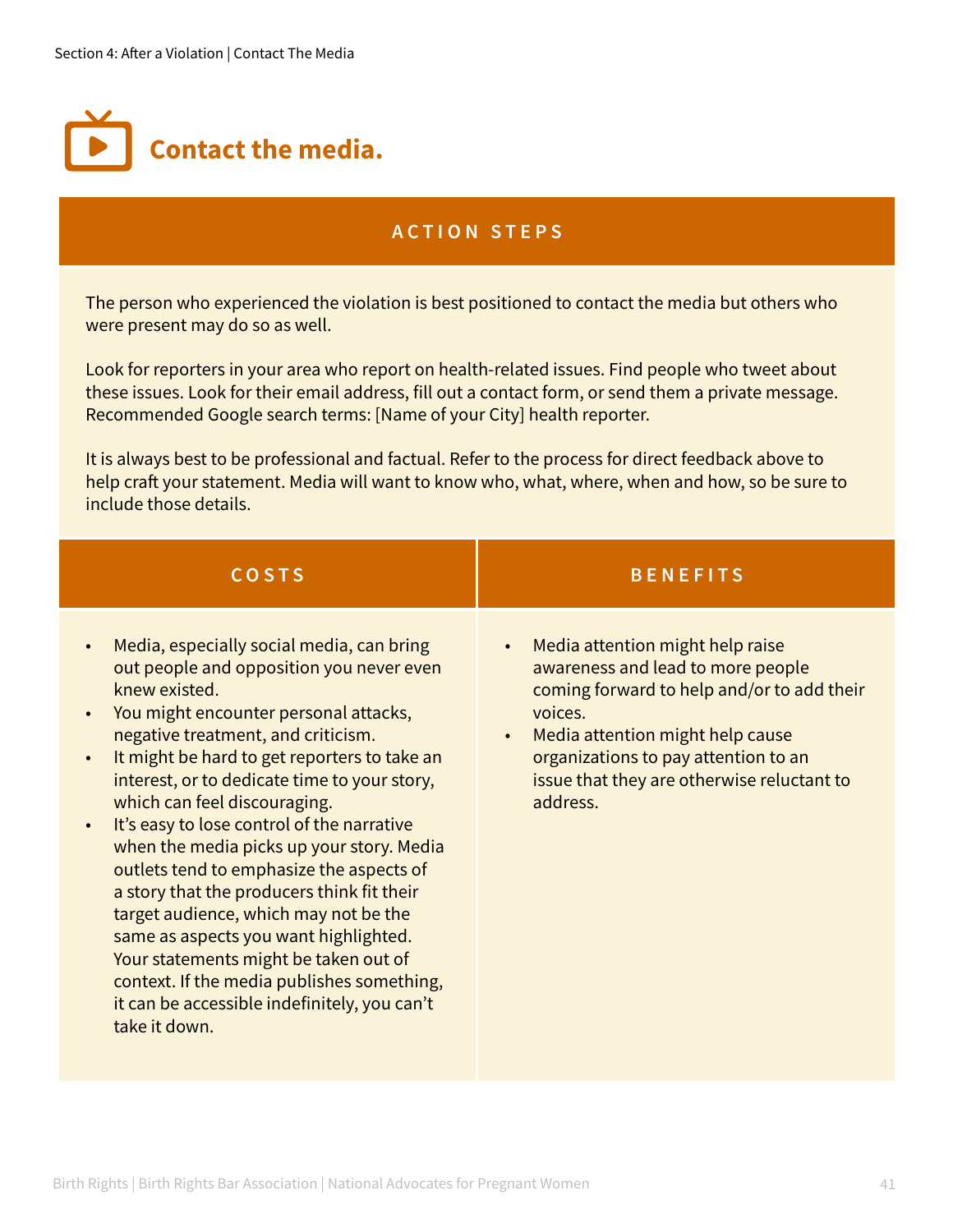

Involvement in creative community organizing can bring attention to your issue but also demonstrate the presence of systemic problems that go beyond your specific story.

Joining an existing group may be easier than creating one yourself. Community organizations (whether activist or support-centered) are also important support spaces to share with people who've experienced similar violations. Many established organizations link to other groups on their websites, which can be a way to find new allies.

Recommended Google search terms: birth justice [Name of your City], birth community organizing.

| <b>COSTS</b>                                                                                       | <b>BENEFITS</b>                                                                                                                                                                                                                                                                                 |
|----------------------------------------------------------------------------------------------------|-------------------------------------------------------------------------------------------------------------------------------------------------------------------------------------------------------------------------------------------------------------------------------------------------|
| This is an indirect way to approach your<br>specific harm, it takes time, and progress<br>is slow. | Change that comes through community<br>pressure is often more effective than<br>litigation and can be tailored to the needs of<br>the community.<br>It can be healing and empowering to take<br>$\bullet$<br>action with other people and to support<br>people who've had a similar experience. |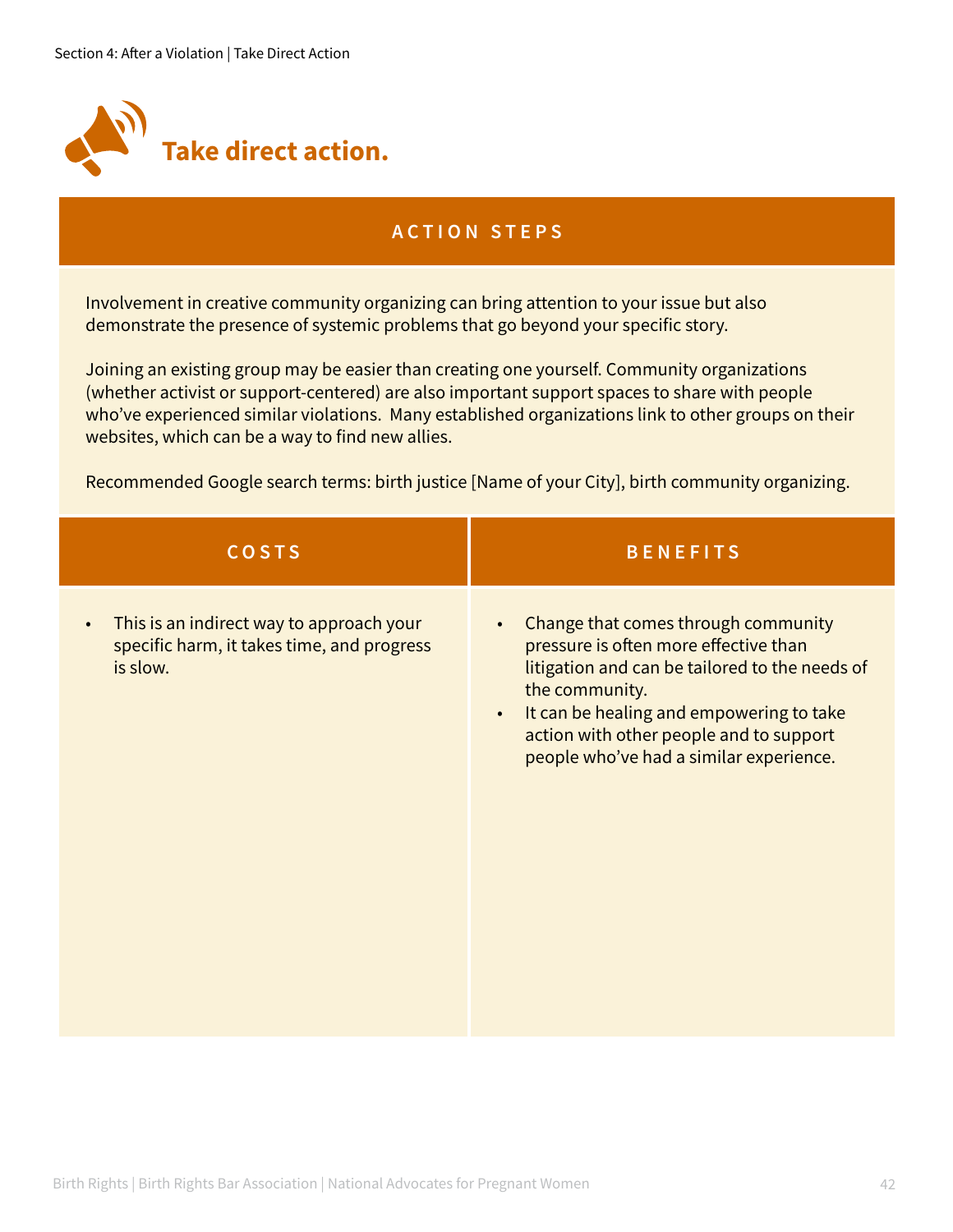

The person who experienced the violation must initiate the lawsuit.

We provide information about finding an attorney in another section of this resource.

The vast majority of people who are harmed as a result of their health care do not sue, for any number of reasons but largely because a lawsuit requires time, resources and emotional capacity.

After experiencing a trauma, some people find it hard to go through an entire legal ordeal. Some people may also be unaware that they might have a legal case.

In addition to their health care rights, their civil rights or consumer protection rights may have been violated.

Recommended Google search terms: [Name of your City/State], bar association, pro bono services.

| <b>COSTS</b>                                                                                                                                                                                                                                                                                                                                                                                                                                                                                                                                                                                                                                       | <b>BENEFITS</b>                                                                                                                                                                                                                                                                                                                                                                                                                                                                                              |
|----------------------------------------------------------------------------------------------------------------------------------------------------------------------------------------------------------------------------------------------------------------------------------------------------------------------------------------------------------------------------------------------------------------------------------------------------------------------------------------------------------------------------------------------------------------------------------------------------------------------------------------------------|--------------------------------------------------------------------------------------------------------------------------------------------------------------------------------------------------------------------------------------------------------------------------------------------------------------------------------------------------------------------------------------------------------------------------------------------------------------------------------------------------------------|
| Lawsuits cost money, even if you are able<br>$\bullet$<br>to spread out and recoup the costs.<br>Even with the services of an attorney, a<br>$\bullet$<br>lawsuit can take a lot of your time and last<br>many years.<br>Without an attorney, a lawsuit requires the<br>$\bullet$<br>amount of attention of at least a part-time<br>job.<br>Any lawsuit carries the risk of losing,<br>$\bullet$<br>or even that a loss might create bad<br>precedent for future cases.<br>A lawsuit puts the facility and provider in<br>$\bullet$<br>a defensive position and may render them<br>less likely to talk or negotiate, at least in<br>the near term. | The offending party is forced to respond in<br>$\bullet$<br>some way.<br>Information may come to light that might<br>$\bullet$<br>not otherwise be revealed.<br>Money damages might be recovered.<br>$\bullet$<br>The facility might make policy changes in<br>response to the lawsuit.<br>A lawsuit might lead to settlement<br>negotiations.<br>While it cannot undo the harm suffered, and<br>never truly make you whole, it might still be<br>empowering to assert your rights publicly<br>and in court. |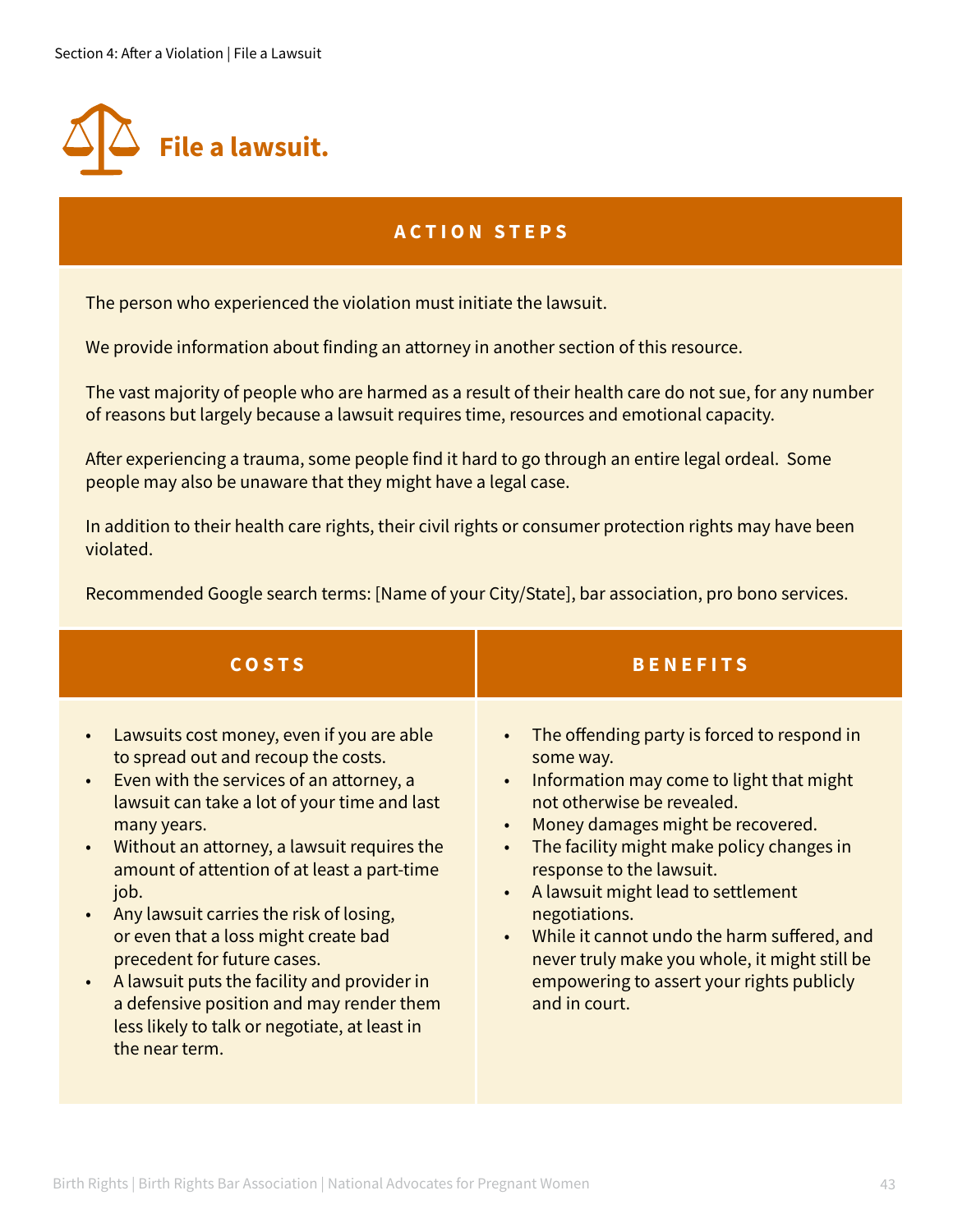# *how to access your medical records*

**Having your medical records after a violation can be important for many reasons. If you are considering legal action, your medical records will be a key source of evidence and will reveal barriers and opportunities in your case. Your records can also help you have better understanding of what happened from the provider or facility point of view. Your records may also reveal inconsistencies in what you remember happening and what the hospital or doctor recorded. Reading your records, therefore, can also be retraumatizing and/or frustrating. Even the process of requesting and obtaining your records can be a challenge. But, again, requesting and getting a hold of your records can be important and useful. This document is intended to help you understand what the process for** 



You have the right to see and get a copy of your medical records under the federal law known as "HIPAA" (The Health Insurance Portability and Accountability Act). HIPAA is such a big and complex law that many facilities and providers have a special staff person whose job is to ensure they are complying with the law. States also have laws that give you rights to your medical records. These State laws have to be as good or better than the federal law. Under the federal law you have to receive a copy of your records within 30 days of making the request. In some states it should take less than 30 days. Under the law you can be charged a fee for copying your records, but the fee has to be reasonable. You also have a right to your records even if you owe money for health care services. If you find errors in your records you have a right to request corrections, and to have your corrections included as an attachment even if the doctor does not agree.

**requesting your records is and what to expect.**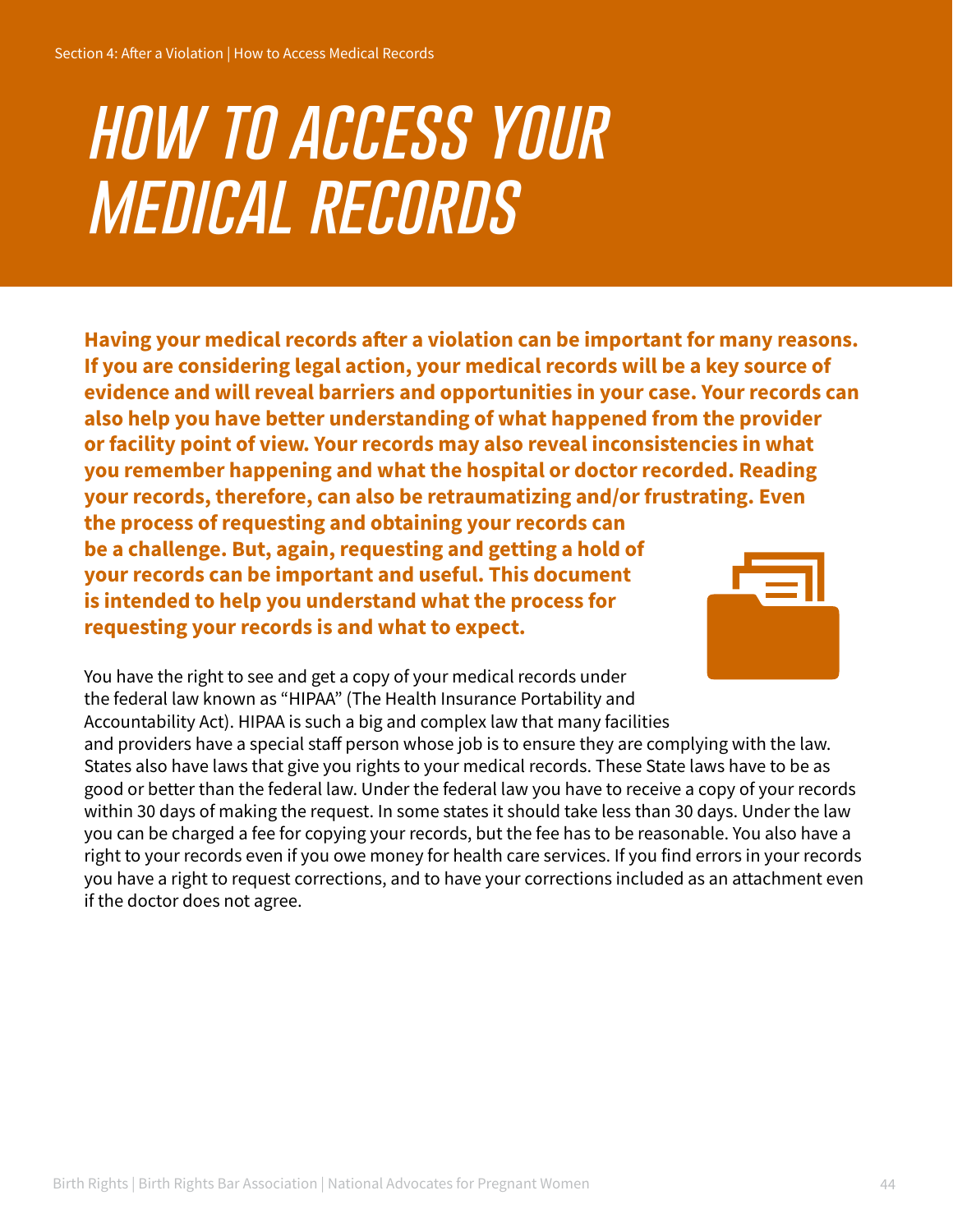#### **Request your records.**

There is no standard form or process. You may have to fill out a form used by the facility or provider that says you are giving them your permission to release your records. These forms generally let you say who the records are for (you, your attorney, or another provider). You may just be able to send an email or a letter, or make the request over the phone. Be prepared with information about yourself and the service you want records for when you make your request.

If you have not received your records within 30 days (or sooner in some states), call the provider or facility to follow up. If you cannot get through to the provider or facility try to find the HIPAA compliance officer or privacy officer for the facility and give them a call.



#### **Review your records.**

When you look at your records it can be confusing at first. Unless you are used to reading medical records, you may not know where to look or how to read it. Here are some keys to decoding your records:

- Start by looking for names and dates that coincide with names and dates you know or make sense to you, that can help you begin to understand how the chart is organized.
- Expect repetition (often charts include copies of other pages of the chart).
- Expect jargon, like abbreviations and special terms. Highlight those you don't understand. You can then look up those abbreviations online, or contact your provider. Once you decode one or two abbreviations or special words it can make a lot of things make more sense.

Ultimately, you may need to have a medical expert look at your records to help you understand. If you are considering a lawsuit eventually a medical expert will have to review your records.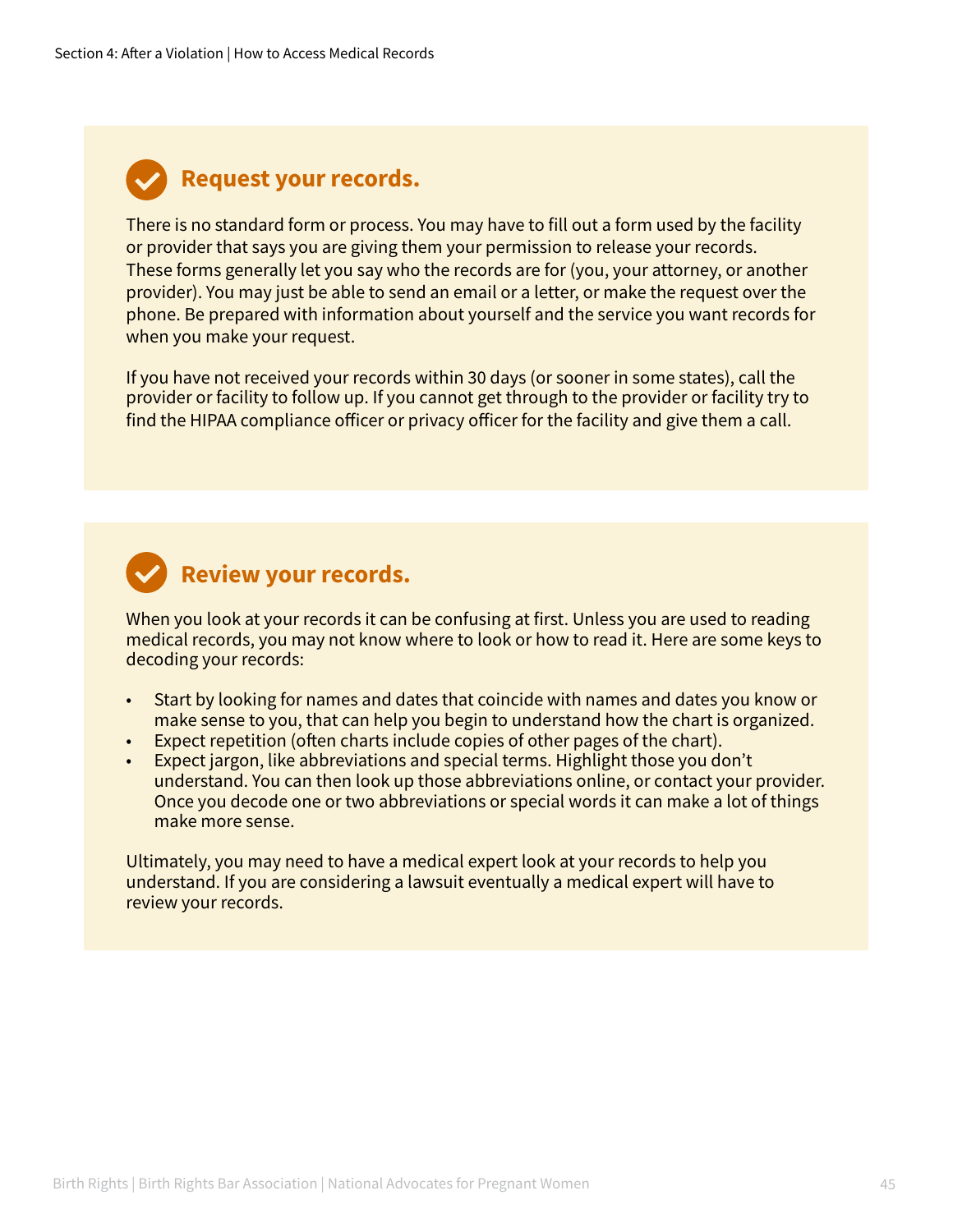#### **Make corrections.**

You have a right to request that corrections to your records be made. When you review your records consider taking notes on a separate piece of paper or in a separate computer document. Keep track of the page number, the error, and the correction. If you find errors you want to have corrected, contact the provider or facility and ask them what their process is. There is no standard process. But be prepared with a copy of the pages that need correcting, and a written document describing what needs to be corrected. If the provider or facility refuse to make the corrections, they should notify you of that in writing, and that notice should be included in your record. You can reply to that notice and request that your requested corrections be included as a page in your records. If you feel that the refusal to correct/denial of your request to correct denial to correct your records is unjust or may harm you (for example it contains information about your health that if relied on in the future could cause you harm), you can submit a complaint to the Federal Department of Health and Human Services.

If you want to learn more, there are many resources (including videos) available on this subject through the Department of Health and Human Services. Try searching "HHS HIPAA guidance."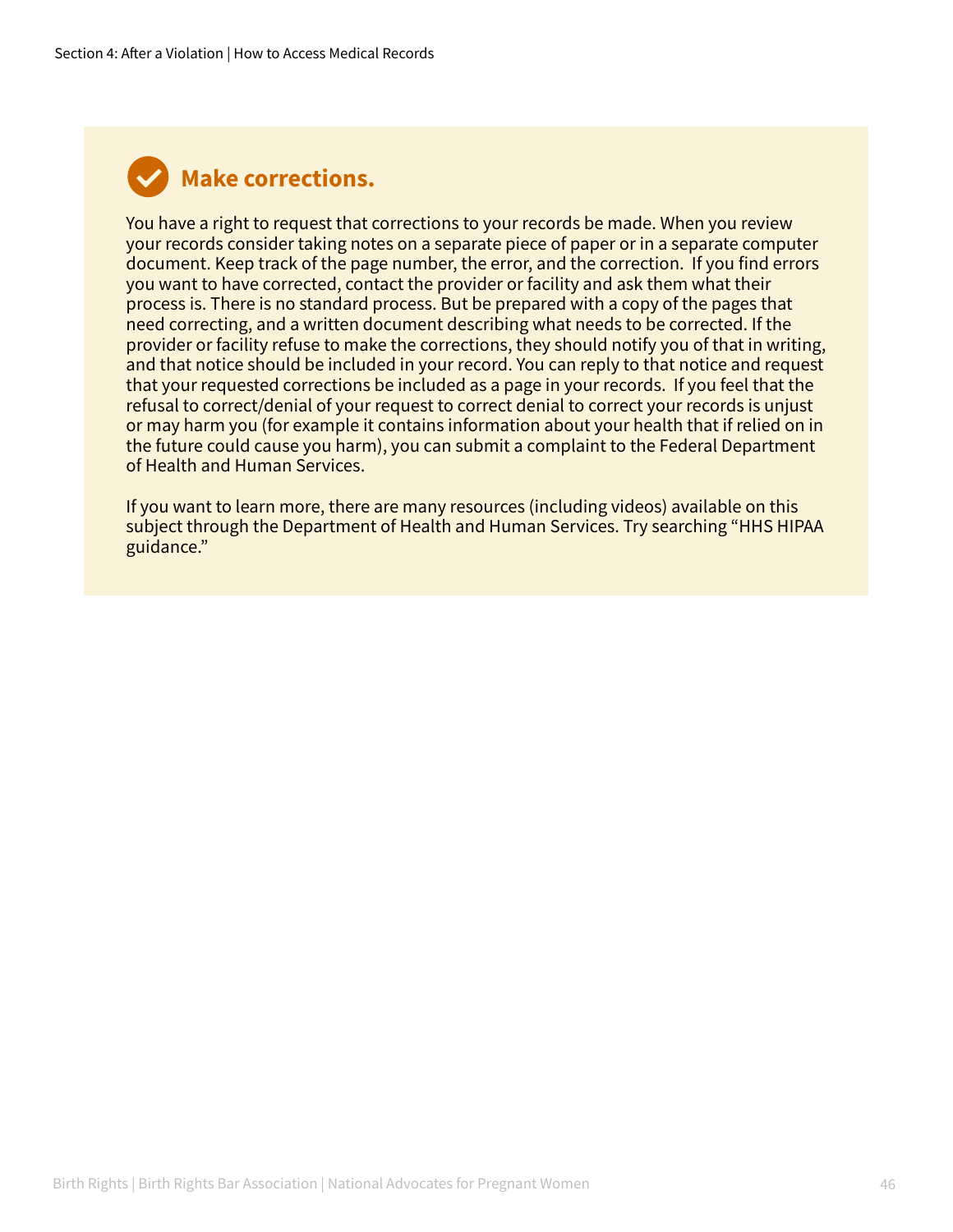### *how to find and afford a lawyer*

#### **Fees**

Legal fees vary widely; don't be surprised if your attorney charges from \$150-\$500 per hour. Rates vary by specialty, experience, region, and business model. Lawyers also use different fee arrangements from hourly to "contingency fee." Some lawyers may allow you to create a payment plan. To raise money for legal fees, some people have used crowdfunding websites.

If you cannot afford full representation, you may be able to receive "limited" or "unbundled" legal services. This provides you with a way to reduce cost by doing some work yourself, while getting the advice or consultation services of an attorney for some parts of your issue.



"Legal aid" programs offer inexpensive or free legal services to those in need using special guidelines for eligibility, often based on where you live, the size of your family, and your income. Some cities have non-profit organizations that provide legal services for specific issues. If you have such an organization in your area, consider asking them to take your case.

#### **Right to an attorney**

If you are accused of a crime you have the right to be represented by a lawyer in any case in which you could be incarcerated for six months or more. State constitutions may guarantee that right for lesser crimes. Youth have a right to counsel in juvenile court proceedings. Forty states and D.C. provide a statutory right to counsel for parents with child protection cases. Generally, for non-criminal cases there is no right to counsel.

#### **Pro se resources**

Many states provide resources for people who are representing themselves, the legal term for which is "pro se". Consider contacting the courts in your area and ask a clerk what support the court can provide for pro se litigants. Departments and agencies of both the state and federal governments often have staff lawyers who can help the general public without charge, in some situations. If your legal issue comes from an agency, consider contacting that agency directly with specific questions.

#### **Referrals**

Bar associations in most communities make referrals according to specific areas of law, helping you to find a lawyer with the right experience and practice concentration.

Birth Rights Bar Association has member attorneys who are willing to work on birth justice cases. When we do not have a member attorney in your jurisdiction, we encourage people to find an attorney willing to consult with BRBA to ensure that the unique issues related to childbirth are considered.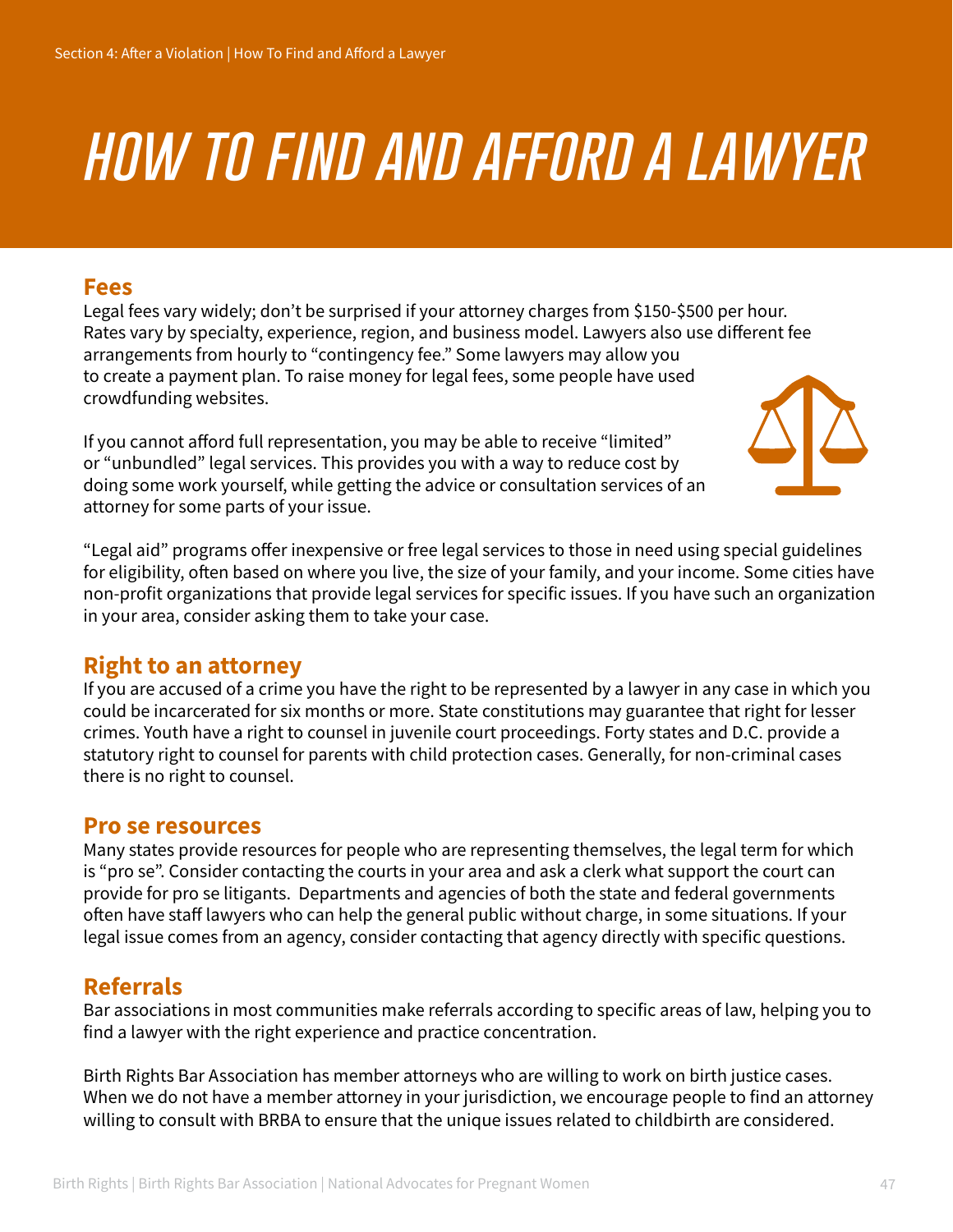# *approaching a lawyer*

#### **This resource is for individuals seeking to bring a legal case to redress a violation of rights during birth. This is not itself to be considered legal advice.**

Statutes of limitations restrict the amount of time that may pass after a violation before you bring a claim. As soon as you begin to consider filing a claim, check the statute of limitations in your state.

Different types of claims - the kind of legal claim you are making - have different statutes of limitations in different states. For example, battery often has a 1-year limit, while malpractice has a 1- or 2-year limit. If you fail to file a case within the time limit set, the statute of limitations is said to have run, and you will not be permitted to file the claim no matter how strong your case is or how bad your injuries are.

A legal case is not the only pathway to redress harms. You can also file formal complaints against the facility or providers, or organize for change through advocacy and with community groups.

Confidential

[Date]

 $\overline{a}$ 

Dear , where  $\sim$  , where  $\sim$  , where  $\sim$  , where  $\sim$  , where  $\sim$  , where  $\sim$  , where  $\sim$  , where  $\sim$  , where  $\sim$  , where  $\sim$  , where  $\sim$  , where  $\sim$  , where  $\sim$  , where  $\sim$  , where  $\sim$  , where  $\sim$  , where

I am looking for a lawyer who is willing to take a novel case. I have been injured in a way that the current law does not commonly address. More and more people who have been harmed in this way are seeking redress and I am interested in considering legal action because of what happened to me.

Here are some examples of cases in this area:

- [https://www.independent.co.uk/news/long\\_reads/childbirth-delivery-room-ethics-doctor](https://www.independent.co.uk/news/long_reads/childbirth-delivery-room-ethics-doctor-patient-healthcare-a8085346.html)[patient-healthcare-a8085346.html](https://www.independent.co.uk/news/long_reads/childbirth-delivery-room-ethics-doctor-patient-healthcare-a8085346.html)
- <https://www.yahoo.com/news/woman-sues-hospital-for-traumatic-birth-that-201605478.html>
- [https://www.nytimes.com/2014/05/17/nyregion/mother-accuses-doctors-of-forcing-a-c-section](https://www.nytimes.com/2014/05/17/nyregion/mother-accuses-doctors-of-forcing-a-c-section-and-files-suit.html)[and-files-suit.html](https://www.nytimes.com/2014/05/17/nyregion/mother-accuses-doctors-of-forcing-a-c-section-and-files-suit.html)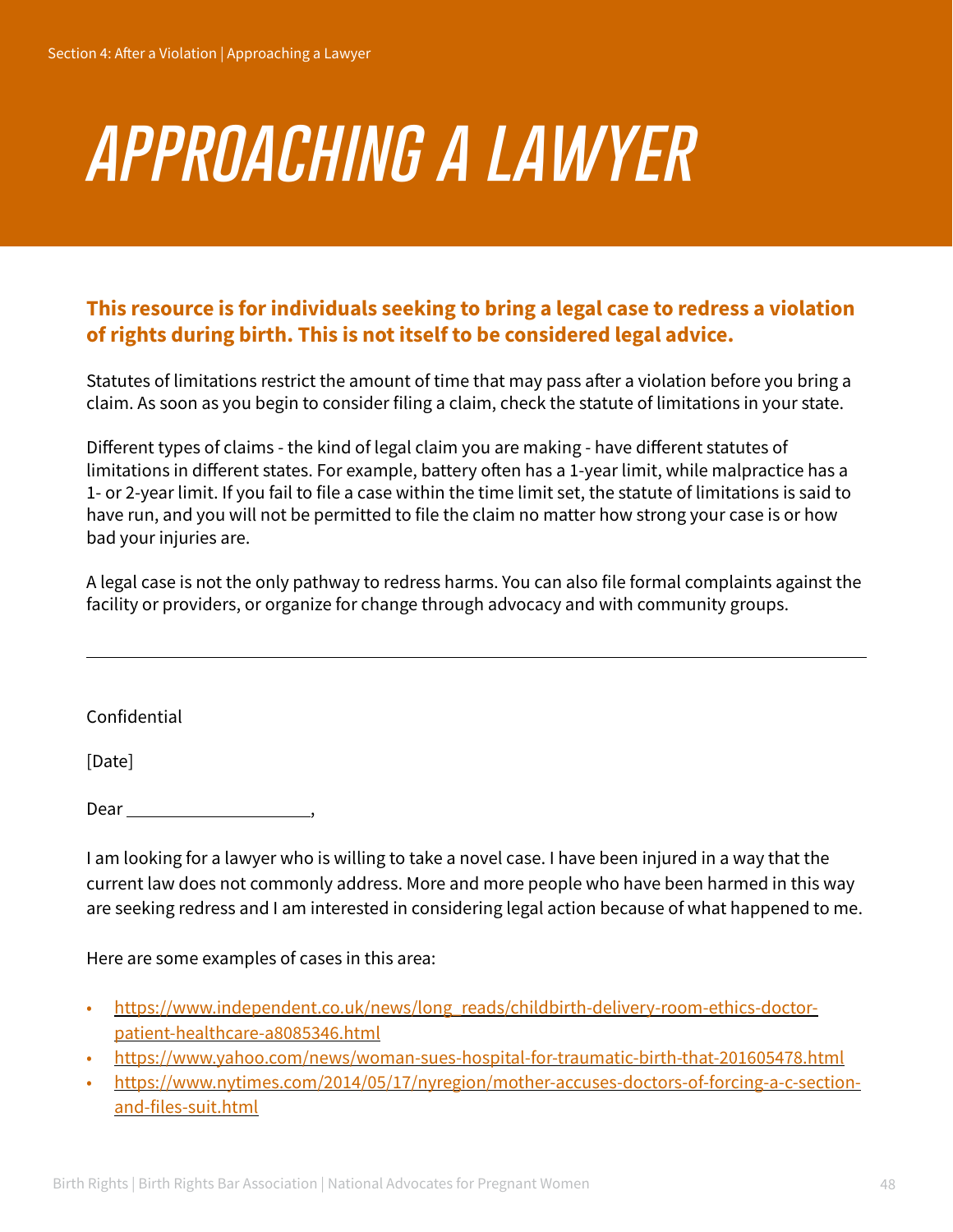In my case, I was harmed at [Facility name] on [Date]. The providers involved in this incident were [Provider names]. The violation I experienced involved [Procedure name] and [How the procedure was performed or description of the nature of the violation]. The physical harms I suffer as a result of this experience are [Physical harms]. The physical harms my infant suffered as a result of this experience are [Physical harms]. The psychological harms I suffer as a result of this experience are [Psychological harms]. The financial harms I suffer as a result of this experience are [Financial costs]. I have my medical records from this event.

Some examples of the legal claims that have been used in other cases like this include: battery, assault, medical malpractice, negligence, lack of informed consent, statutory patient's rights violations, breach of contract, fraud, violation of consumer protection laws, false advertising, violations of equal protection in public accommodations, constitutional and human rights violations. We need lawyers who are willing to push the envelope and who are willing to consider making claims that are not common or that have not been made in quite the same way before. There is case law to support these ideas.

I know that there are advocacy organizations that will support this case if you are willing to represent me. **Birth Rights Bar Association**, birthrightsbar.org, is a membership association for lawyers working on these kinds of cases. They can help with finding experts, providing you with research, and helping you to learn more about this area and why cases like this need to be brought. **National Advocates for Pregnant Women** is also a resource and can provide model motions and write amicus briefs on behalf of experts in perinatal health care and the rights of pregnant people.

Thank you for your consideration,

[Name and contact information]

 $\overline{a}$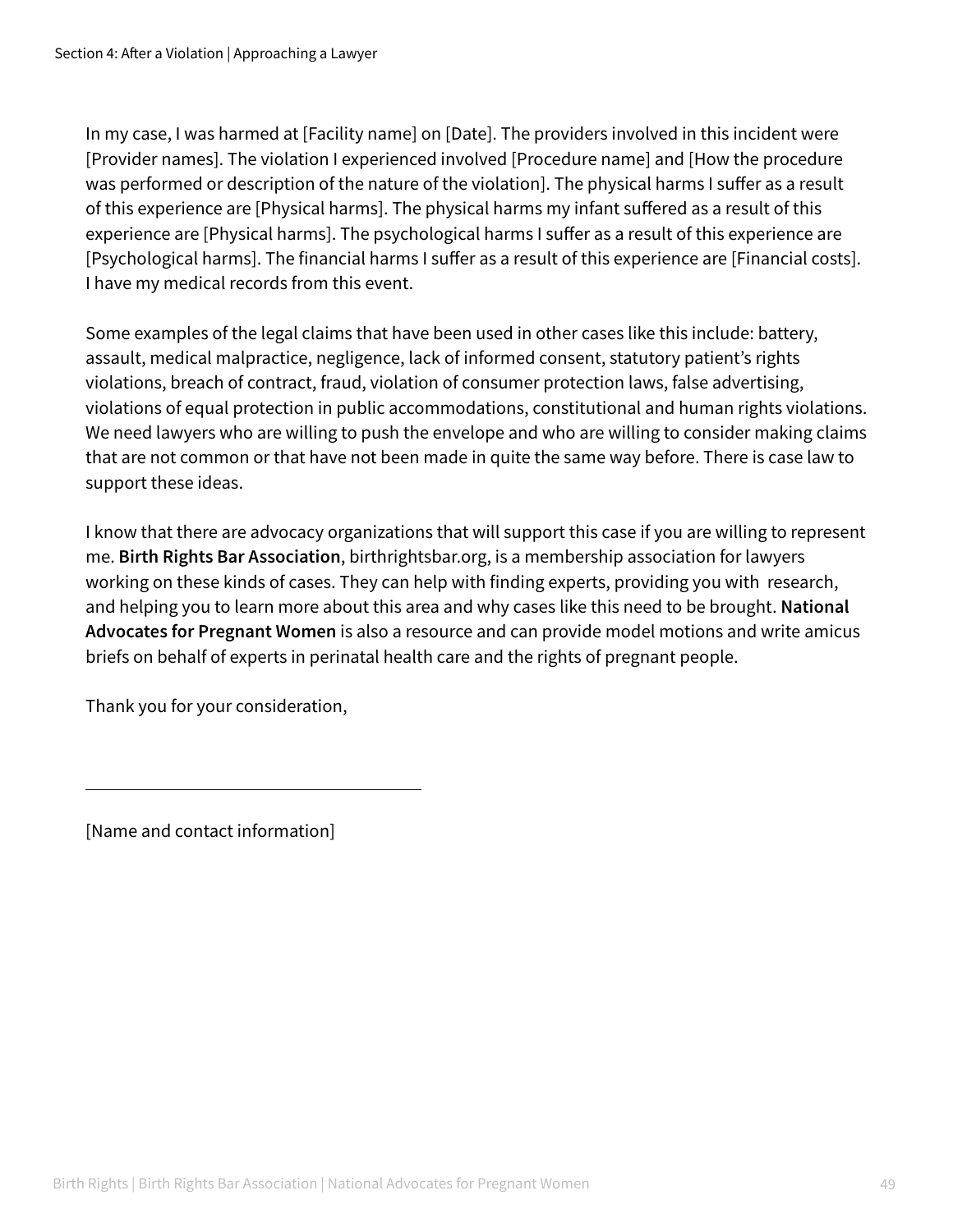### *mental health support after experiencing violence or mistreatment*

**Individuals will respond differently after experiencing a traumatic event. There is no one right way to process trauma. Some people may need to talk about it right away. Other people may not want to talk about it at all or until a long time after the experience. Even just being a witness to a traumatic event can require time to heal and benefit from support in that process. Here are some ideas and resources that may help. It's also important to know that the impact of violence or mistreatment may by compounded by previous traumas.** 

#### **Discharge**

Upon discharge (when a patient is leaving the hospital), ask for written instructions for follow-up care that address traumatic birth and/or postpartum mental health. You can also ask for a referral to a mental health provider or a social worker. Even though trust may be broken with people at the facility where the violation occurred, it can be empowering to ask for these resources and can force or at least encourage the provider to consider the impact of what happened. Advocate for continued access to medications that are or have been helpful.

#### **Counseling**

You may find counseling useful immediately after the event or at some much later time. Individual preferences and options for counseling vary widely. Finding a culturally-matched provider can be helpful, especially if racism or other bias played a role in the traumatic event. Medicaid participants should be able to access behavioral health services. Consider looking into whether there is a support group or free counseling clinic in your area. All-Options also has a free Talkline for talking through pregnancy related issues.

#### **Books, articles and websites**

We provide some recommendations in the "Notes" section of this resource. If you are looking for a book consider search terms like "birth trauma," "trauma exposure," "postpartum mental health," "infant mental health." Some resources may fail to acknowledge the intersecting issues people who are young, not-English-speaking, living in poverty, undocumented, people of color, in foster care, incarcerated, transgender or gender non-confirming may face.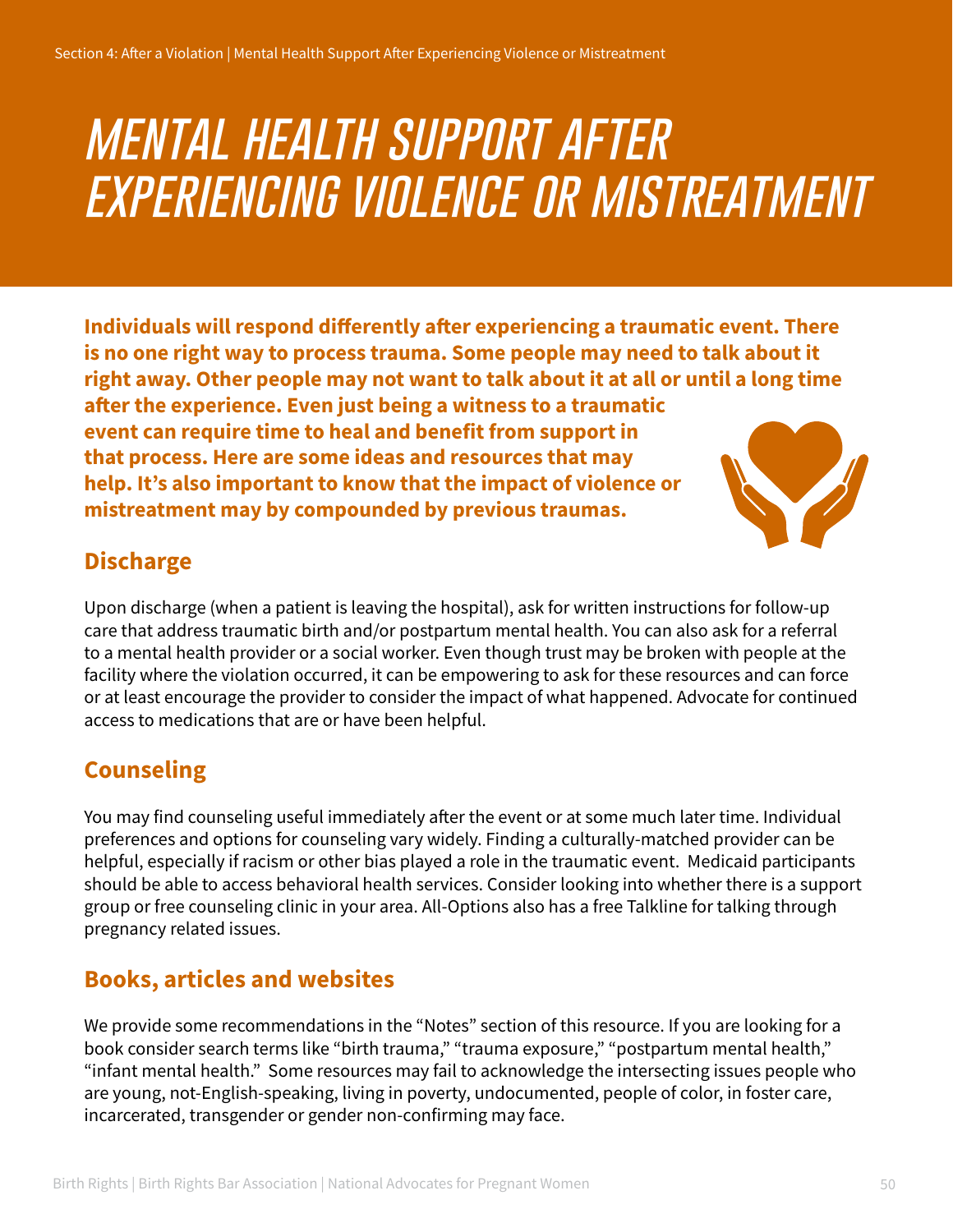There are numerous online resources and new ones are frequently being posted. Use your judgment, the usefulness of these resources will vary from person to person. You might consider developing a list of resources specific to your area or specific to your network that you can share with others. Search terms like "perinatal loss," "postpartum mental health," "trauma recovery" will help you find these resources.

Some enduring websites on pregnancy loss include: American Pregnancy Association, BabyLoss, Dr. Berman's Hygeia Foundation, the MISS Foundation, and Share Pregnancy and Infant Loss Support.

Some long-term mental health websites that include information for postpartum disorders, trauma or perinatal mental health include: Postpartum Support International, the National Institute of Mental Health, the Anxiety and Depression Association of America, and the National Perinatal Association.

#### **Resources for people who have substance use disorders**

Postpartum can be a particularly vulnerable time for people who have history of substance abuse or a substance use disorder, especially if there is new trauma to deal with. Finding treatment providers who are knowledgable about and sensitive to issues regarding drugs and drug use will likely be challenging. In addition, being honest about a problem with drugs may also put the person at risk of being reported to child welfare authorites. It may be best to try and find trustworthy and effective providers through word of mouth. When researching providers ask if they have a "harm reduction" approach. Contacting groups such as Vocal NY, The Harm Reduction Coalition, the Center for Optimal Living (NY), The Center for Harm Reduction Therapy (CA) or any drug user "union" or needle exchange group might also be a good place to find support or referrals. The National Perinatal Association also has some great resources on substance use related to pregnancy.

The Substance Abuse and Mental Health Services Administration has a resource that is supposed to help people find treatment. However, the fact is, there is not enough high quality drug treatment for all the people in the United States who could benefit from it, and who want it. Lack of access is especially bad for pregnant and parenting people.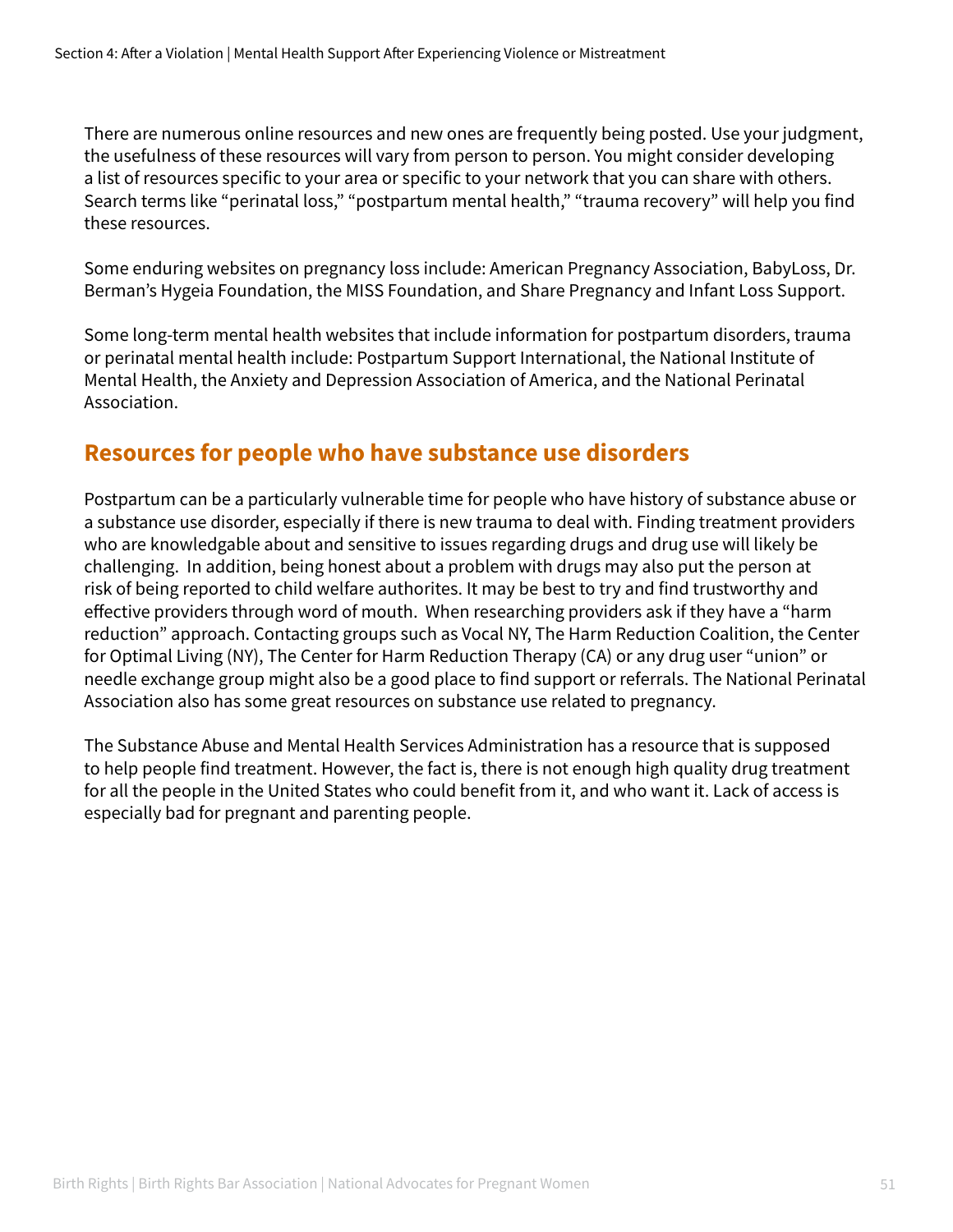# *Section 5 moving toward birth justice*

*And trust also this. You the we. The this beyond this. The form and the function the content and the coeffcient. And any of that can change (You. Us.) And when it changes, let it change everything."*

*- Alexis Pauline Gumbs, excerpted from "Birth Chorus"*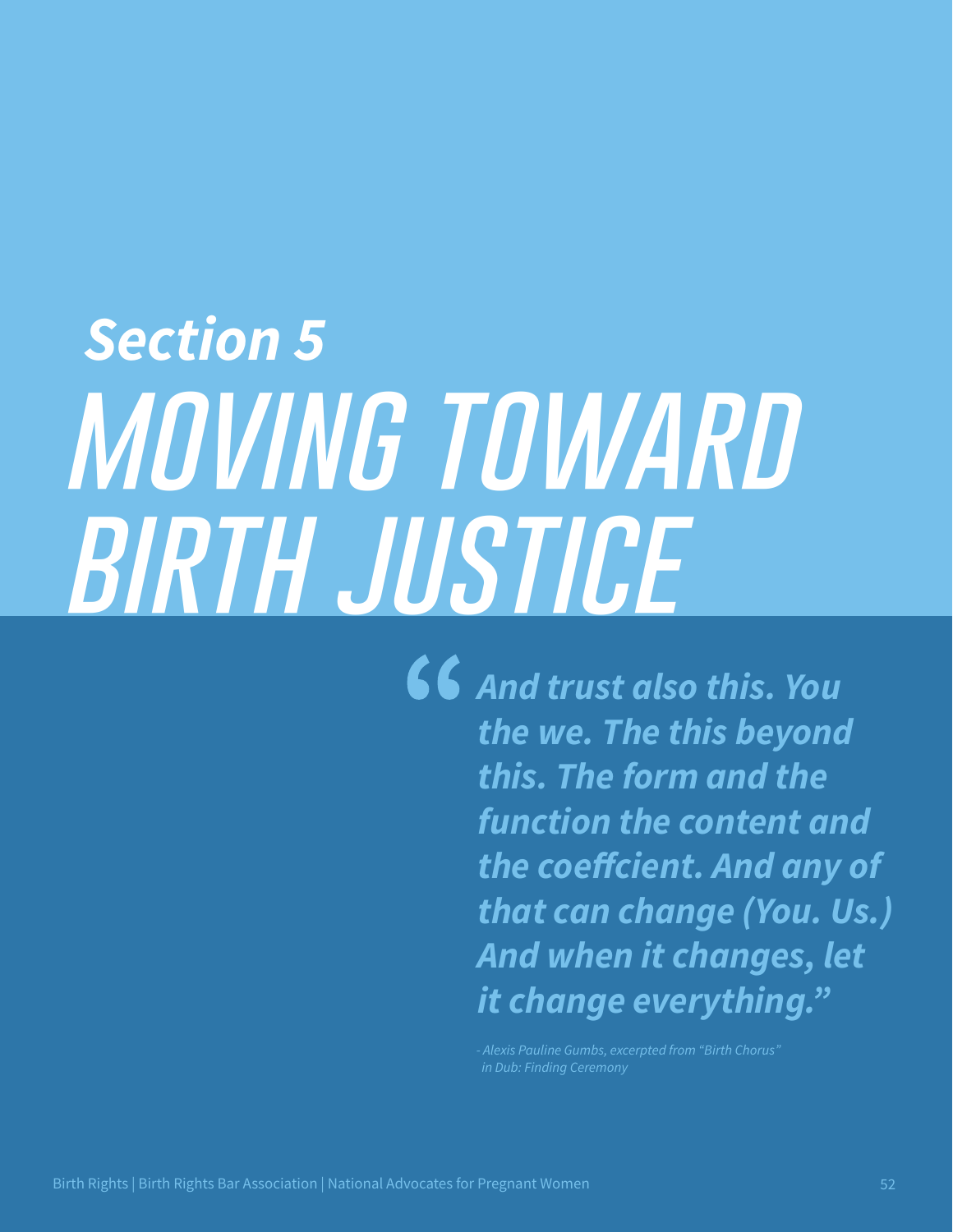# *moving toward birth justice*

**This resource focuses on identifying and responding to individual violations experienced during pregnancy, labor or postpartum. Individual violations, however, happen in the context of larger systems that systematically fail people with the capacity for pregnancy. Experience with individual violations may lead you to become interested in this broader system. Seeing a pattern or the** 



**same type of violation happening over and over again may lead you to become interested in this broader system. Here are some ideas and recommendations for moving from individual violations and towards work for birth justice.** 

Birth justice is a part of reproductive justice. Reproductive justice was developed by women of color in order to articulate the various ways reproduction is impacted by systems of power and oppression (such as racism) and the intersectional issues that need to be addressed in order to bring about a better, healthier, and more just way of dealing life. As the authors of Radical Reproductive Justice (Loretta J. Ross, Lynn Roberts, Erika Derkas, Whitney Peoples, and Pamela Bridgewater) explain:

*"We created a radical shift from 'choice' to 'justice' to locate women's autonomy and self-determination in international human rights standards and laws, rather than in the constitutionally limited concepts of individual rights and privacy. We challenged how liberal ideology misused the concepts of rights and justice to situate responsibility for health and wellness in individual choices, while ignoring the institutionalized barriers that constrict individual choices such as racism, homophobia, sexism, classism, ableism, or xenophobia, or more simply, lack of access to appropriate and comprehensive healthcare."*

Despite the broad and brilliant vision of reproductive justice, early articulations of it included remarkably little about childbirth as one of the many outcomes of pregnancy that warrant advocacy and attention. Birth justice seeks to fill that gap.

Like reproductive justice, birth justice is about more than quality health care during birth and about more than the rights of people giving birth. Birth justice recognizes that in order for people to get respectful, appropriate health care, and have their rights recognized, we must also strive to end various forms of oppression – including but not limited to racism and sexism - that prevent too many people from accessing the health care they need and from exercising the rights they should have.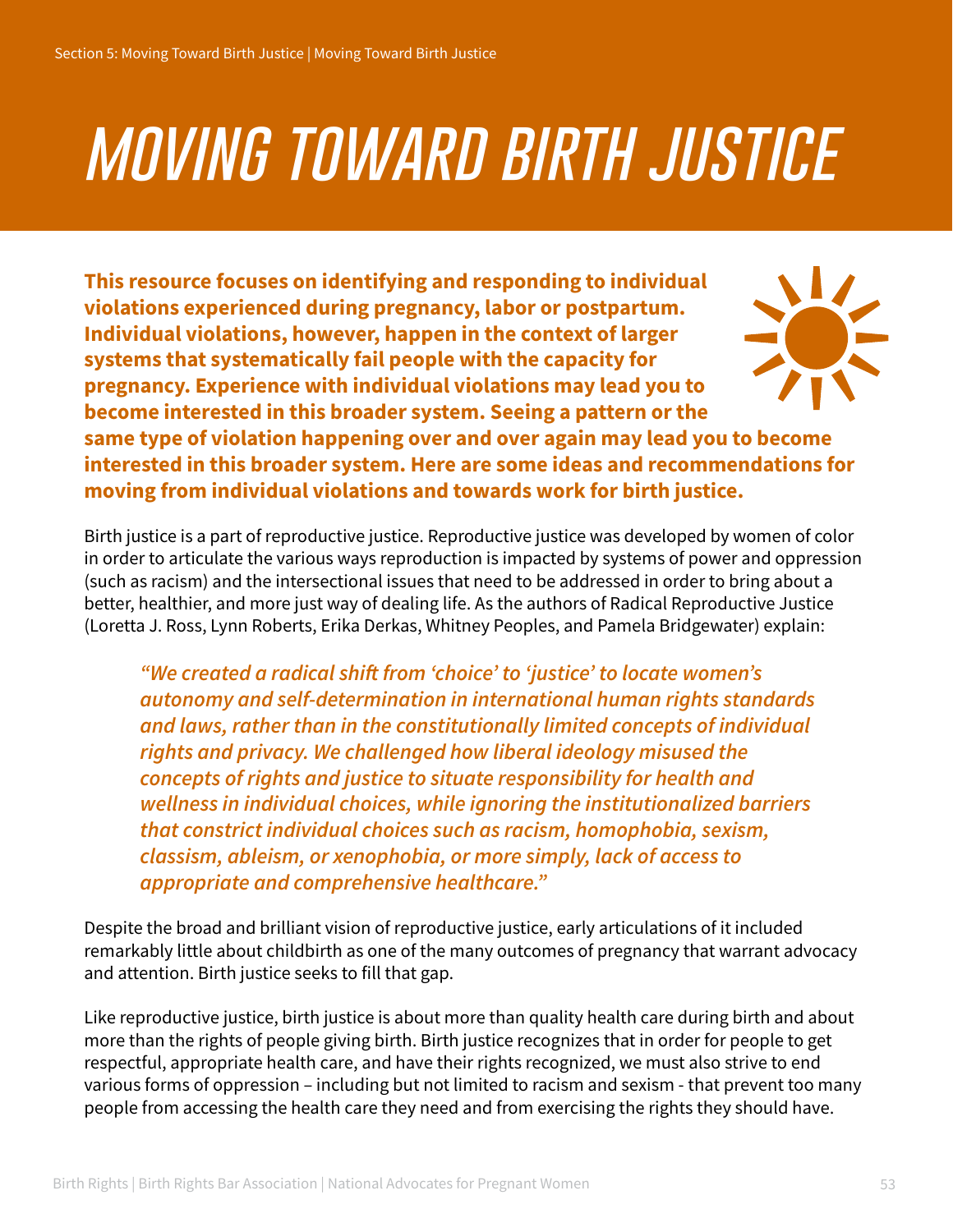| PERINATAL<br><b>HEALTH CARE</b>                                                                                                                                                                                                                                   | PERINATAL<br><b>RIGHTS</b>                                                                                                                                                                                                   | <b>BIRTH JUSTICE</b>                                                                                                                                                                                                                                                                                                                                                |
|-------------------------------------------------------------------------------------------------------------------------------------------------------------------------------------------------------------------------------------------------------------------|------------------------------------------------------------------------------------------------------------------------------------------------------------------------------------------------------------------------------|---------------------------------------------------------------------------------------------------------------------------------------------------------------------------------------------------------------------------------------------------------------------------------------------------------------------------------------------------------------------|
| Approaches the problem<br>as one of service delivery.<br>Improving the service<br>delivery system, by<br>improving the kind of care<br>people get during birth,<br>and making sure everyone<br>who needs care gets it,<br>would lead to better birth<br>outcomes. | Approaches the problem<br>as one of rights. Pregnant<br>people and those who<br>provide care to them<br>should have certain rights.<br>Protecting rights would lead<br>to perinatal health and the<br>well-being of society. | Approaches the problem<br>as one of structural<br>inequality. Inequality<br>stratifies people using laws<br>and policies to advance<br>the racial identity, gender<br>position, and economic<br>position of white men.<br><b>Inequality compromises</b><br>perinatal health in many<br>different ways. Challenging<br>inequality is necessary for<br>birth justice. |

An analysis of power and oppression is critical to being able to move toward birth justice. There are many ways to learn more about institutionalized barriers that constrict individual choices. One framework that is particularly useful is called the "Lens of Systemic Oppression" (also sometimes called the "4 Is of Oppression") which illustrates how oppression happens at the individual, interpersonal, institutional and structural levels.

This framework will help you begin to take action in a strategic way. When you see individual, interpersonal, institutional and structural oppression playing out you can begin to address each one in a unique way. It is possible that the violation you witnessed or experienced has roots in systemic oppression.

Another important step is to listen to and learn from those who have experienced racism, homophobia, sexism, classism, ableism, or xenophobia to better understand how that has impacted the perinatal health care system and their experience in it. This includes reading articles, essays, and books written by them and supporting organizations already working toward birth justice. It is possible that by doing this you will come to understand the violations you experienced or witnessed in a new way.

It is possible when you see the same violations occurring over and over again, you will have new insight into the patterns. It is possible your priorities will shift or you will identify new or different conditions that need to be addressed.

To fully actualize birth justice entails moving the voices and organizations of people who've experienced things such as racism, homophobia, sexism, classism, ableism, or xenophobia to the center of our minds, conversations, and priorities. This is important so that we dismantle the hierarchies that create oppression in the first place, stop replicating these structures, and stop taking the forces that created the status quo for granted.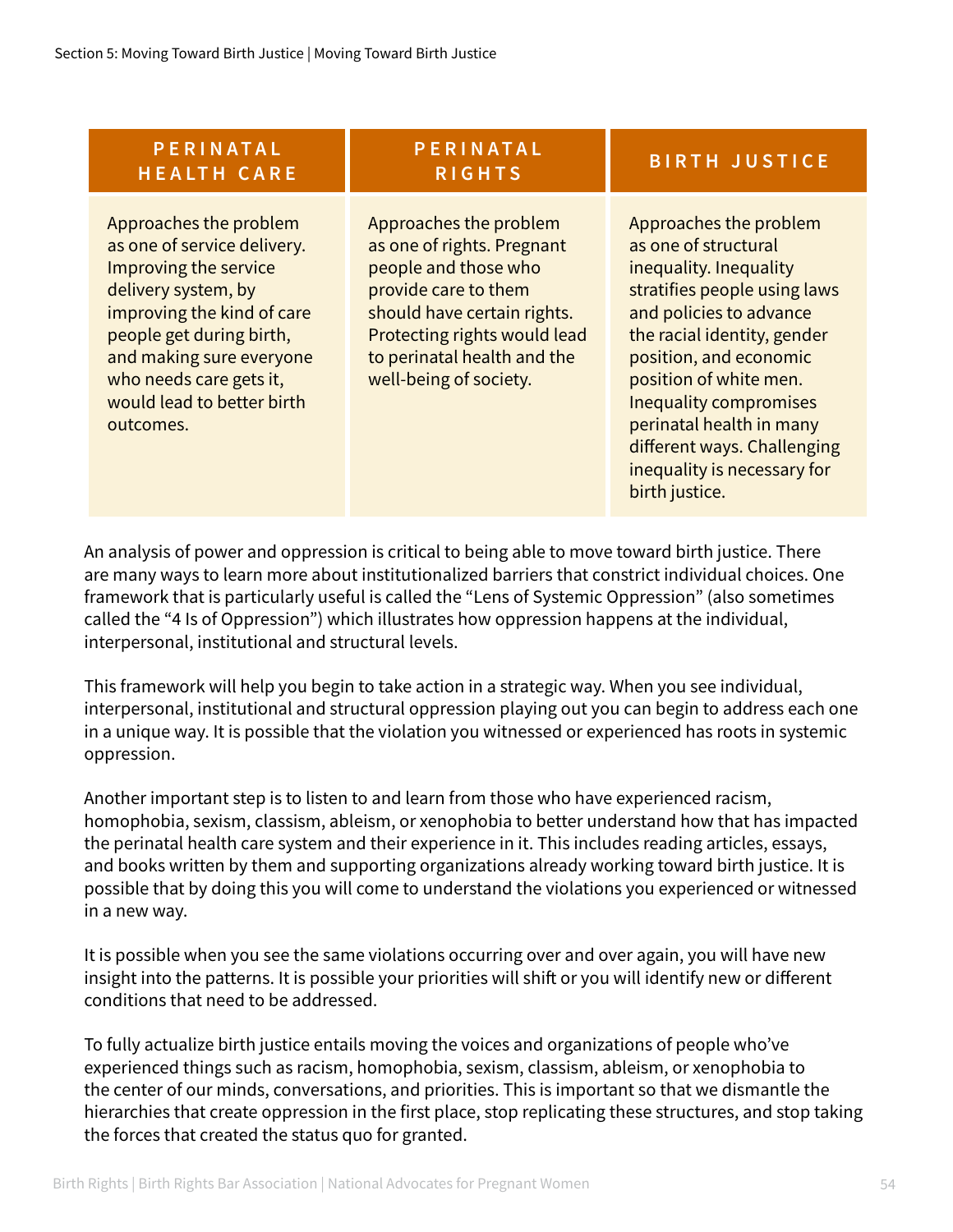# *Section 6 resources*

*Some days we held in the sky for you. Colored it with colors you would recognize...during those few seconds you imagined you could live in there forever and be free. Remember that."*

 *in Dub: Finding Ceremony*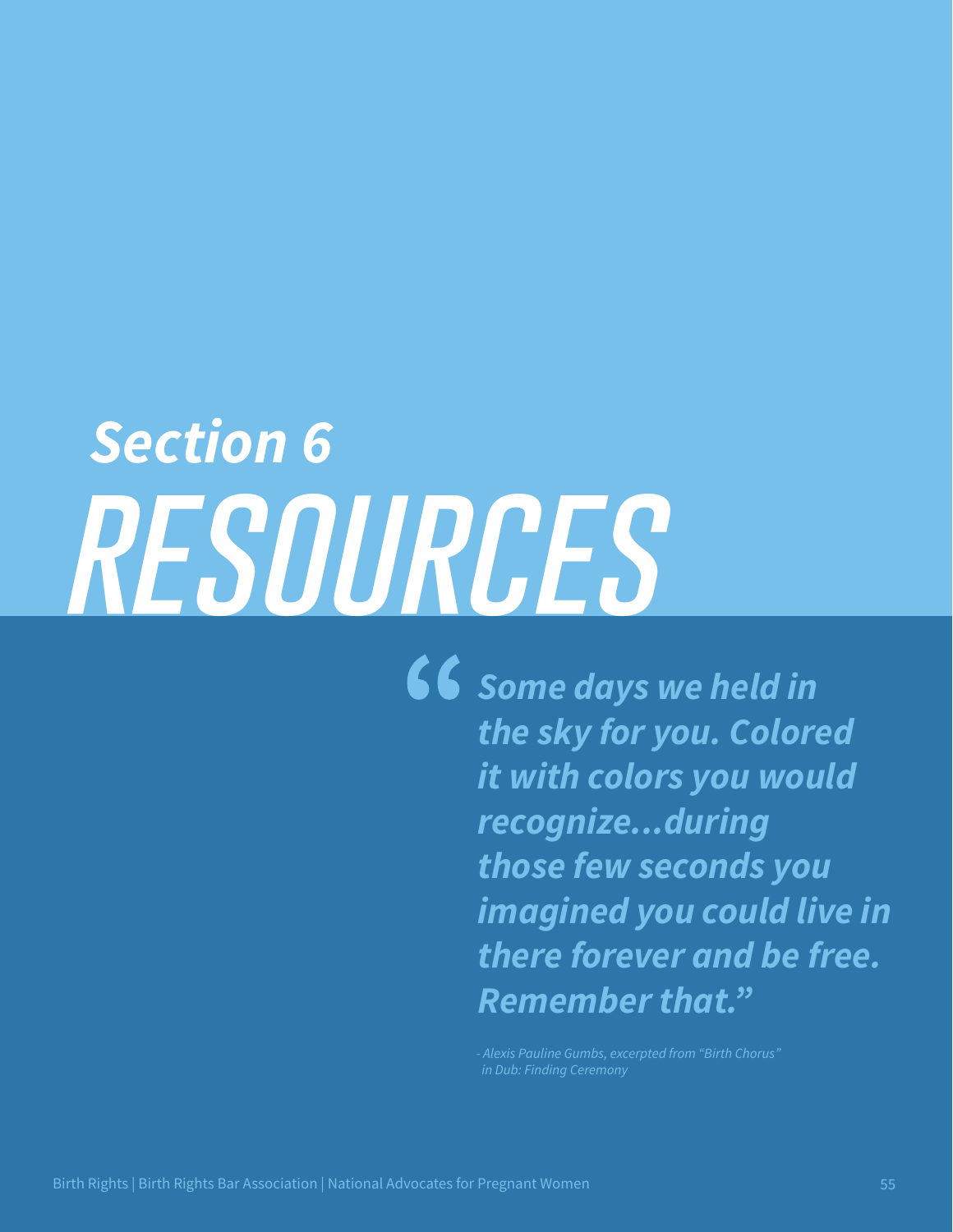# *GLOSSARY*

#### **A note on terms**

We use gender-inclusive language throughout this resource, including the terms "pregnant person" and "birthing person," in order to acknowledge and affirm that not everyone who gets pregnant or gives birth is a woman, although these terms do include pregnant women.

When speaking of drug use, we use person-first language throughout this resource (ex: "pregnant person who uses drugs"), in order to respect the humanity and autonomy of pregnant people who use drugs.

#### **Definitions**

**"Against Medical Advice" or "AMA" -** If a patient does not follow a recommended course of action, often the recommending provider may refer to the patient's action as "AMA," often entering a note to this effect in the patient's medical record. This action is taken to protect the provider and institution from potential malpractice liability arising from negative consequences that result from the patient's refusal. Note that such a refusal has no effect on reimbursement by the patient's health care insurance carrier.

**Battery** – in both criminal and malpractice law, an unconsented touching, particularly when the touch is offensive or harmful.

**Bias** – unfair judgment, whether conscious or subconscious, of a person or group as compared.

**Birth center** – a facility staffed by maternity care providers in which people receive care during pregnancy and birth. Independent birth centers are not formally affiliated with a hospital and are usually staffed by midwives, who often refer to birth centers for people who wish to give birth "in someone else's home."

**Civil rights** – a class of rights that protect individuals from overreach, primarily by the government, but also in places of public accommodation.

**Clinical drug testing** – a drug test performed for health care purposes, as opposed to screening carried out by potential employers.

- a. False positive the results incorrectly indicate the presence of a chemical
- b. Forensic test a drug test carried out in order to provide legal evidence.
- c. Positive toxicology test results indicating the presence of a chemical in the sample.
- d. Innocent positive test results indicating the presence of a chemical in the sample, when the chemical is expected to be there (after eating a poppy seed bagel, for example).

**CNM (Certified Nurse-Midwife), CPM (Certified Professional Midwife), or MD (Doctor of Medicine) -** These initials placed after the name of a maternity care provider indicate the provider's credential. A credential, in turn, stands for the specific type and level of education the provider has received as well as the types of procedures, diagnosis, and treatment they can perform. Additional restrictions are imposed by a provider's license, if any. See license.

**Coercion** – also, coercive. ressuring, pushing, or threatening someone to make a certain choice.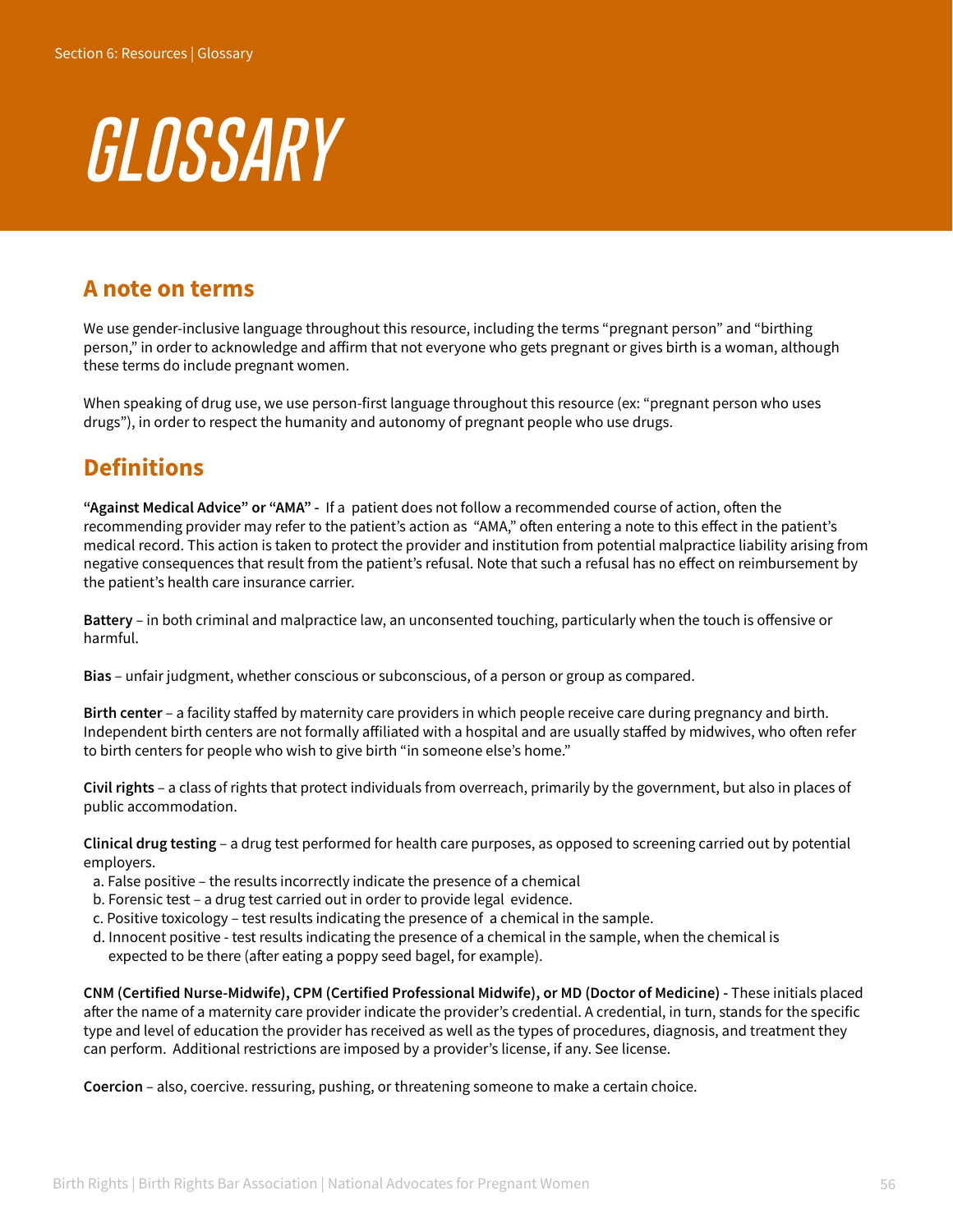**Community organizing** – the act of coming together as a group and using methods to give people a voice to make a difference in the issues that affect them.

**Competent** – legally qualified or adequate. In the health care context, a competent patient is one who is capable of consenting to specific medical treatment.

**Consent** – also, informed consent. To consent is to give your approval. Informed consent means the patient has been given enough information about a proposed test or treatment and is able to give their approval or refusal to receive that test or treatment.

**Criminalized drugs** - also, illicit drugs. Possession, or in pregnancy sometimes use, of drugs that can lead to arrest and/or criminal charges.

**Delivery confirmation** – a service available for a small charge at a post office that will notify you when the letter or package you sent was delivered. This information can be useful when you mail important documents, like legal papers, that must be sent or received by a certain time.

**Ethics Committee** – also, Bioethics Committee, in a hospital, a formal group of medical, legal, and administrative personnel who give special attention to specific cases hard medical decisions, like when to remove life support. Patients can request a consult from the Ethics Committee when facing provider coercion or other behavior that they feel is unethical.

**Harm reduction** – a set of practical strategies and ideas aimed at reducing negative consequences associated with drug use. Harm Reduction is also a movement for social justice built on a belief in, and respect for, the rights of people who use drugs.

**Informed decision** – a decision made with enough information. This is often the result of informed consent.

**Institutionalized barriers** – also, systemic problems or systems of power. These phrases refer to the way power works in society. Individuals who wield power are oftengiven that power by their institutions, such as hospitals or police forces. When institutions always give some people power or always create problems for some people or groups of people, that means that it is the institutions themselves that make that division of power, even if it is enforced by individuals like nurses, clerks, or police officers.

**Intersectional** – overlapping and interdependent systems of discrimination based on multiple social categories, like race, class, and gender. For example, someone might face a very specific and individualized kind of discrimination because they are Black and female and gay. Dr. Kimberle Crenshaw coined the term.

**Intervention** – also, medical procedure or medical treatment. Actions by doctors, midwives, or nurses that change the course of labor and birth. Interventions include administering medications or performing surgery.

**Joint Commission** – a private group that creates standards for hospitals to follow and certifies hospitals based on those standards. The Commission for the Accreditation of Birth Centers (CABC) creates standards for birth centers.

**Laboring** – also, active labor. Your body is actively working to help your baby be born by contracting (squeezing) the uterus. Sometimes doctors or midwives can determine that labor is "active" when the cervix, the entry to the uterus that leads to the vagina (birth canal), is dilated (open) at least 3 cm, as determined by a vaginal exam.

**Legal counsel** – another word for a lawyer or attorney who represents (works for) you. If your immediate reaction to hiring a lawyer is "I can't afford that," know that some cases are paid for by contingency fees:your lawyer does not charge you and gets paid only if they win your case. Their payment is a percentage of any money you are awarded by the losing side.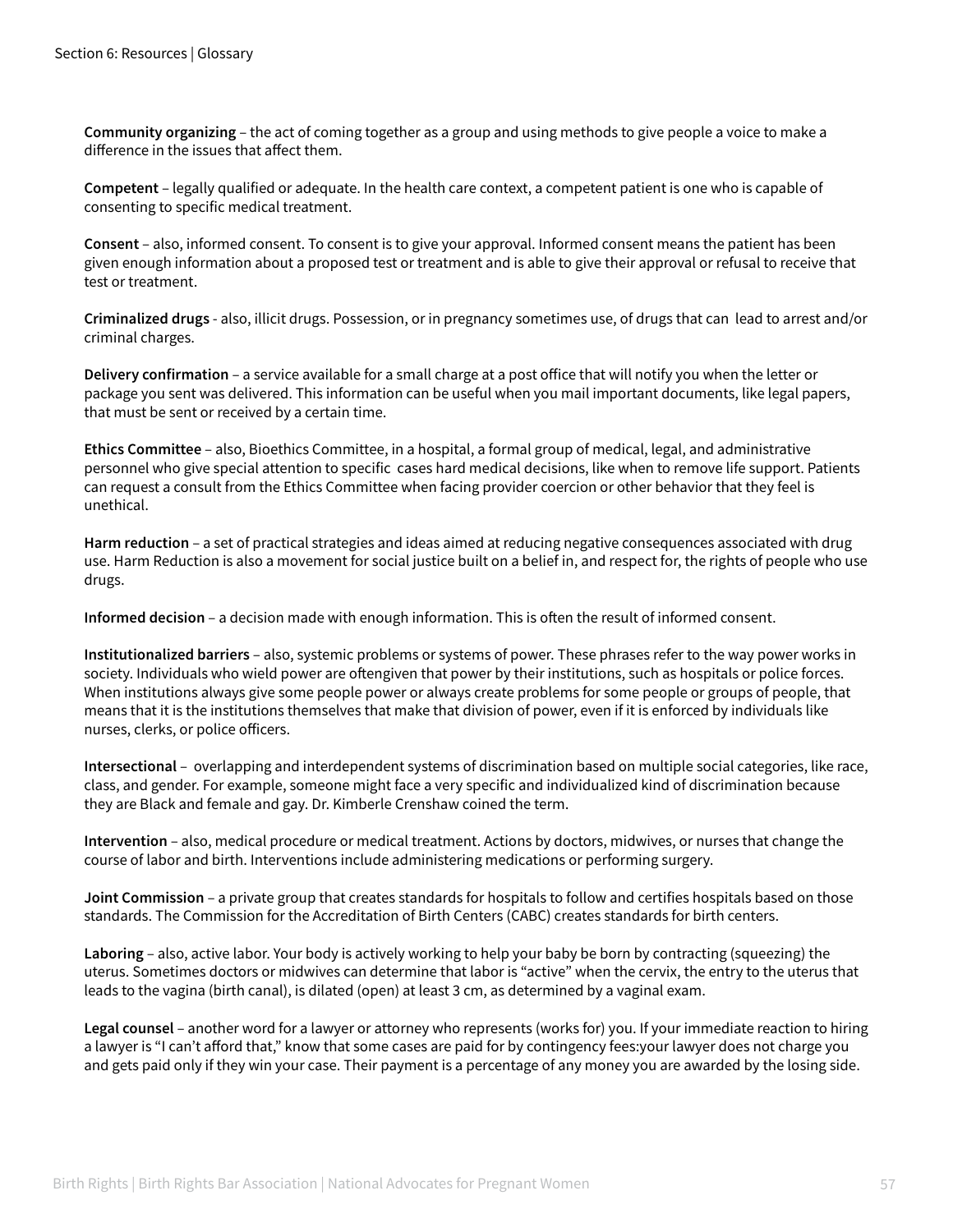**Liable** – legally responsible for causing harm. If you caused the harm, you can be called the offending party. The harm may be called a violation. In medical malpractice cases, a provider can be held liable for substandard practice and subsequently be required to pay compensation to the person who suffered as a result of that substandard practice.

**Liberty** – freedom, being free.

**License** - permit that allows provider to practice legally, as spelled out in regulations. Licenses are granted by each state; as a result, the requirements for licensing may vary.

**Litigation** – the overall process of bringing a dispute to the court for judgment of whether a person caused harm. Redress is the solution or the acknowledgement of harm.

**Malpractice** – the failure of a health care provider to meet the standards for how they should practice.

**Official record** – also documentation. A trustworthy account, usually written, of something that happened.. Anyone can make a record of what happened by writing it down or recording it in some other way. Institutions like hospitals routinely document key facts about a patient and their treatment in an individual medical record. Because this information is recorded in a particular way and only by providers who have treated the patient, the medical record is considered official and can be used as evidence in a court of law.

**Ombudsman** – also, Ombud. Institutions often establish a position or an office to act as a neutral party in a dispute between a person and the institution. In hospitals, the ombudsman deals with complaints by patients against the hospital. A Patient Advocate may be hired to help the hospital but not to help resolve patient complaints.

**Pro bono** – free services provided by a lawyer or legal office.

**Pro se litigants** – people who represent themselves in court without an attorney.

**Right to privacy** – The United States Supreme Court has ruled that people have a right to be free from public scrutiny, and a right to be free to do personal things for themselves.

**State representative** - someone who was elected to serve in Congress or the Senate. People who work for elected officials are often called Legislative Staffers or Aides. Legislative staffers typically meet with constituents (voters in the legislator's district), research and analyze issues for their boss, and sometimes serve as receptionists in legislative offices.

**Statute of limitations** – the amount of time you have to file a lawsuit. The amount of time varies depending on the type of lawsuit and the state in which the lawsuit is filed.

**Substance use** – using drugs or alcohol. Some definitions of substance use specify the use of drugs that are illegal, or street drugs. Substance Use Disorder, on the other hand, is a medical diagnosis that describes substance use that continues despite negative consequences.

**Support person** – someone who is with you to provide company, comfort, or other kind of help . This can be a family member, friend, or a professional.

**Traumatic** – stressful in a way that can cause serious emotional and mental problems. Once you experience trauma, new events can remind you of that experience, causing you to be retraumatized - you might feel similar serious emotional or mental problems again.

**Xenophobia** – fear and hatred of people who are foreign or unfamiliar.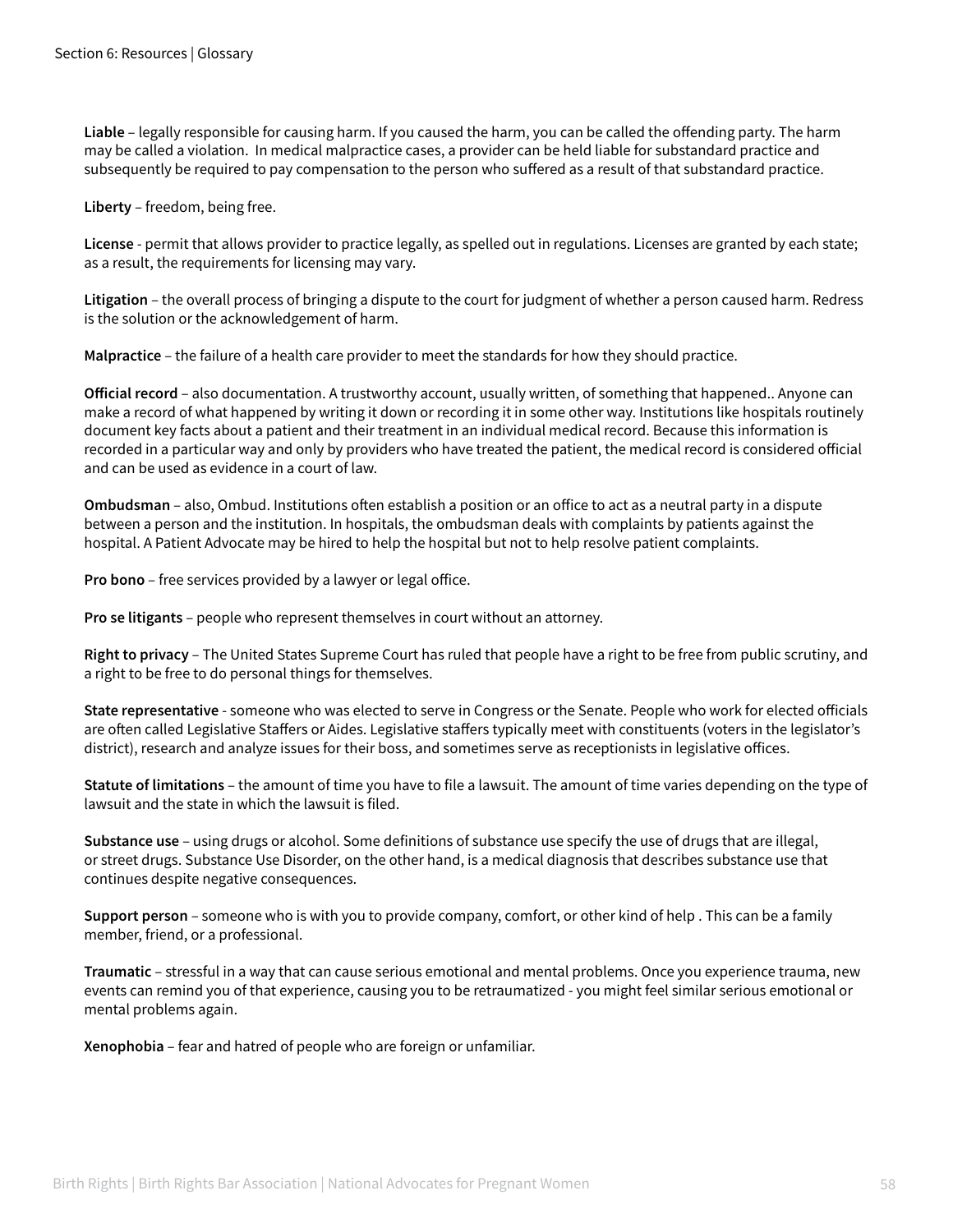# *connections*

#### **Allied Organizations**

Academy of Perinatal Harm Reduction All Options A Mother's Choice Ancient Song Doula Services Birthmark Doula Collective Birth Monopoly Black Mamas Matter Alliance Center for Optimal Living Citizens for Midwifery Elephant Circle Every Mother Counts Forward Together Groundswell Birth Justice Fund Harm Reduction Coalition Harm Reduction Therapy If/When/How Improving Birth International Cesarean Awareness Network Michigan Prison Doula Initiative National Association for the Advancement of Black Birth National Birth Equity Collaborative National Black Doulas Association National Partnership for Women and Families National Perinatal Association National Perinatal Task Force Public Citizen Radical Doula Rise Up Midwife **SisterSong** Vocal NY We Rise! Leadership Collective Minnesota White Ribbon Alliance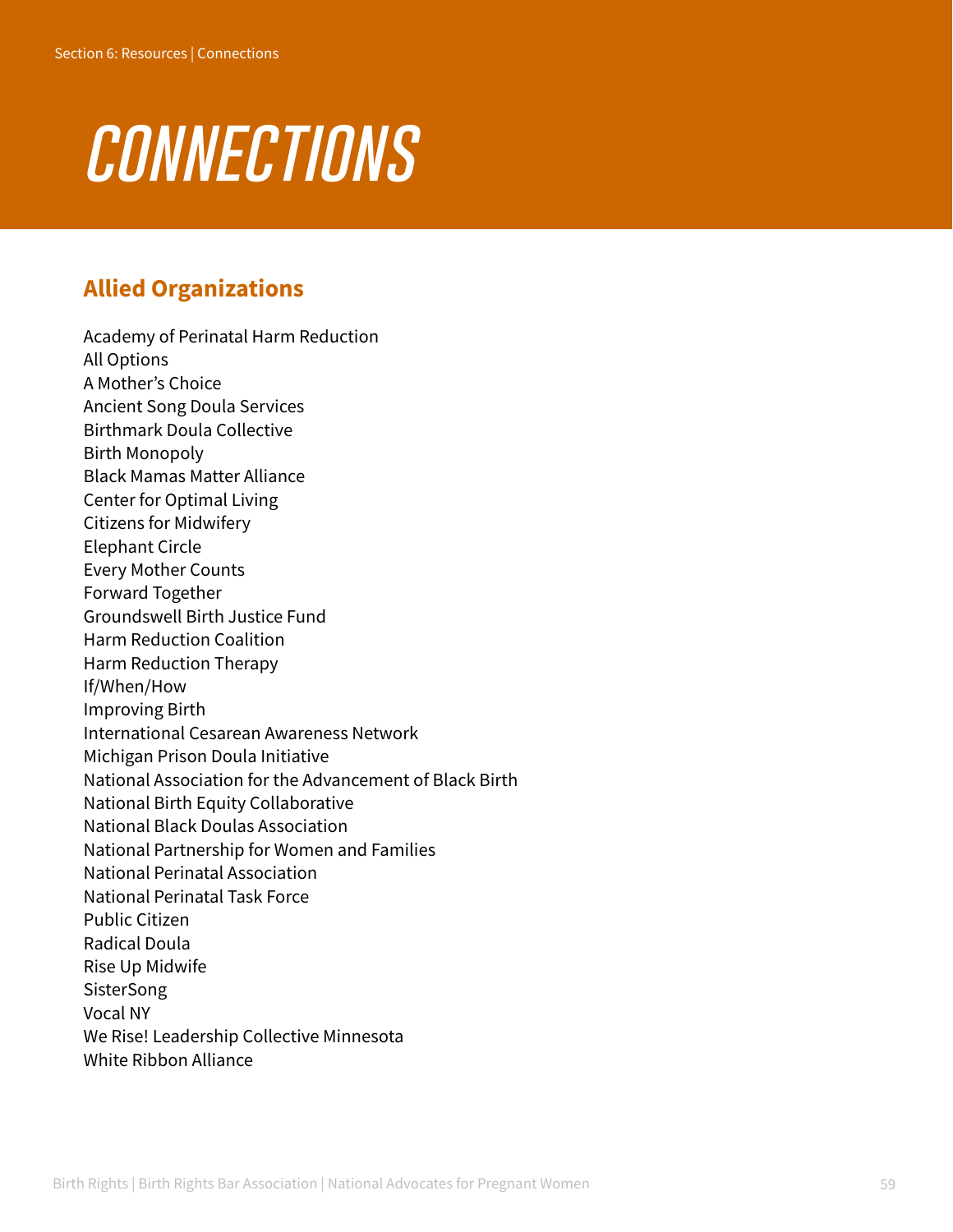#### **About Us**



**National Advocates for Pregnant Women (NAPW)** is a non-profit organization that combines pro-bono criminal defense, advocacy, public education and organizing to ensure no one is locked-up, shamed, or denied constitutional or human rights because they have the capacity for pregnancy, are pregnant, or because of any outcome of pregnancy - including abortion, miscarriage, stillbirth and birth.

<http://www.advocatesforpregnantwomen.org/>



**Birth Rights Bar Association (BBBA)** is dedicated to promoting rights associated with childbirth, including physical liberty, bodily integrity, autonomy, privacy, due process, equal protection, religious liberty, and informed consent. We work to promote these rights by building skills and networks among legal professionals and providing public education.

<https://birthrightsbar.org/>

You are welcome to reach out to us if you have questions or need help at: info@advocatesforpregnantwomen.org or info@birthrightsbar.org

#### **Find More**

#### **Doulas**

To find a doula try searching "Your State + doula + association"

- <https://radicaldoula.com/becoming-a-doula/doula-trainings/>
- <https://transform.childbirthconnection.org/action/consumeradvocate/cbe-doula/>
- <https://doulamatch.net/national-and-local-doula-certifying-organizations.aspx>
- <https://blackdoulas.org/>

#### **Birth Justice Work**

To find a list of organizations doing Birth Justice Work consider looking at the list of past and present grantees of Groundswell's Birth Justice Fund:

• <https://groundswellfund.org/birth-justice-fund/>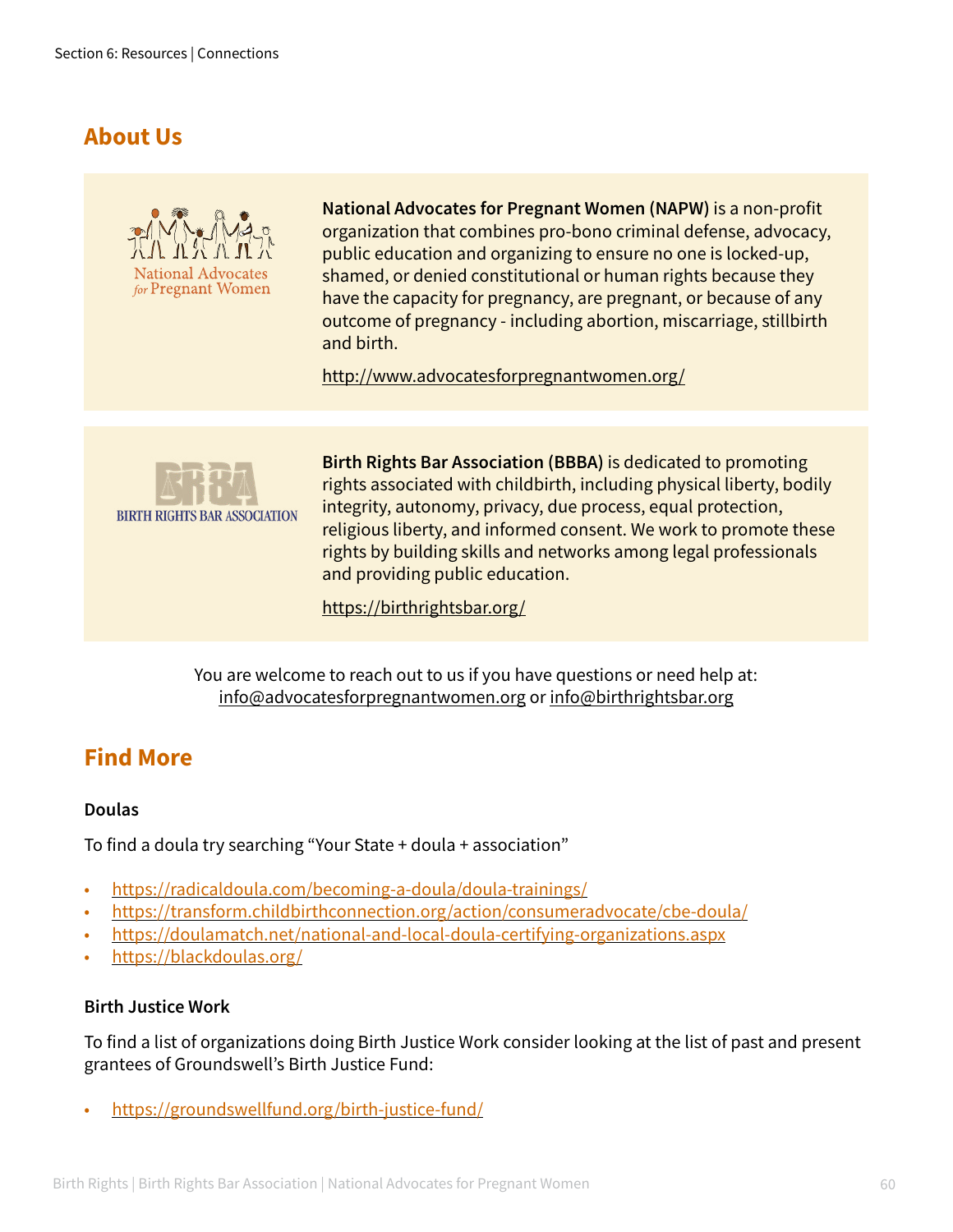# *additional notes*

#### **Section 1: Introduction**

For more on maternal mortality or other failures of the U.S. health care system during pregnancy and birth we recommend Nina Martin's reporting as a place to start: https://www.propublica.org/people/nina-martin and for more policy oriented material we recommend Maternity Care in the United States: We Can - and Must - Do Better available at: [nationalpartnership.](http://nationalpartnership.org/our-work/resources/health-care/maternity-care-in-the-united.pdf) [org/our-work/resources/health-care/maternity-care-in-the-united.pdf](http://nationalpartnership.org/our-work/resources/health-care/maternity-care-in-the-united.pdf)

#### **Page 8: Mistreatment and Abuse**

The words and categories come from research into mistreatment during labor and birth. We recommend "The Giving Voice to Mothers study: inequity and mistreatment during pregnancy and childbirth in the United States" available here: [https://](https://reproductive-health-journal.biomedcentral.com/articles/10.1186/s12978-019-0729-2) [reproductive-health-journal.biomedcentral.com/articles/10.1186/s12978-019-0729-2](https://reproductive-health-journal.biomedcentral.com/articles/10.1186/s12978-019-0729-2) and "The Mistreatment of Women during Childbirth in Health Facilities Globally: A Mixed-Methods Systematic Review" available here: [https://journals.plos.](https://journals.plos.org/plosmedicine/article?id=10.1371/journal.pmed.1001847) [org/plosmedicine/article?id=10.1371/journal.pmed.1001847](https://journals.plos.org/plosmedicine/article?id=10.1371/journal.pmed.1001847)

Based on our own experience, we would add some examples not yet included by the researchers:

- Being physically confined during labor or delivery
- Being forced to undergo surgery, episiotomy, or other invasive medical procedure against your will.

We would also make sure that forced treatment is categorized as physical abuse and not only a failure to meet the professional standard of care. This is legally significant because there is a civil legal claim of battery for unconsented or offensive touch.

Other advocates have also attempted to visualize the range and relationship of violations during pregnancy and birth; for example, see Birth Monopoly's "rape culture pyramid" at:<https://birthmonopoly.com/obstetric-violence/>

#### **Section 2: Birth Rights**

#### **Page 13. Rights Over My Birth**

Rights Over My Birth... we developed this material with the help of two birthworker activists, Demetra Seriki [\(https://www.](https://www.riseupmidwife.com/) [riseupmidwife.com/\)](https://www.riseupmidwife.com/) and China Tolliver (<https://amcmbirth.com/>).

#### **Page 14. Know Your Rights**

We do not provide a state-by-state analysis of the law, but these principles are common to every state.

For a legal analysis of hospital visitation policies at birth we recommend this article: Ellen Trachman, COVID-19, Surrogacy, And Birthing Alone, Above the Law, April 1, 2020, available at: [https://abovethelaw.com/2020/04/covid-19-surrogacy-and](https://abovethelaw.com/2020/04/covid-19-surrogacy-and-birthing-alone/?rf=1)[birthing-alone/?rf=1](https://abovethelaw.com/2020/04/covid-19-surrogacy-and-birthing-alone/?rf=1)

Several other organizations have also attempted to outline these rights.

- <https://www.whiteribbonalliance.org/rmctoolkit>
- <https://birthmonopoly.com/>
- <http://www.nationalpartnership.org/our-work/resources/health-care/maternity/the-rights-of-childbearing-women.pdf>
- <https://www.ifwhenhow.org/resources/birthing-rights/>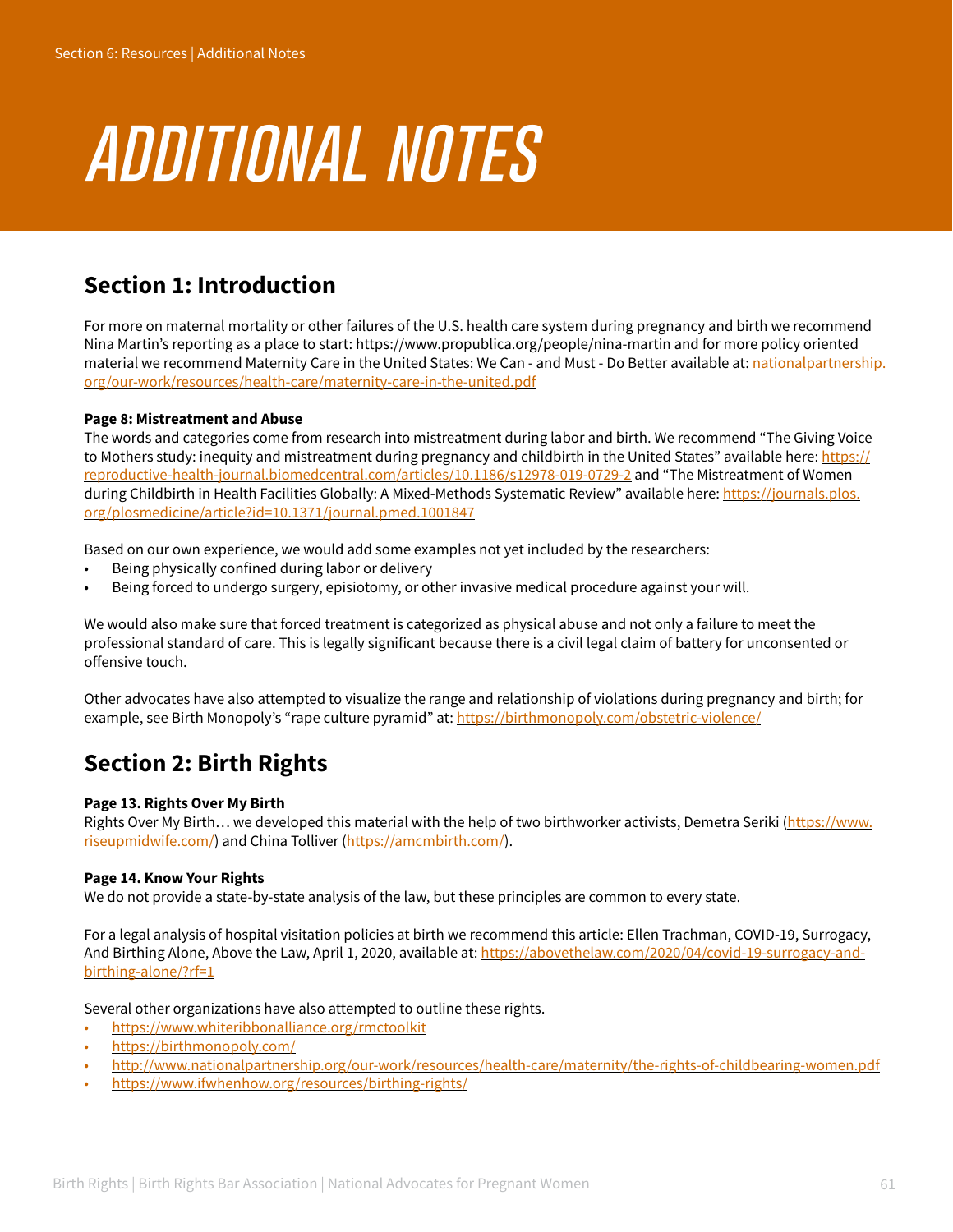#### **Page 18. Drug Testing**

Citations for this fact sheet can be found at: [http://advocatesforpregnantwomen.org/main/publications/fact\\_sheets/](http://advocatesforpregnantwomen.org/main/publications/fact_sheets/clinical_drug_testing_of_pregnant_women_and_newborns.php) clinical drug testing of pregnant women and newborns.php

We have also compiled statements from public health and medical groups against the punishment of pregnant women here at: [http://advocatesforpregnantwomen.org/main/publications/fact\\_sheets/medical\\_and\\_public\\_health\\_group\\_](http://advocatesforpregnantwomen.org/main/publications/fact_sheets/medical_and_public_health_group_statements_opposing_prosecution_and_punishment_of_pregnant_women_revised_june_2018.php) [statements\\_opposing\\_prosecution\\_and\\_punishment\\_of\\_pregnant\\_women\\_revised\\_june\\_2018.php](http://advocatesforpregnantwomen.org/main/publications/fact_sheets/medical_and_public_health_group_statements_opposing_prosecution_and_punishment_of_pregnant_women_revised_june_2018.php)

#### **Page 21. Key Legal and Ethical Principles**

The listed citations should be easy to search for with the information provided.

The U.N. Report on Obstetric Violence is available in multiple languages at: [https://digitallibrary.un.org/](https://digitallibrary.un.org/record/3823698?ln=en) [record/3823698?ln=en](https://digitallibrary.un.org/record/3823698?ln=en)

#### **Section 3: During a Violation**

#### **Page 32. Pregnant People Who Use Drugs or Alcohol Have Rights**

The Harm Reduction Coalition has created a "Pregnant People Who Use Drugs Toolkit" available at: [https://](https://harmreduction.org/) [harmreduction.org/](https://harmreduction.org/)

The following organizations may also be helpful:

- <https://www.perinatalharmreduction.org/>
- <http://www.vocal-ny.org/>
- <http://centerforoptimalliving.com/>
- <https://harmreductiontherapy.org/> (for support or referrals)
- [http://www.nationalperinatal.org/Substance\\_Use](http://www.nationalperinatal.org/Substance_Use) (for resources on substance use related to pregnancy)

#### **Section 4: After a Violation**

#### **Page 34. How To Say: "What Happened To Me Was Not Okay"**

Public Citizen has a great resource for making complaints related to health care at: [https://www.citizen.org/article/](https://www.citizen.org/article/physician-accountability/) [physician-accountability/](https://www.citizen.org/article/physician-accountability/)

Many people find sharing their violations with the public or the media to be helpful and sometimes more gratifying than making formal complaints:

- Birth Monopoly has a story-collection and obstetric violence mapping project at: [https://birthmonopoly.com/](https://birthmonopoly.com/obstetric-violence/obstetric-violence-map/ ) [obstetric-violence/obstetric-violence-map/](https://birthmonopoly.com/obstetric-violence/obstetric-violence-map/ )
- Elephant Circle is tracking violations stemming from COVID-19 at: <https://www.elephantcircle.net/report-violations>
- Center for Reproductive Rights also collects information about rights violations at: [https://reproductiverights.org/](https://reproductiverights.org/form/report-violations) [form/report-violations](https://reproductiverights.org/form/report-violations)

Other descriptions of the complaint-making process have been done by these organizations:

- <https://improvingbirth.org/resources/>
- <http://cfmidwifery.org/Resources/item.aspx?ID=1>
- <http://www.ican-online.org/wp-content/uploads/2014/06/filing-a-hospital-complaint.pdf>

You can identify your elected representatives through any of the following sites:

- <https://www.congress.gov/state-legislature-websites>
- <https://openstates.org/>
- <https://www.commoncause.org/find-your-representative>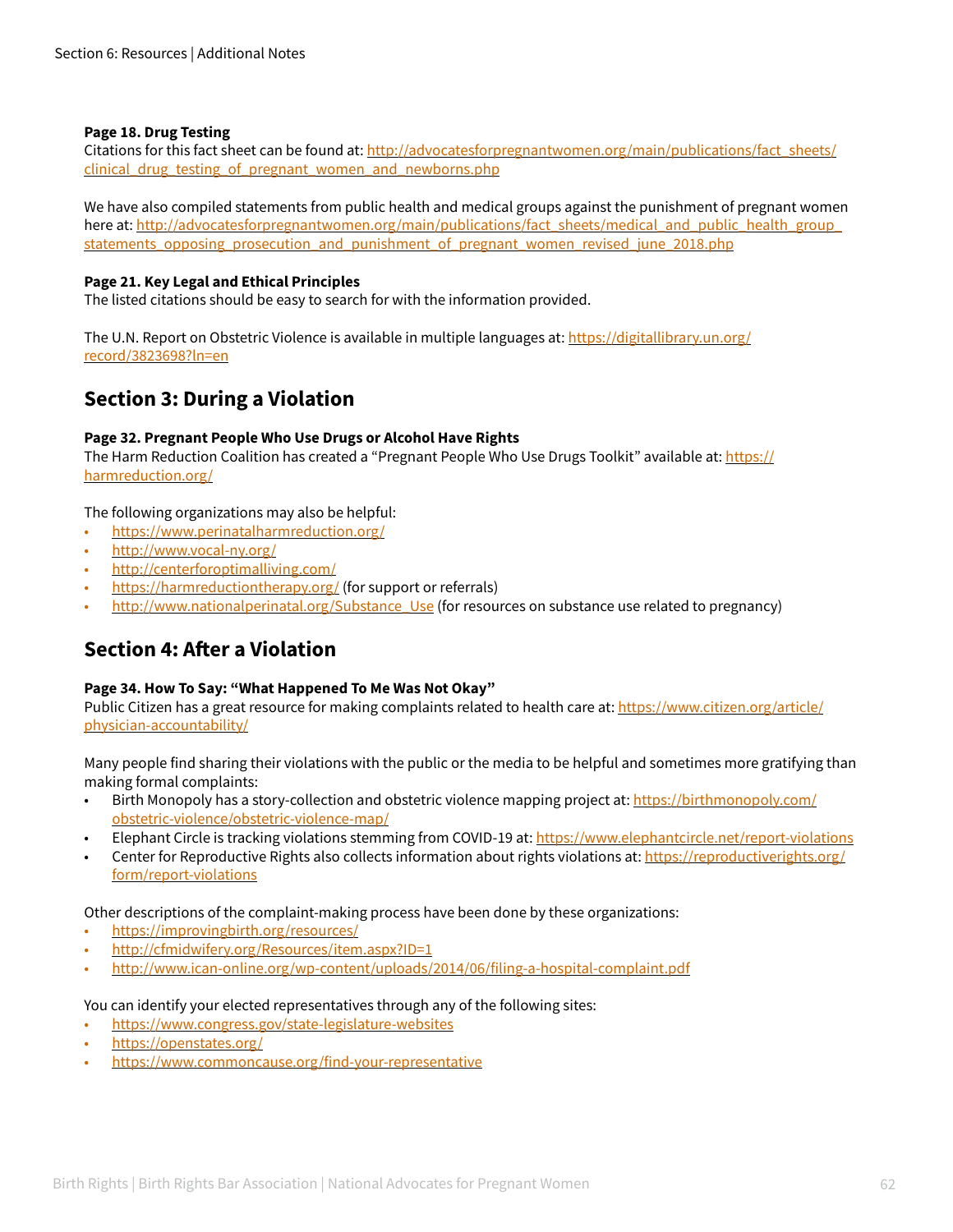#### **Page 44. How to Access Your Medical Records**

You can file a complaint of a HIPAA violation here: [https://www.hhs.gov/hipaa/filing-a-complaint/complaint-process/](https://www.hhs.gov/hipaa/filing-a-complaint/complaint-process/index.html) [index.html](https://www.hhs.gov/hipaa/filing-a-complaint/complaint-process/index.html)

#### **Page 47. How to Find and Afford a Lawyer**

State bar associations are a good place to start a search for an attorney. The American Bar Association also has recommendations at: [https://www.americanbar.org/groups/legal\\_services/flh-home/flh-hire-a-lawyer/](https://www.americanbar.org/groups/legal_services/flh-home/flh-hire-a-lawyer/)

#### **Page 50. Mental Health Support After Experiencing Violence or Mistreatment**

Birthmark Doula Collective offers a Birth Trauma Toolkit (focused on New Orleans) available if you contact them at: [birthmarkdoulas@gmail.com](mailto:birthmarkdoulas@gmail.com)

A specific strategy for dealing with trauma is available at: [http://www.nationalcenterdvtraumamh.org/wp-content/](http://www.nationalcenterdvtraumamh.org/wp-content/uploads/2012/01/Fingerhold-Practice-for-Managing-Emotions-Stress-Final.pdf) [uploads/2012/01/Fingerhold-Practice-for-Managing-Emotions-Stress-Final.pdf](http://www.nationalcenterdvtraumamh.org/wp-content/uploads/2012/01/Fingerhold-Practice-for-Managing-Emotions-Stress-Final.pdf)

Several organizations provide support for all kinds of situations:

- <https://www.all-options.org/>
- <https://traumastewardship.com/>
- <https://www.marchofdimes.org/complications/dealing-with-grief-after-the-death-of-your-baby.aspx>
- <https://traumainformedoregon.org/>
- <http://www.nationalcenterdvtraumamh.org/>
- <http://centerforoptimalliving.com/>
- [http://www.nationalperinatal.org/Substance\\_Use](http://www.nationalperinatal.org/Substance_Use)

#### **Section 5: Moving Toward Birth Justice**

The table in this section was inspired by the essay "Birth Justice Like Reproductive Justice: Reclaiming Our Time " in the publication Funding Equity: Birth Justice & Human Rights in Maternal & Infant Health, available at: http://bit. ly/fundequity and "A New Vision for Advancing Our Movement for Reproductive Health, Reproductive Rights, and Reproductive Justice," available at:<https://forwardtogether.org/tools/a-new-vision/>

Many online resources exist for learning about implicit bias, systemic oppression, racism:

- [https://implicit.harvard.edu/implicit/https://nationalequityproject.org/resources/featured-resources/lens-of](https://implicit.harvard.edu/implicit/https://nationalequityproject.org/resources/featured-resources/lens-of-systemic-oppression)[systemic-oppression](https://implicit.harvard.edu/implicit/https://nationalequityproject.org/resources/featured-resources/lens-of-systemic-oppression)
- <https://rewire.news/article/2018/04/11/maternal-health-replace-race-with-racism/>
- [https://journalofethics.ama-assn.org/article/structural-competency-meets-structural-racism-race-politics-and](https://journalofethics.ama-assn.org/article/structural-competency-meets-structural-racism-race-politics-and-structure-medical-knowledge/2014-09)[structure-medical-knowledge/2014-09](https://journalofethics.ama-assn.org/article/structural-competency-meets-structural-racism-race-politics-and-structure-medical-knowledge/2014-09)

#### To learn more about Reproductive Justice, see:

- <https://blackmamasmatter.org/wp-content/uploads/2018/12/BMMA-PolicyAgenda-Digital.pdf>
- <https://forwardtogether.org/tools/>
- <https://www.sistersong.net/reproductive-justice>
- <https://latinainstitute.org/>

#### Finally, to learn more about Birth Justice, see:

- <https://forwardtogether.org/we-need-doula-care-to-achieve-reproductive-justice/>
- <http://www.elephantcircle.net>
- [https://everymothercounts.org/wp-content/uploads/2019/03/Advancing-Birth-Justice-CBD-Models-as-Std-of-](https://everymothercounts.org/wp-content/uploads/2019/03/Advancing-Birth-Justice-CBD-Models-as-Std-of-Care-3-25-19.pdf)[Care-3-25-19.pdf](https://everymothercounts.org/wp-content/uploads/2019/03/Advancing-Birth-Justice-CBD-Models-as-Std-of-Care-3-25-19.pdf)
- [https://radicaldoula.com/the-radical-doula-guide/](https://radicaldoula.com/the-radical-doula-guide/ )
- <https://www.blackwomenbirthingjustice.org/about>
- <https://www.ancientsongdoulaservices.com/>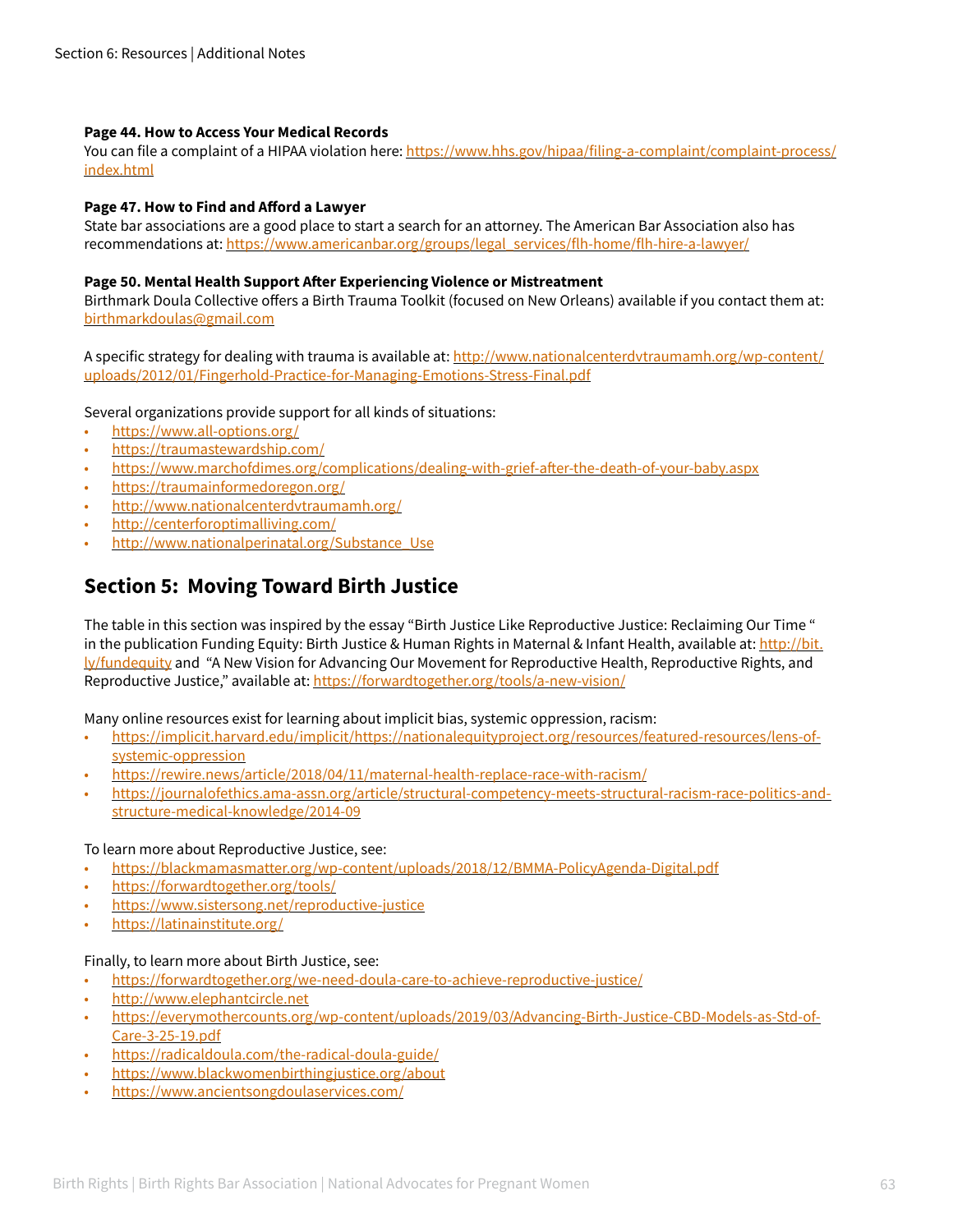#### **Acknowledgments**

We are grateful to the following people for working on this document: Heather Ault, Kendall Bentsen, Colleen Campbell, Caitlin Dekker, Deborah Fisch, Alexis Pauline Gumbs, Jacqueline Hammack, Indra Lusero, Lynn Paltrow, Nancy Rosenbloom, Demetra Seriki, Victoria St. Clair, Shawn Steiner, China Tolliver, and Janessa Waiters. We also are grateful to the following people who provided feedback for early drafts: Jamarah Amani, Alexis Commodore, NYC Doula Collective Advocacy Committee, Cristen Pascucci, Polly Pillen, Chanel Porchia-Albert, Jesse Remer, Mariel Rivera, and Dawn Thompson.